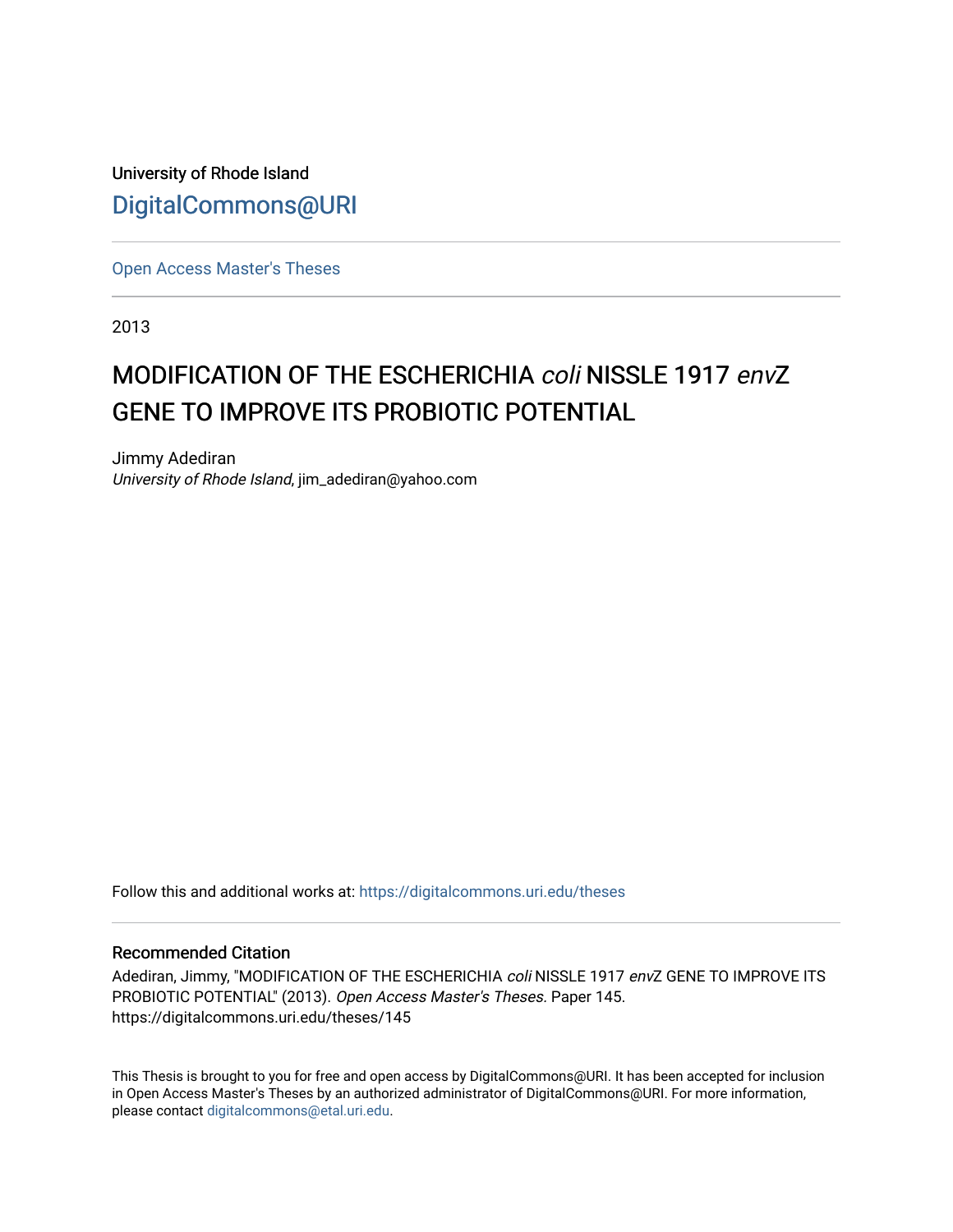### **MODIFICATION OF THE** *ESCHERICHIA coli*

## **NISSLE 1917** *envZ* **GENE TO IMPROVE ITS**

# **PROBIOTIC POTENTIAL**

**BY** 

**JIMMY ADEDIRAN** 

# **A THESIS SUBMITTED IN PARTIAL FULFILLMENT OF THE**

# **REQUIREMENTS FOR THE DEGREE OF**

## **MASTER OF SCIENCE**

**IN** 

# **CELL AND MOLECULAR BIOLOGY**

**UNIVERSITY OF RHODE ISLAND**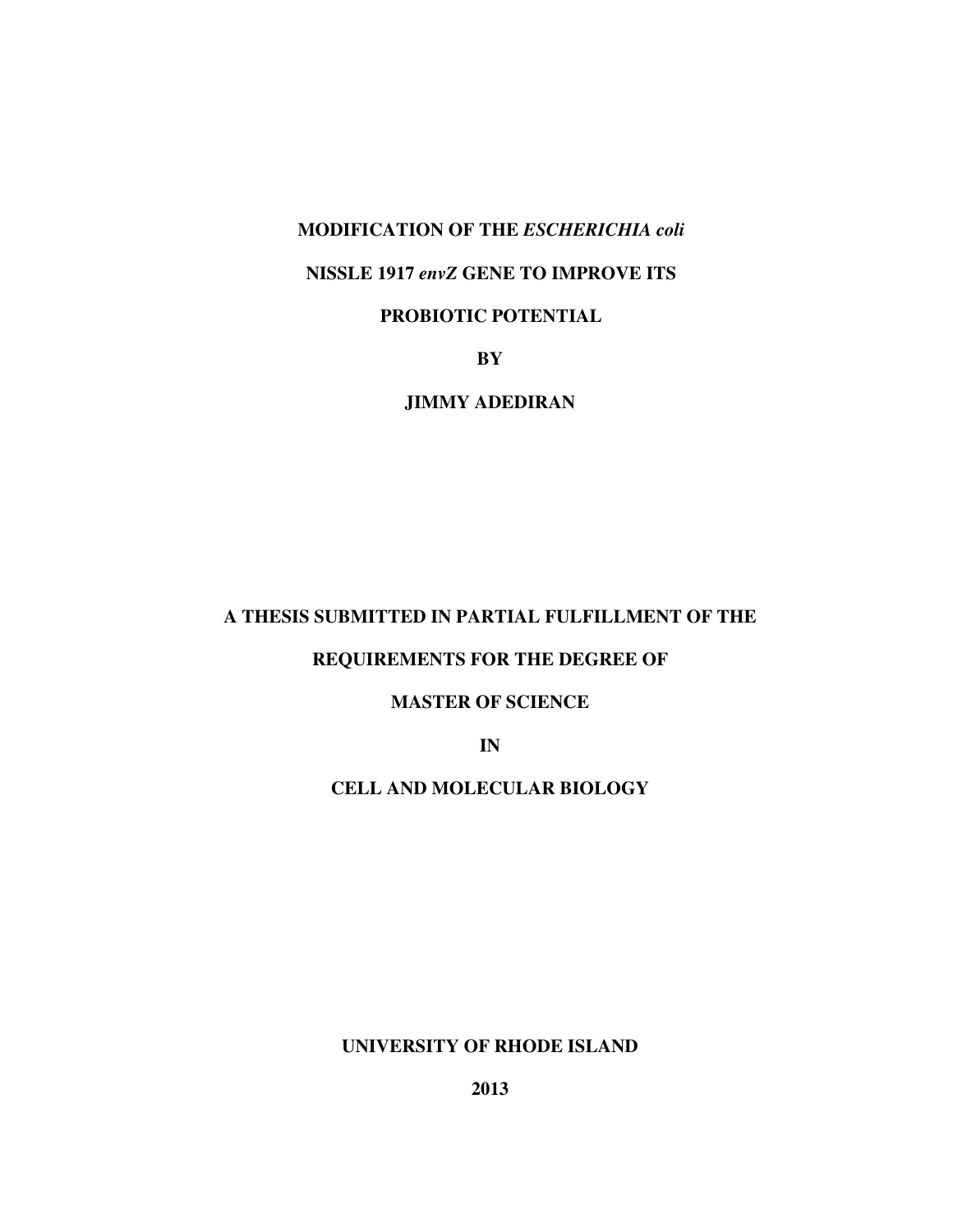# **MASTER OF SCIENCE**

# **IN CELL AND MOLECULAR BIOLOGY**

**OF** 

## **JIMMY ADEDIRAN**

## **APPROVED:**

 **Thesis Committee:** 

 **Major Professor Paul S. Cohen** 

 **David R. Nelson** 

 **Steven Irvine** 

 **Calvin B. Peters** 

 **Dean of the Graduate School Nasser H. Zawia** 

**UNIVERSITY OF RHODE ISLAND**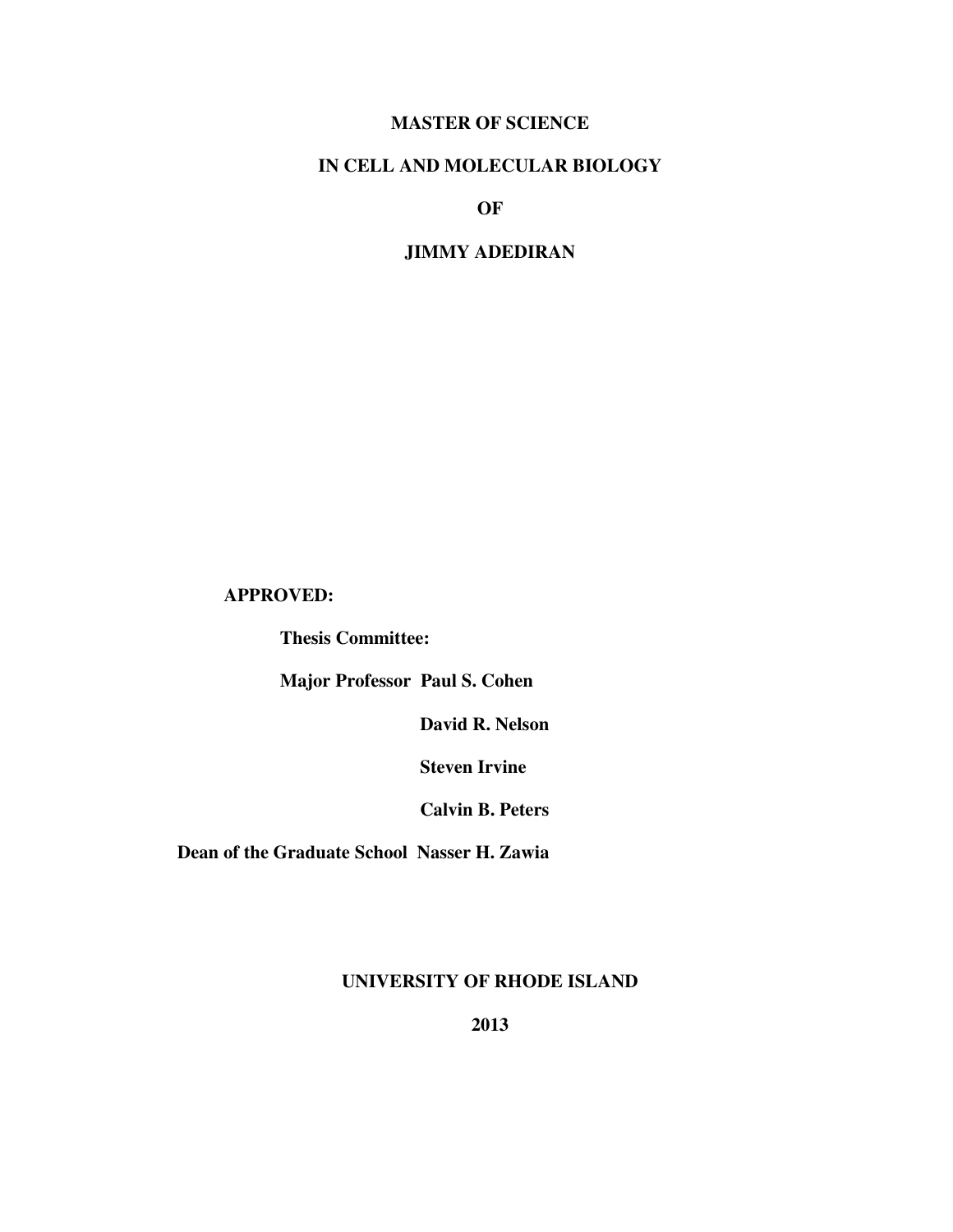### **ABSTRACT**

 The pathogenic *Escherichia coli* EDL933 is known to cause infection in the intestine. *E. coli* Nissle 1917 is used as a probiotic strain to prevent infection (63). When the mouse intestine is pre-colonized with *E. coli* Nissle 1917 it prevents *E. coli*  EDL933 from growing up in the intestine. *E. coli* EDL933 is not eliminated from the intestine; it stays at the level in which it was fed to the mice. The P41L *envZ* missense mutation was previously shown to causes an increase in the level of phosporylated OmpR (OmpR~P) produced (67). *E.coli* MG1655 with the P41L missense *envZ* mutation is referred to as *E. coli* MG1655 mot-1. These changes result in an improvement of *E. coli* MG1655 colonization ability in the mouse intestine. The EnvZ/OmpR system positively regulates the small RNAs *omrA* and *omrB* (29). *omrA* and *omrB* were shown to negatively regulate a number of outer membrane genes including *ompT, cirA, fepA,* and *fecA,* (29)*. omrA* and *omrB* work by hybridizing to mRNA thereby preventing translation from occurring (28). The mutant *envZ* gene was transferred to *E. coli* Nissle 1917 to create *E. coli* Nissle 1917 *envZ*(mot-1). The mutant *envZ* gene results in *E. coli* Nissle 1917 having improved colonization ability. *E. coli* Nissle 1917 *envZ*(mot-1) grows slower than *E. coli* Nissle 1917 wildtype on many sugars and in cecal mucus. The *E. coli* Nissle 1917 *envZ*(mot-1) mutant grows slower on galactose than *E. coli* Nissle 1917 wildtype. When the ability to utilize galactose is eliminated from *E. coli* Nissle 1917 *envZ*(mot-1) it can no longer grow up in the mouse intestine in the presence of *E. coli* Nissle 1917 wildtype. This displays the importance of galactose utilization in the intestine for *E. coli* Nissle 1917 *envZ*(mot-1). *E. coli* Nissle 1917 *envZ*(mot-1) may have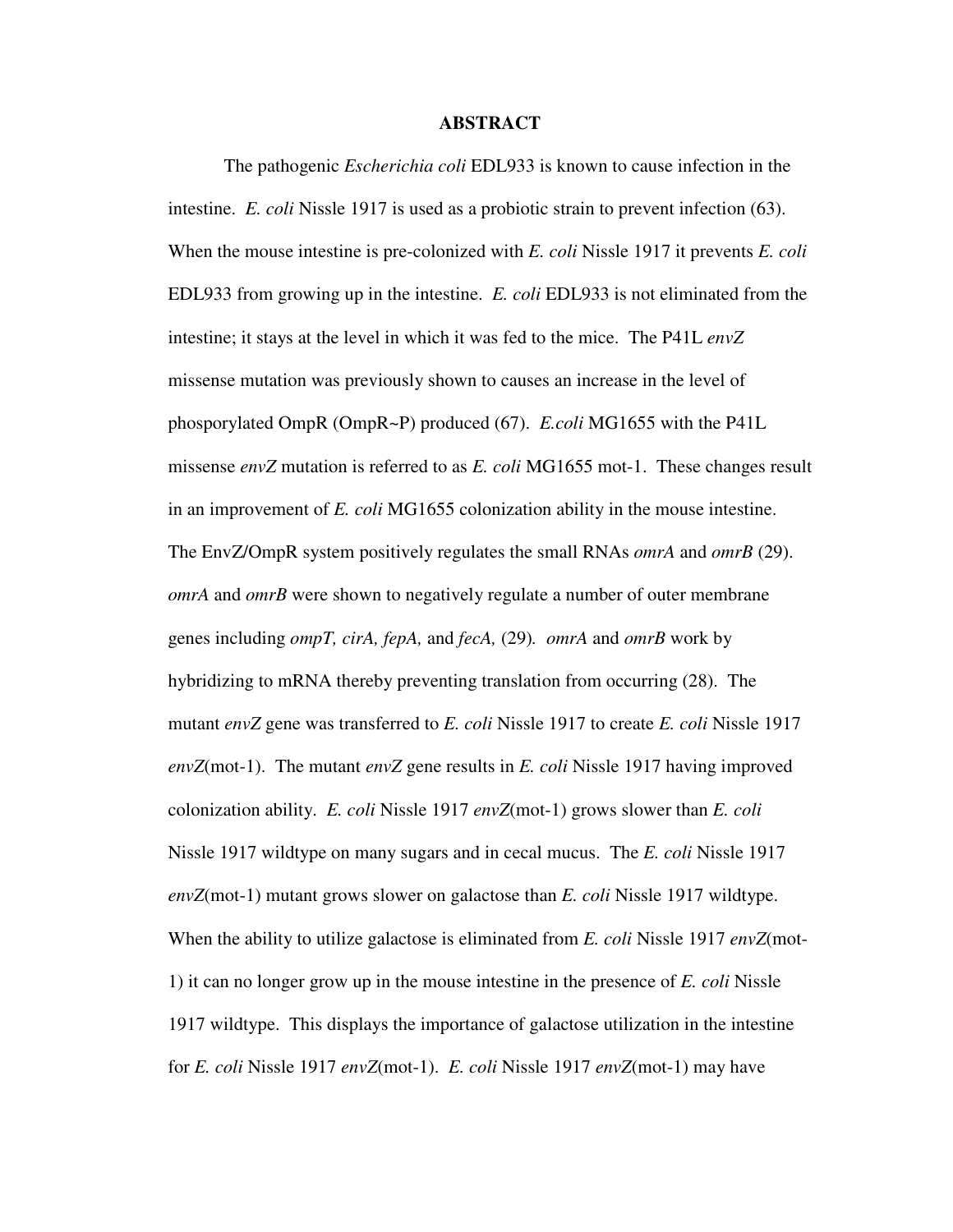access to a niche where galactose is being utilized that *E. coli* Nissle 1917 is unable to inhabit. If *E. coli* Nissle 1917 was able to inhabit that niche then it would seem likely that *E. coli* Nissle 1917 would out compete *E. coli* Nissle 1917 *envZ*(mot-1) due to its superior ability to utilize galactose. *E. coli* Nissle 1917 *envZ*(mot-1) was then colonized against *E. coli* EDL933 to see if its improved colonization ability also results in improved probiotic potential. After performing multiple colonization experiments it is evident that *E. coli* Nissle 1917 *envZ*(mot-1) is not a better probiotic than *E. coli* Nissle 1917 wildtype.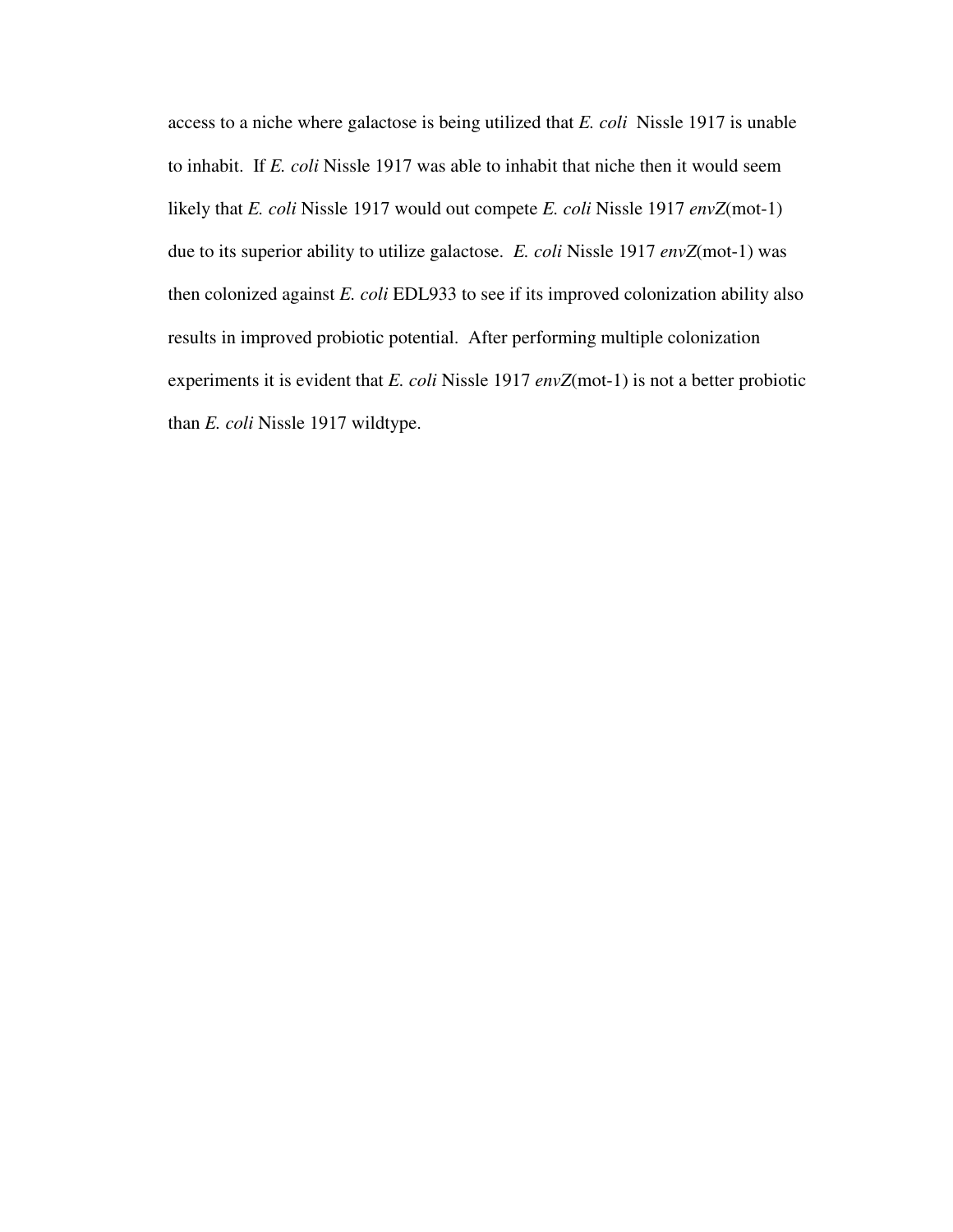### **Acknowledgements**

I would like to thank Dr. Cohen for guiding me throughout my graduate career and for giving me the opportunity to work in his lab. The support and guidance throughout the years and the information I have obtained is invaluable.

I must thank Mrs. Mary Leatham-Jensen for the technical assistance and instructing and teaching me throughout my graduate career. Her help was greatly appreciated throughout my graduate career.

 I would like to thank my brothers Sam and Akeem for lending an open ear whenever I needed to express an idea.

 I would also like to thank Jakob Frimodt-Møller, a former member of the lab. In addition I must thank the faculty members in the department, Paul Johnson at the GSC, and my committee Dr. Cohen, Dr. Nelson, Dr. Irvine, and Dr. Peters. Last, I would like to thank all of my friends at the University of Rhode Island that have provided me company throughout my academic years.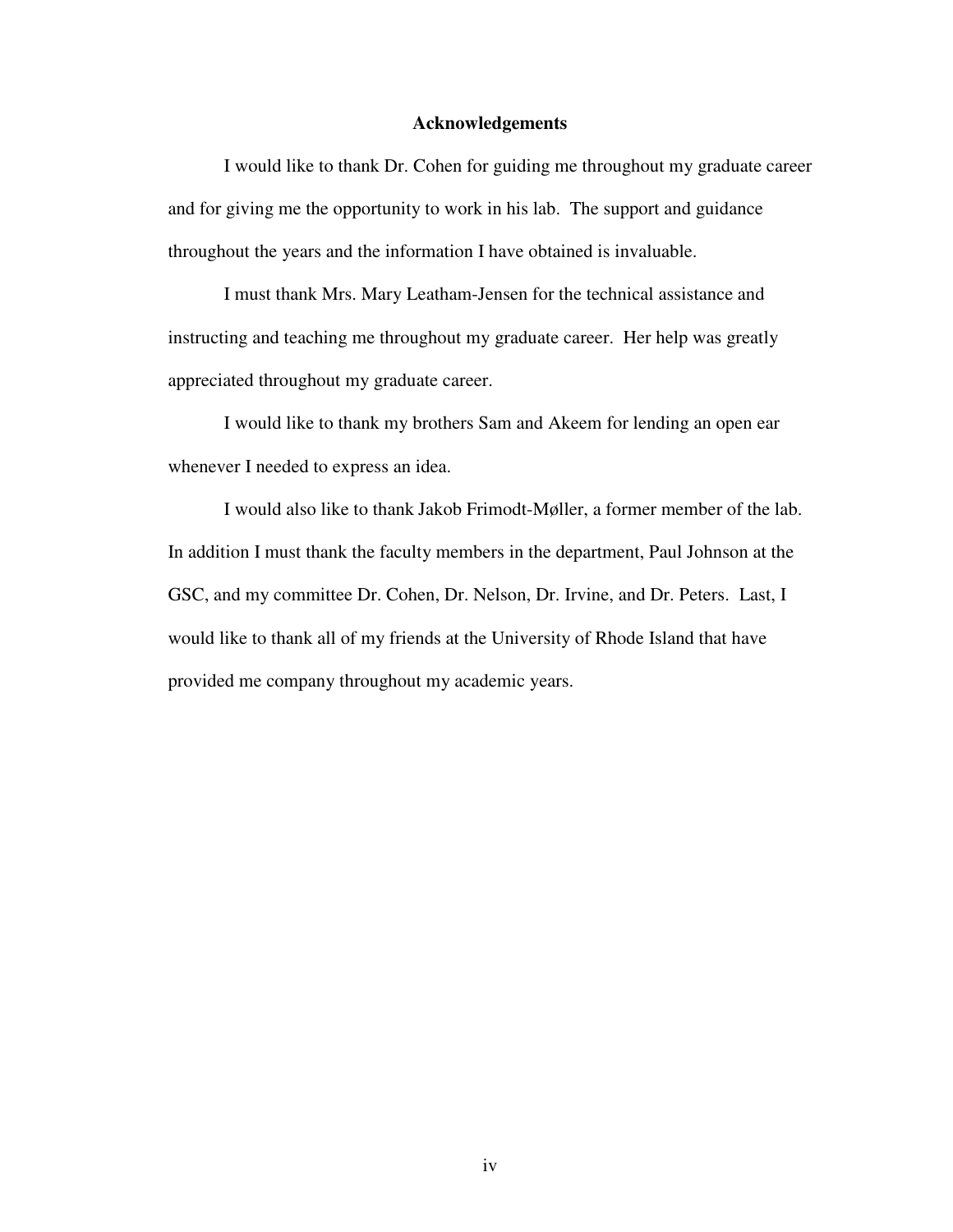# **PREFACE**

The manuscript format was used in writing this thesis with the style used in the

American Society for Microbiology journal, Infection and Immunity.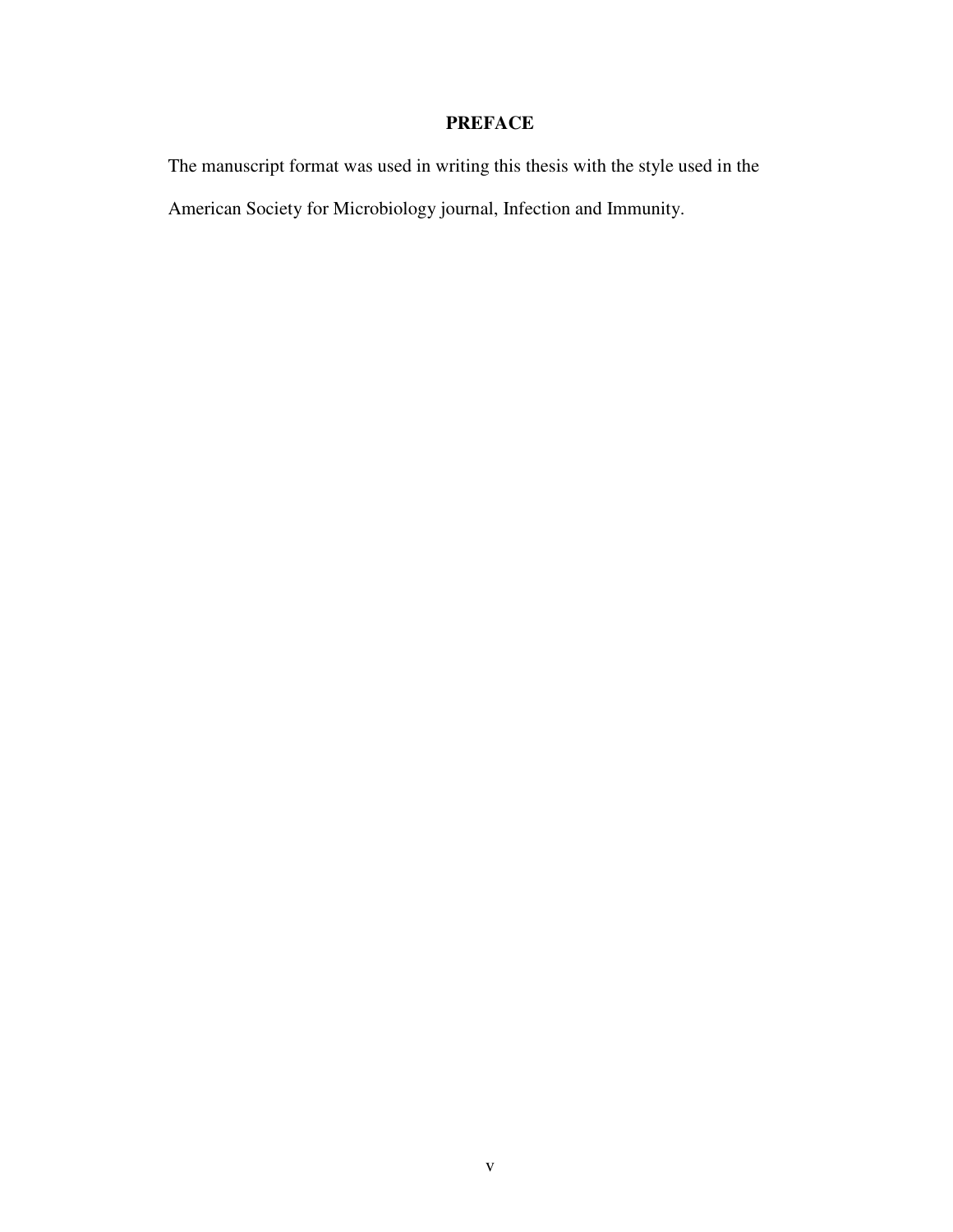# **TABLE OF CONTENTS**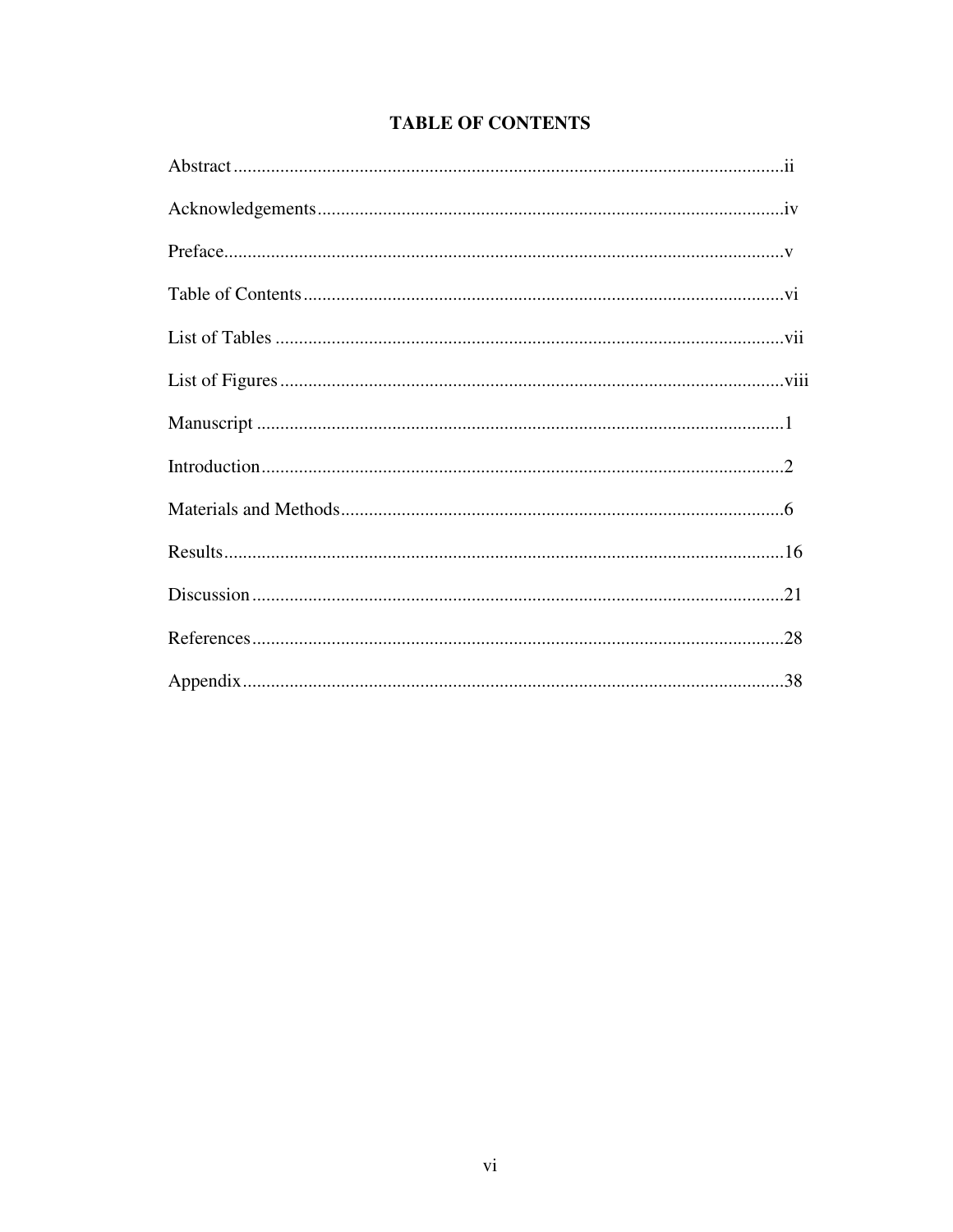# **LIST OF TABLES**

| Table 5: Generation times of E. coli Nissle 1917 and E. coli Nissle 1917 |  |
|--------------------------------------------------------------------------|--|
|                                                                          |  |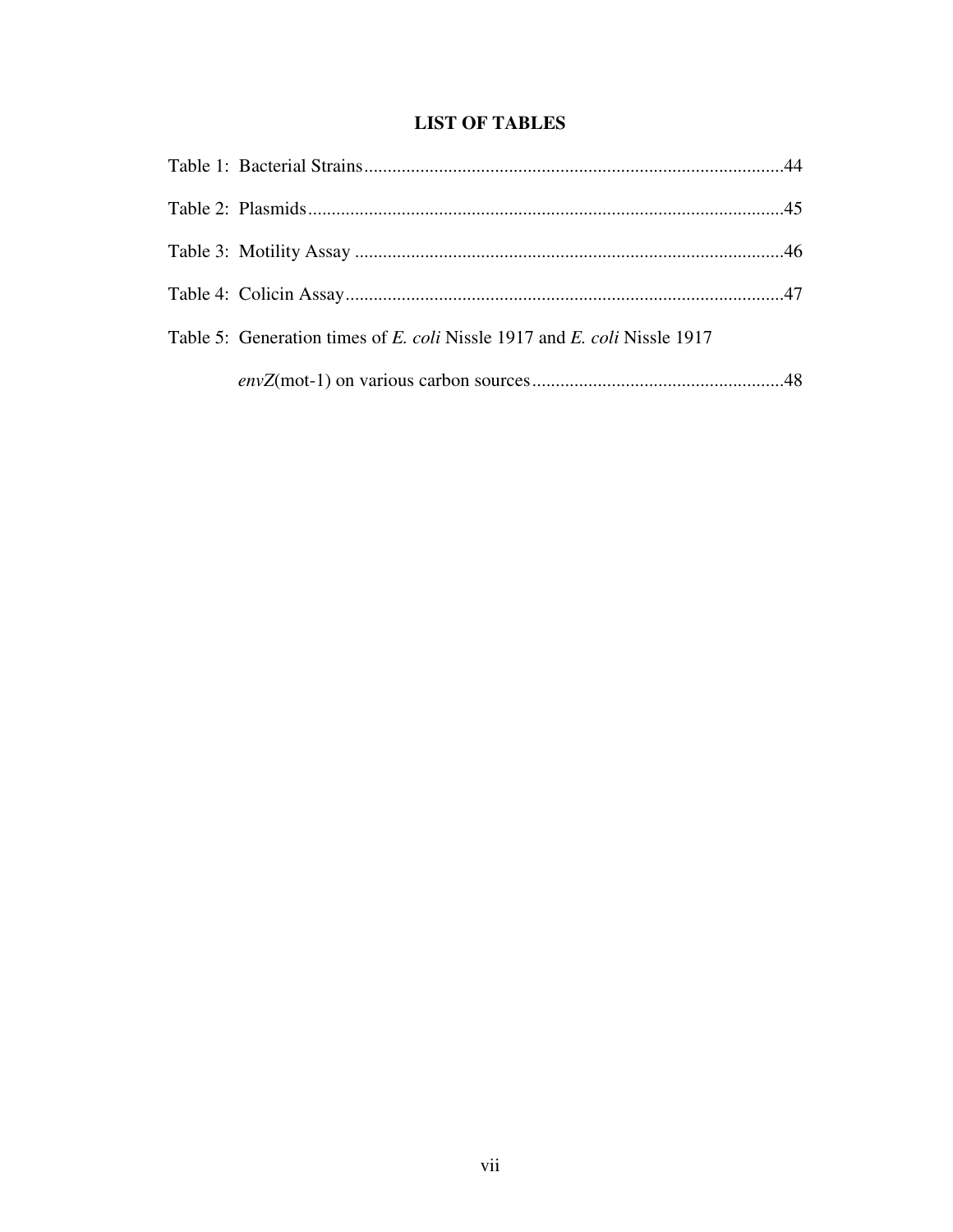# **LIST OF FIGURES**

| Figure 3: Fifteen day colonization of E. coli Nissle 1917 wildtype Str <sup>R</sup> Nal <sup>R</sup>           |
|----------------------------------------------------------------------------------------------------------------|
|                                                                                                                |
| Figure 4: Fifteen day colonization of E. coli Nissle 1917 env $Z(mot-1)$                                       |
|                                                                                                                |
| Figure 5: Fifteen day colonization of E. coli Nissle 1917 envZ(mot-1)                                          |
| $StrRNalR$ (high) and <i>E. coli</i> Nissle 1917 wildtype $StrRRifR$ (low)53                                   |
| Figure 6: Fifteen day colonization of E. coli Nissle 1917 Str <sup>R</sup> envZ(mot-1)                         |
| restored to wildtype, in respect to envZ, and E. coli Nissle 1917                                              |
|                                                                                                                |
| Figure 7: Fifteen day colonization of <i>E. coli</i> Nissle 1917 envZ(mot-1)                                   |
| $\Delta galK$ (low) Str <sup>R</sup> Cam <sup>R</sup> and <i>E. coli</i> Nissle 1917 wildtype Str <sup>R</sup> |
|                                                                                                                |
| Figure 8: Fifteen day colonization of E. coli Nissle 1917 envZ(mot-1)                                          |
| $\Delta galK$ restored, in respect to galK, Str <sup>R</sup> Nal <sup>R</sup> (low) and E. coli                |
|                                                                                                                |
| Figure 9: Twenty one day colonization of pre-colonized E. coli Nissle 1917                                     |
| wildtype $Str^R$ Nal <sup>R</sup> and <i>E. coli</i> EDL933 wildtype $Str^R$ Rif <sup>R</sup> fed on           |
|                                                                                                                |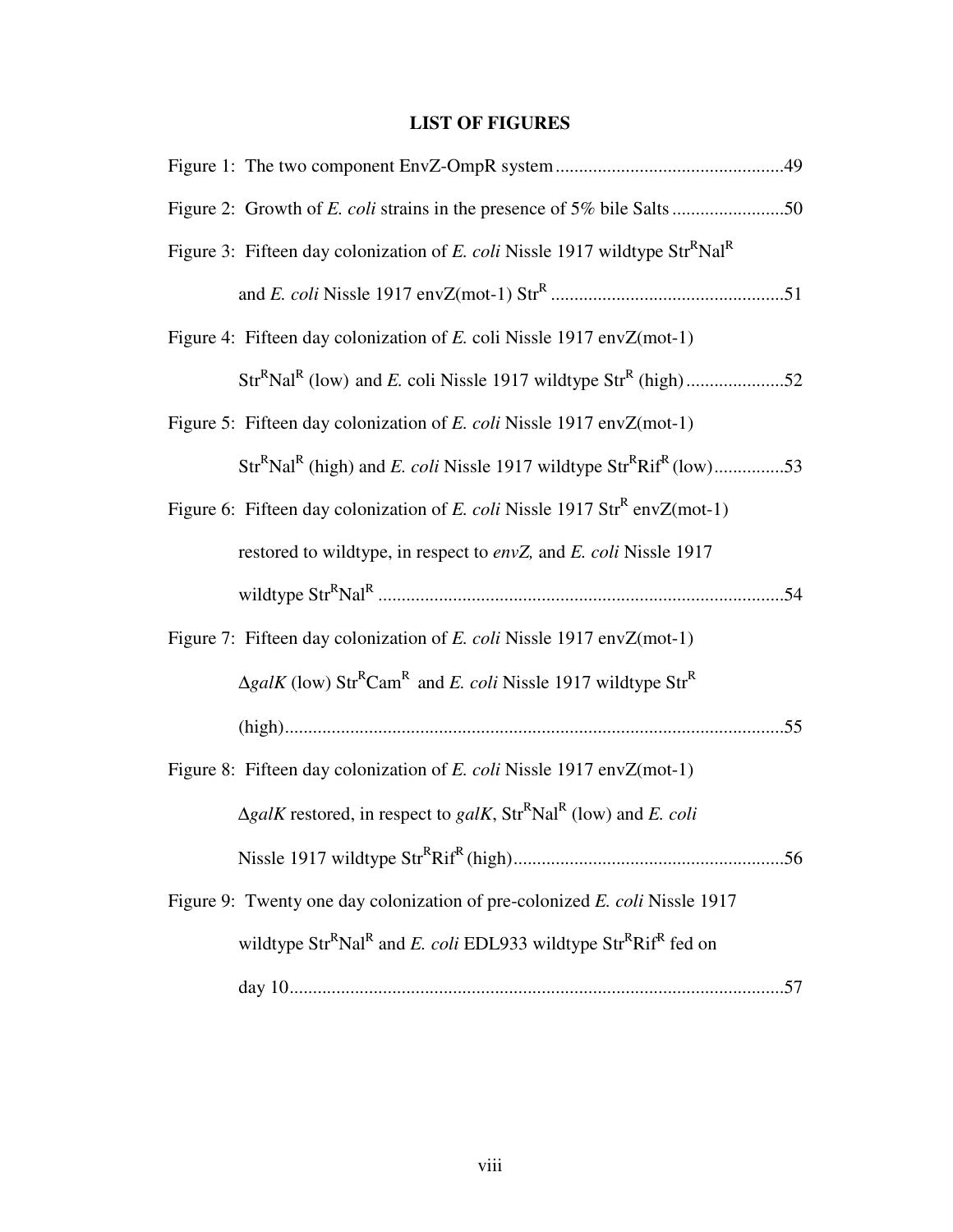| Figure 10: Twenty one day colonization of pre-colonized E. coli Nissle                               |  |
|------------------------------------------------------------------------------------------------------|--|
| 1917 envZ(mot-1) $\text{Str}^R\text{Nal}^R$ pre-colonized and E. coli EDL933                         |  |
|                                                                                                      |  |
| Figure 11: Twenty one day colonization of pre-colonized E. coli Nissle                               |  |
| 1917 envZ(mot-1) $\text{Str}^R$ and pre-colonized <i>E. coli</i> Nissle 1917                         |  |
| wildtype $Str^R$ Nal <sup>R</sup> and <i>E. coli</i> EDL933 wildtype $Str^R$ Rif <sup>R</sup> fed on |  |
|                                                                                                      |  |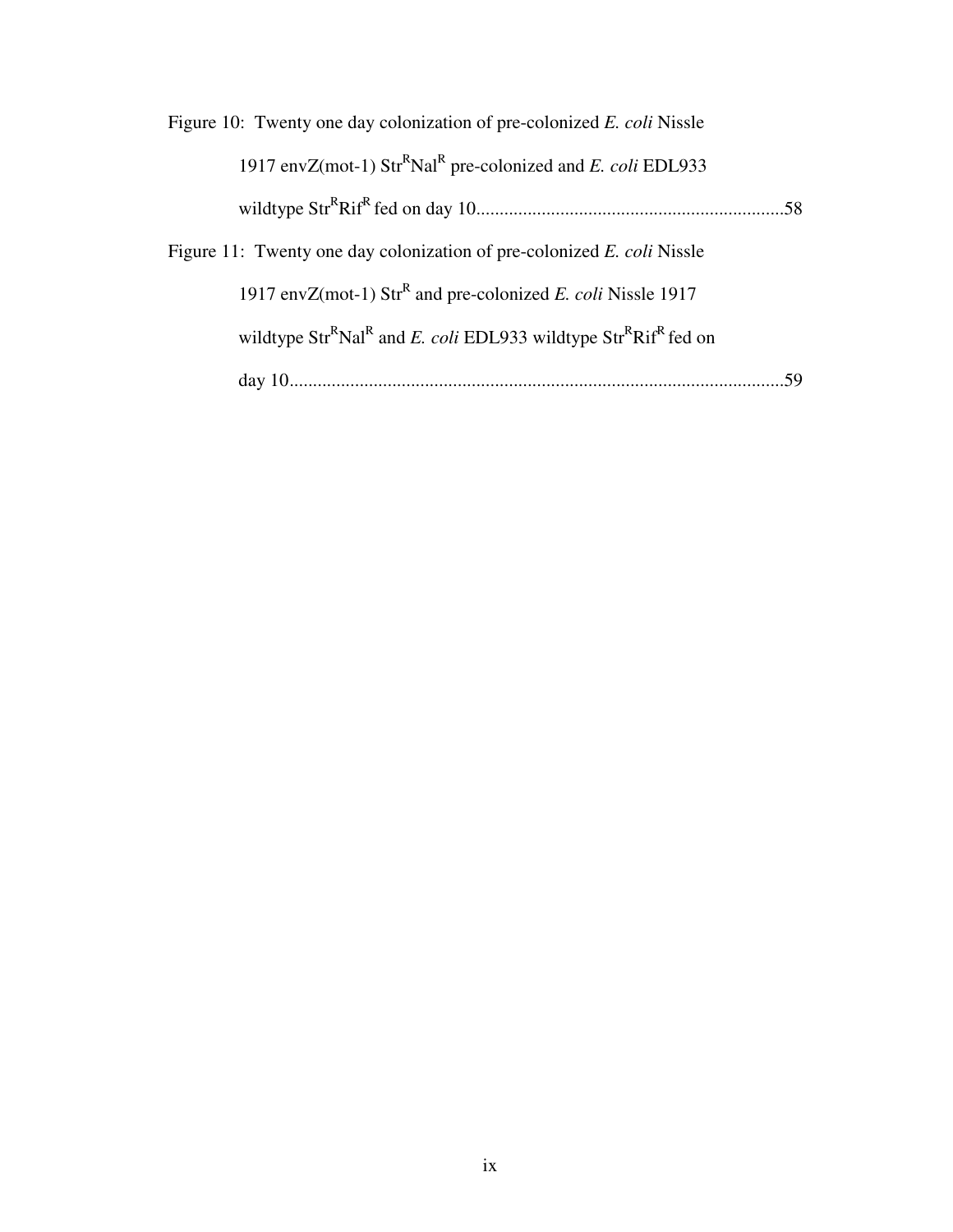# **MANUSCRIPT**

Prepared in the style used in the American Society for Microbiology journal,

Immunity and Infection

**Modification of the** *Escherichia coli* **Nissle 1917** *envZ* **gene to improve its** 

**probiotic potential**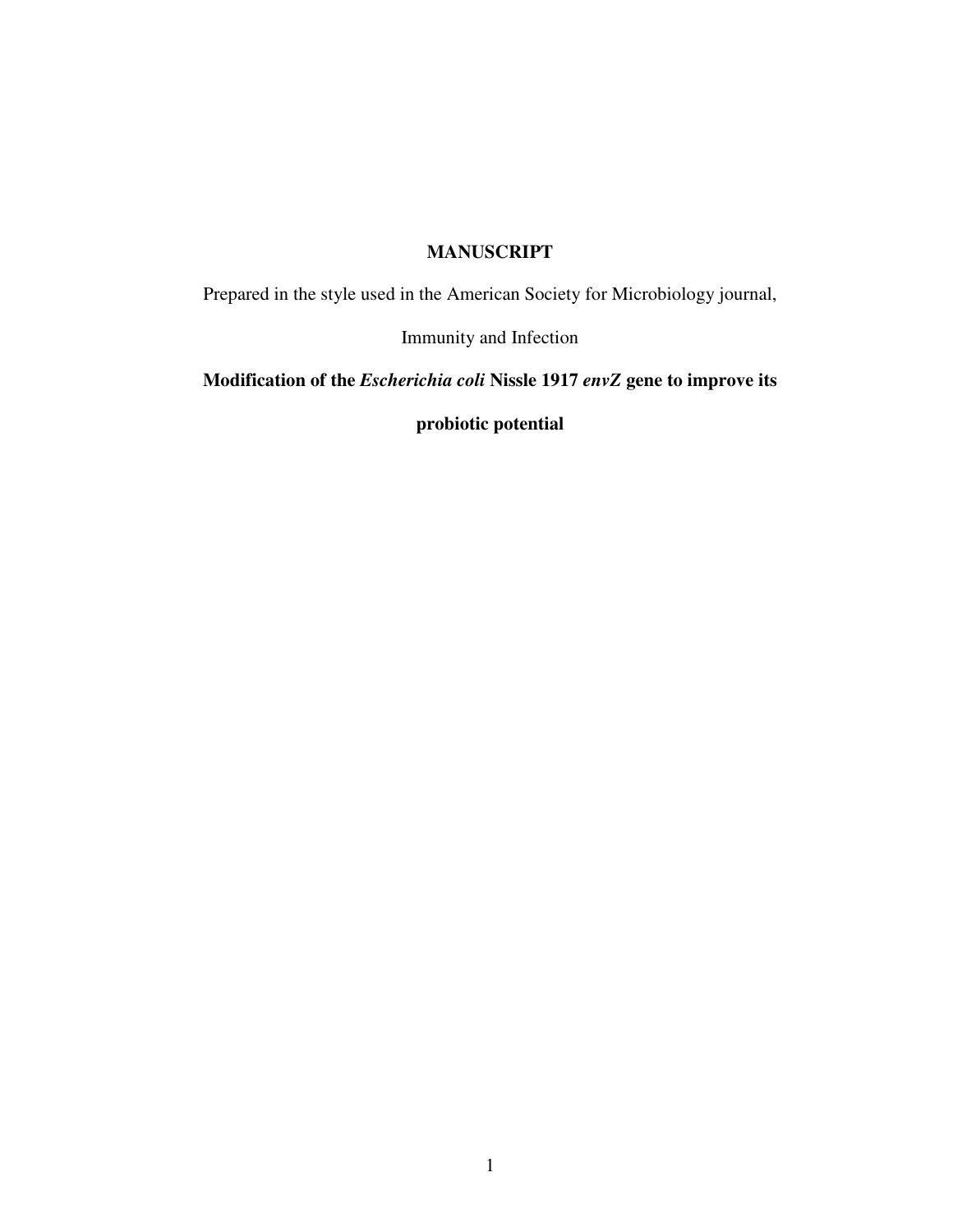### **INTRODUCTION**

When a bacterial species persists indefinitely in the mouse intestine without repeated introduction, the animal is said to be colonized by the bacterium (39). Commensal strains colonize the intestine in the presence of at least 500 cultivable species and  $10^{13}$  to  $10^{14}$  total bacteria (19). *E. coli* colonization cannot be studied in the conventional animal due to the fact that colonization resistance occurs when every niche is filled by the microbiota (15). A model where open niches are available for *E. coli* to colonize in relatively high numbers and also mimic the conventional animal is required to perform such experiments. The streptomycin treated-mouse model fulfills these criteria and is used routinely in the mouse colonization experiments (16, 38).

When streptomycin treated-mice are colonized with motile *E. coli* MG1655 80-90% lack flagella and are non-motile 7 to 9 days after feeding (27, 41). The nonmotile mutants have deletions of various sizes beginning downstream of an IS*1* element in the *flhDC* regulatory region and extending into or beyond the *flhDC* structural genes (27, 41). FlhD and FlhC form the  $FlhD_4C_2$  complex (7, 43, 72), which activates transcription of class II flagellar genes that encode components of the flagellar basal body and export machinery (52). The IS*1* element upstream of the *flhDC* promoter increases expression of the *flhDC* operon which causes *E. coli* MG1655 to be hyper-motile (6, 27). The *flhDC* deletion mutants were found to grow faster than the parent strain in mouse cecal mucus and sugars found in the mucus layer of the intestine (27, 41) which may account for its selection in the intestine. Studies suggest that the *E. coli* MG1655 *flhDC* operon deletion mutants utilize sugars better than their parent strain because a number of metabolic genes are repressed by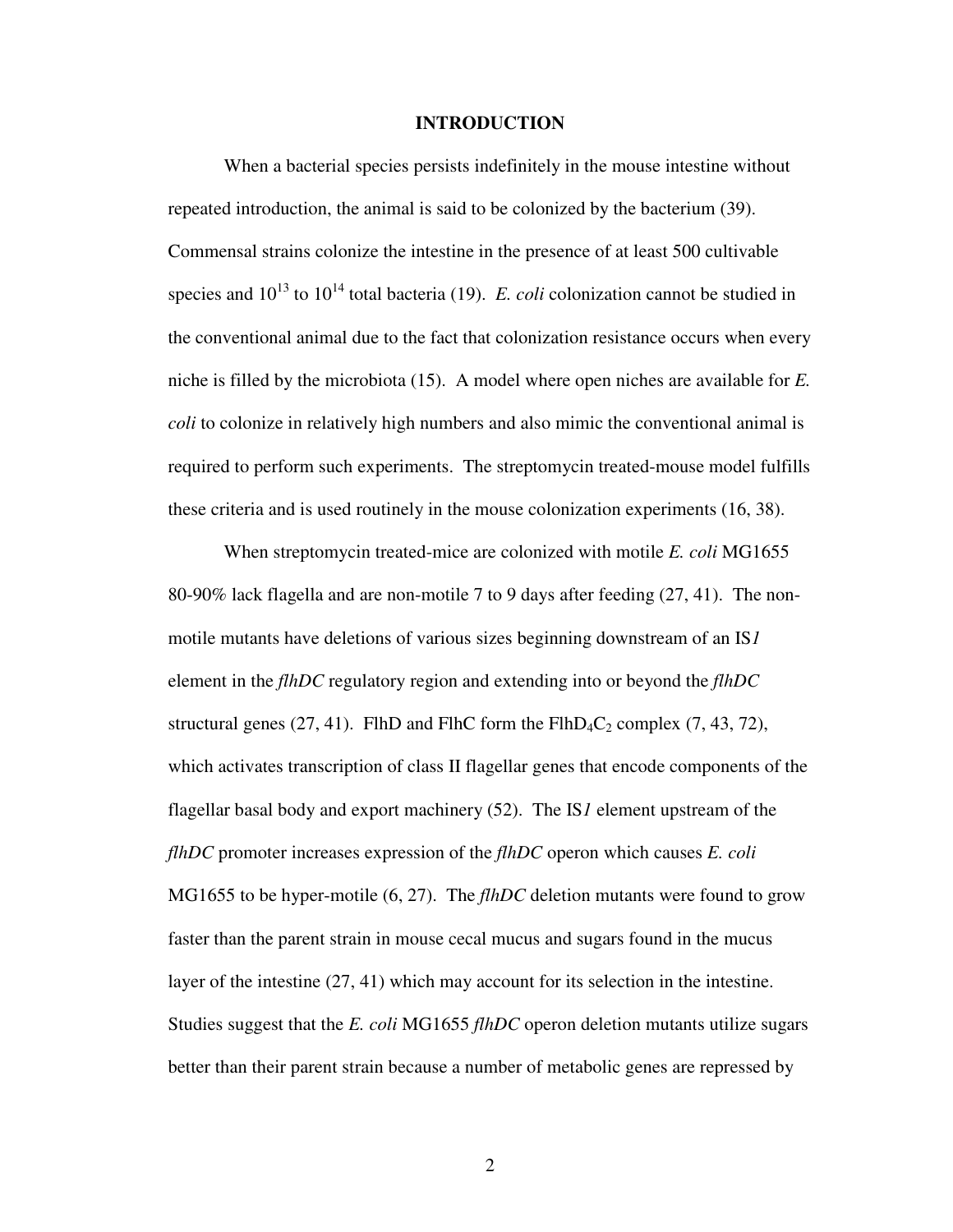the FlhD<sub>4</sub> $C_2$  regulatory complex as well as a large number of sugar catabolism operons (22, 53, 54). Also, increased energy is available for other processes due to the absence of hyper flagella synthesis and rotation (27). 10-20% of the *E. coli* MG1655 remained motile over a 15 day period (27) which suggests that they were also better colonizing mutants or that they were residing in an intestinal niche where motility provides an advantage (39). The 10-20% of *E. coli* MG1655 that remained motile were found to be *envZ* missense mutants that display an increased colonization ability (39).

The *envZ* missense mutant that was studied further was the P41L mutant (ccg to tcg), which is a mutation in the N-terminal transmembrane domain of EnvZ (39). The mutant is referred to as *E. coli* MG1655 mot-1. There are two major small molecule porins in the *E. coli* outer membrane, OmpF and OmpC. OmpF is the major porin present at low osmolarity in the outer membrane of *E. coli* and OmpC becomes the predominant porin present at high osmolarity (24). Where the two porins differ are size of the pore and the flow rates, the smaller pore is encoded by *ompC* (24). Regulation of *ompF* and *ompC* is carried out by the two-component EnvZ/OmpR system (24, 25). EnvZ is a sensory histidine kinase that is located on the inner membrane that modulates gene expression in response to osmolarity; it is autophosphorylated via gamma phosphate of cytoplasmic ATP on a histidine residue  $(24, 71)$ . The phosphoryl group is then transferred from EnvZ to an aspartic acid residue on OmpR, the response regulator, and phosphorylated-OmpR (OmpR~P) alters the expression of *ompF* and *ompC* by binding to sites in their promoters (24) as depicted in Fig 1. The P41L replacement in EnvZ previously was shown to result in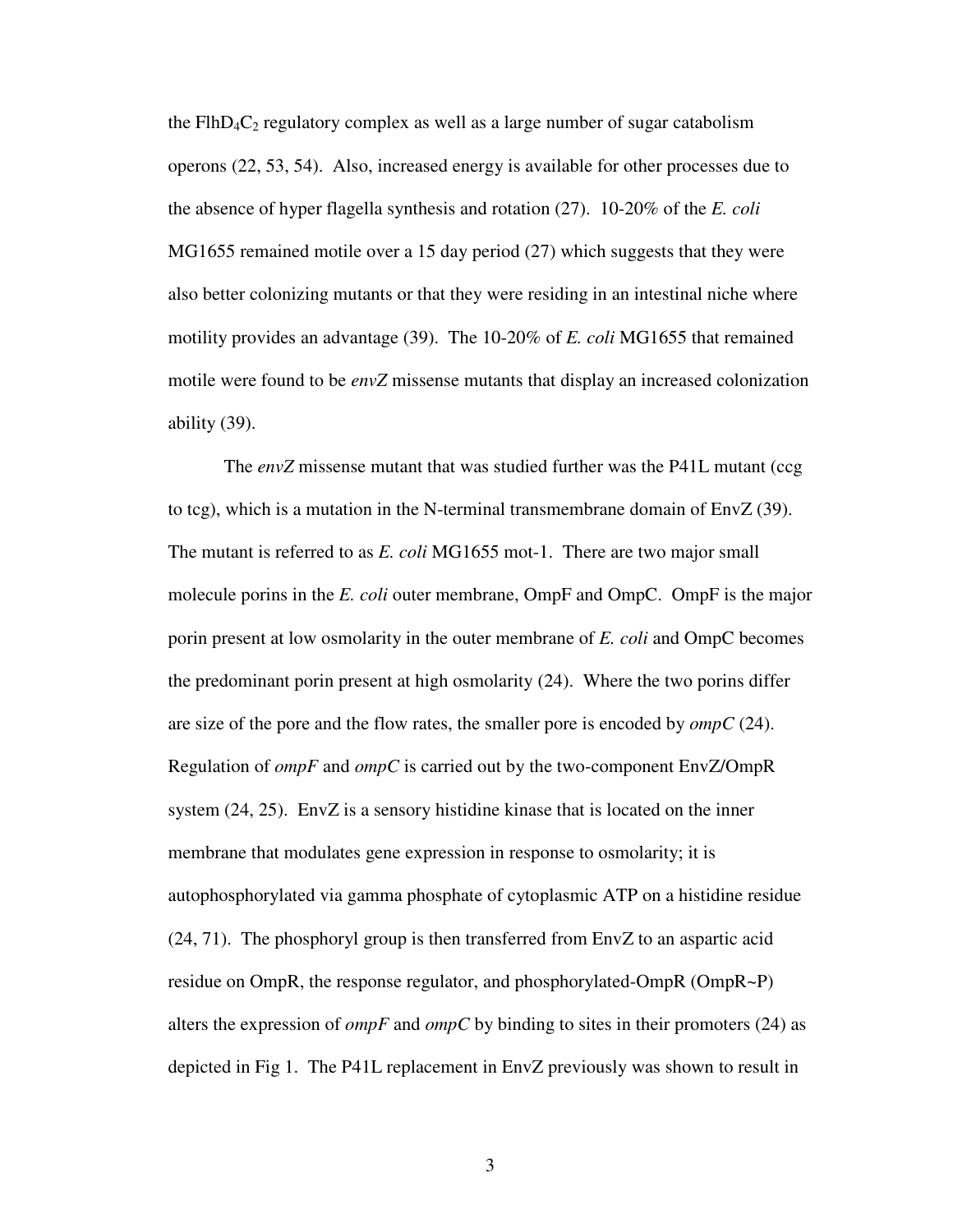higher than normal levels of OmpR~P (67). OmpR~P regulates several genes (28, 57). The P41L mutation altered several phenotypic traits in the *E. coli* MG1655 mot-1, which resulted in improved mouse intestinal colonization ability (39). *E. coli* MG1655 mot-1 grew faster on several sugars relative to the wildtype and as stated above, also colonized the mouse intestine better than the wildtype (39). The P41L *envZ* missense mutation resulted in *E. coli* MG1655 mot-1 being much more resistant to 5% bile salts than the wildtype parent strain due to the down regulation of the porin that transports bile salts, OmpF (39). The EnvZ/OmpR signal transduction system also regulates *omrA* and *omrB*, two small RNAs that negatively regulate the expression of several outer membrane proteins including CirA, which is the receptor for colicin V (11). Since *E. coli* MG1655 mot-1 appeared to have higher levels of OmpR~P that should result in reduced levels of CirA in the outer membrane, it seemed that they may perhaps be more resistant to the action of colicin V (39). Indeed, *E. coli* F-18, which produces colicin V (44), inhibited the growth of *E. coli* MG1655, to a greater extent than it inhibited the growth of *E. coli* MG1655 mot-1 (39). Furthermore, since *omrA* and *omrB* also negatively regulate expression of a number of other outer membrane proteins (29) such as CsgD (regulator of Curli biosynthesis), it is likely that the outer membrane of *E. coli* MG1655 mot-1 differs markedly from the wildtype (39).

Although *E. coli* MG1655 mot-1 is a better colonizer than the *E. coli* MG1655 ∆*flhD* non-motile mutant selected by the mouse intestine, it grew 15% slower than *E. coli* MG1655 ∆*flhD* in cecal mucus in vitro and on several carbon sources in vitro but grew 30% faster on galactose. In addition, despite its slower growth in mouse cecal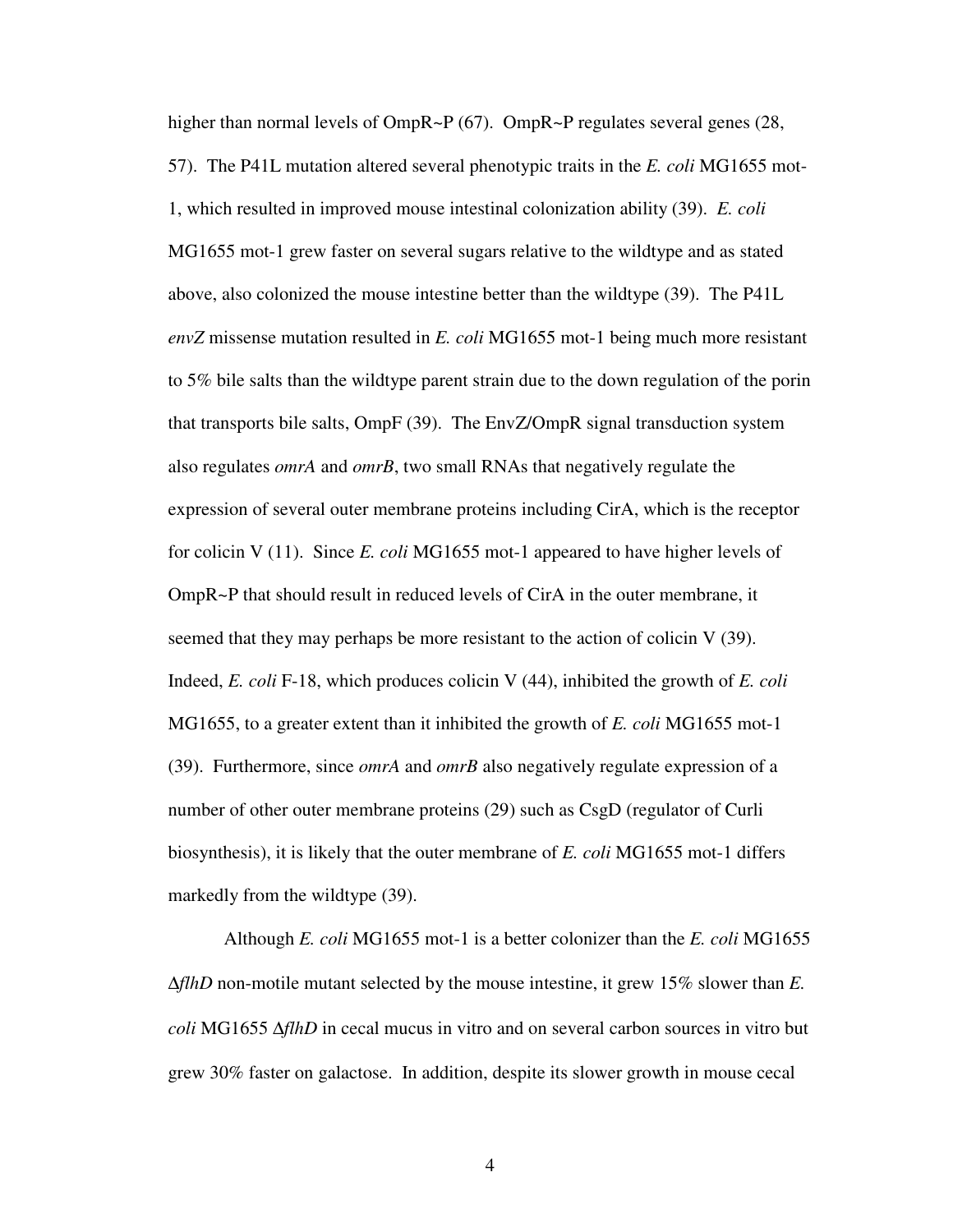mucus, *E. coli* MG1655 mot-1 appeared to colonize one intestinal niche just as well as *E. coli* MG1655 ∆*flhD* where factors other than nutrition must be responsible and appeared to use galactose to colonize a second intestinal niche in the cecum that is either not colonized or colonized poorly by *E. coli* MG1655 ∆*flhD* (39).

Enterohemorrhagic *Escherichia coli* (EHEC) O157:H7 is a pathogenic strain that causes disease in humans when infection occurs and it has virulence factors such as adhesins and toxins (22, 36). Probiotic bacterial strains are used to colonize the intestine and they can prevent a pathogenic strain from colonizing if they are already established in the niche that a pathogen could potentially inhabit. Since the early 1920s *E. coli* Nissle 1917, a human commensal strain, has been utilized as a probiotic (63); however, *E. coli* Nissle 1917 does not completely stop the EHEC strain *E. coli*  EDL933 from colonizing the mouse intestine (40). A P41L change in the *envZ* gene of *E. coli* MG1655, a normal human commensal strain, has been shown to modify its nutrition profile, outer surface protein composition, and to improve its mouse intestinal colonizing ability (39). Here we test if replacing the *E. coli* Nissle 1917 wildtype *envZ* gene with the *E. coli* MG1655 mot-1 *envZ* gene will improve its intestinal colonizing ability and its probiotic potential and possibly allow it to stop the pathogen *E. coli* EDL933 from colonizing the intestine and causing infection.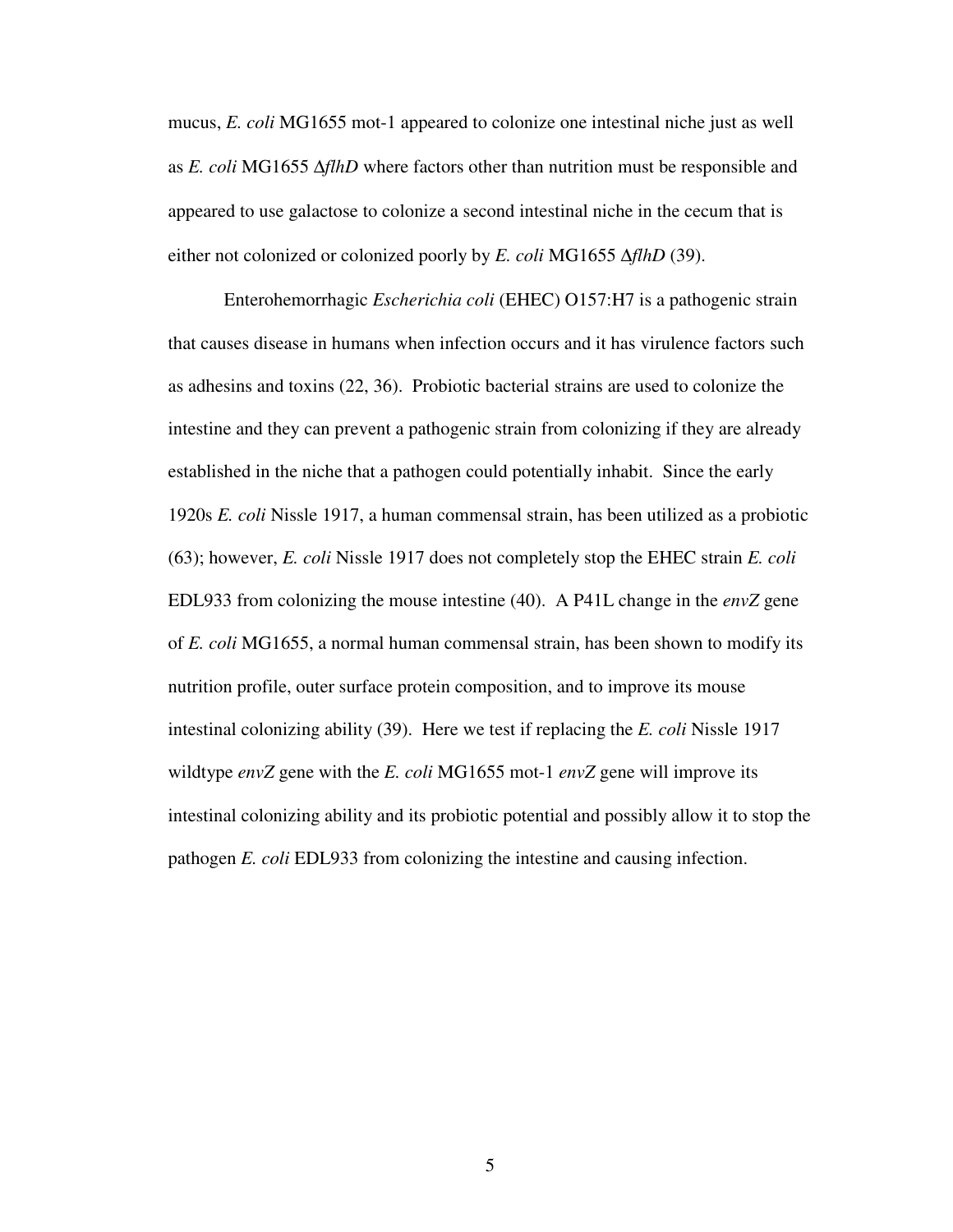### **MATERIALS AND METHODS**

**Bacterial strains.** Bacterial strains used in this study are listed in Table 1. The original *E. coli* strain K-12 was obtained from a stool sample from a convalescing diphtheria patient in Palo Alto, CA, in 1922 (4). The sequenced *E. coli* MG1655 strain (CGSC 7740) was derived from the original K-12 strain, having only been cured of the temperate bacteriophage lambda and the F plasmid by means of UV light and acridine orange treatment (4). It has an IS*1* element in the *flhDC* promoter (10). *E. coli* Nissle 1917 has been marketed as a probiotic remedy against intestinal disorders in several European countries since the 1920s (59). The allelic exchange method described by Datsenko and Wanner (18) was used to construct *E. coli* Nissle 1917 *envZ*(mot-1) ∆*galK::cat* (Table 1)*,* which contains a 912 bp deletion, replaced by a chloramphenicol cassette beginning 153 bp downstream of the ATG start codon and ending 78 bp upstream of the TGA stop codon. As expected, *E. coli* Nissle 1917 Str<sup>R</sup> envZ(mot-1) ∆*galK::cat*, failed to grow in M9 minimal medium containing 0.4% (w/v) galactose as sole carbon and energy source. *E. coli* Nissle 1917 *envZ*(mot-1) ∆*galK::cat* was restored to Gal<sup>+</sup> by allelic replacement (18), selecting for restored growth on M9 minimal galactose agar plates. The restored Gal<sup>+</sup> grew at the same rate as *E. coli* Nissle 1917 *envZ*(mot-1) in M9 galactose minimal medium. The wildtype *envZ* gene in *E. coli* Nissle 1917 was replaced with the *E. coli* MG1655 mot-1 *envZ*  gene using an allelic replacement strategy developed by Dr. Barry Wanner and Dr. Kiryl Datsenko at Purdue University as described previously (39) and see sequencing and primes section. All constructions were confirmed by sequencing.

**Bacterial Plasmids.** Plasmids used in this study are listed in Table 2.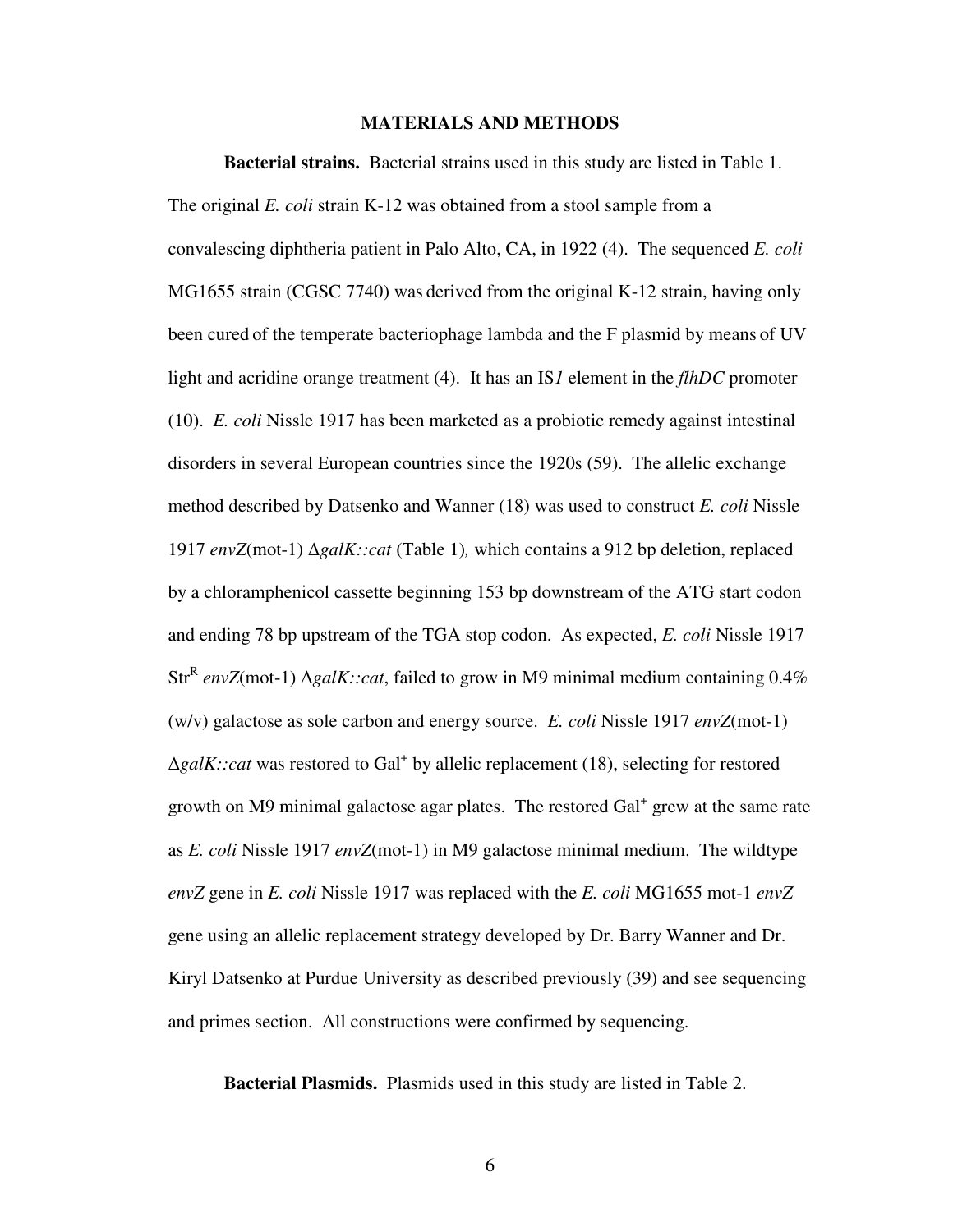**Colicin V sensitivity.** *E. coli* F-18 produces colicin V (44). *E. coli* MG1655 strains tested for sensitivity to colicin V were grown overnight in LB broth Lennox at 37 $\degree$ C with shaking in 125-ml tissue culture bottles. The next day, 10 $\degree$  CFU of each strain tested was added to 3 ml of Luria broth Lennox containing 7g/L Difco agar (soft agar), which wasthen poured onto a 20-ml Luria broth Lennox agar plate. After the soft agar on each plate solidifies, *E. coli* F-18 colonies were toothpicked to each plate, incubated for 18 h at 37°C, and zones of growth inhibition were measured (39).

**Motility.** Motility of *E. coli* MG1655 strains was assayed by toothpicking colonies from LB agar Lennox onto Luria motility agar (3.5 g/l) containing 200 mM NaCl (5). Plates were incubated for 6 h at 37°C after which spreading was measured from the edge of each colony.

**Media and growth conditions.** LB broth Lennox (Difco Laboratories, Detroit, MI), LB agar Lennox (Difco), and MacConkey agar (Difco) were used for routine cultivation. SOC medium was prepared as described by Datsenko and Wanner (18). For testing carbon and energy source utilization, M9 minimal medium (46) was modified by addition of 120 mM NaCl, to more closely approximate the sodium chloride concentration in the intestine (5). Growth also was tested in cecal mucus (2.5 mg protein /ml) in HEPES-Hanks buffer (pH 7.0), which contains 137 mM NaCl, the sodium chloride concentration in jejunal and ileal intestinal fluid (5). Cultures were prepared and growth was monitored spectrophotometrically  $(A_{600})$  with a Pharmacia Biotech Ultrospec 2000 UV/Visible Spectrophotometer (41).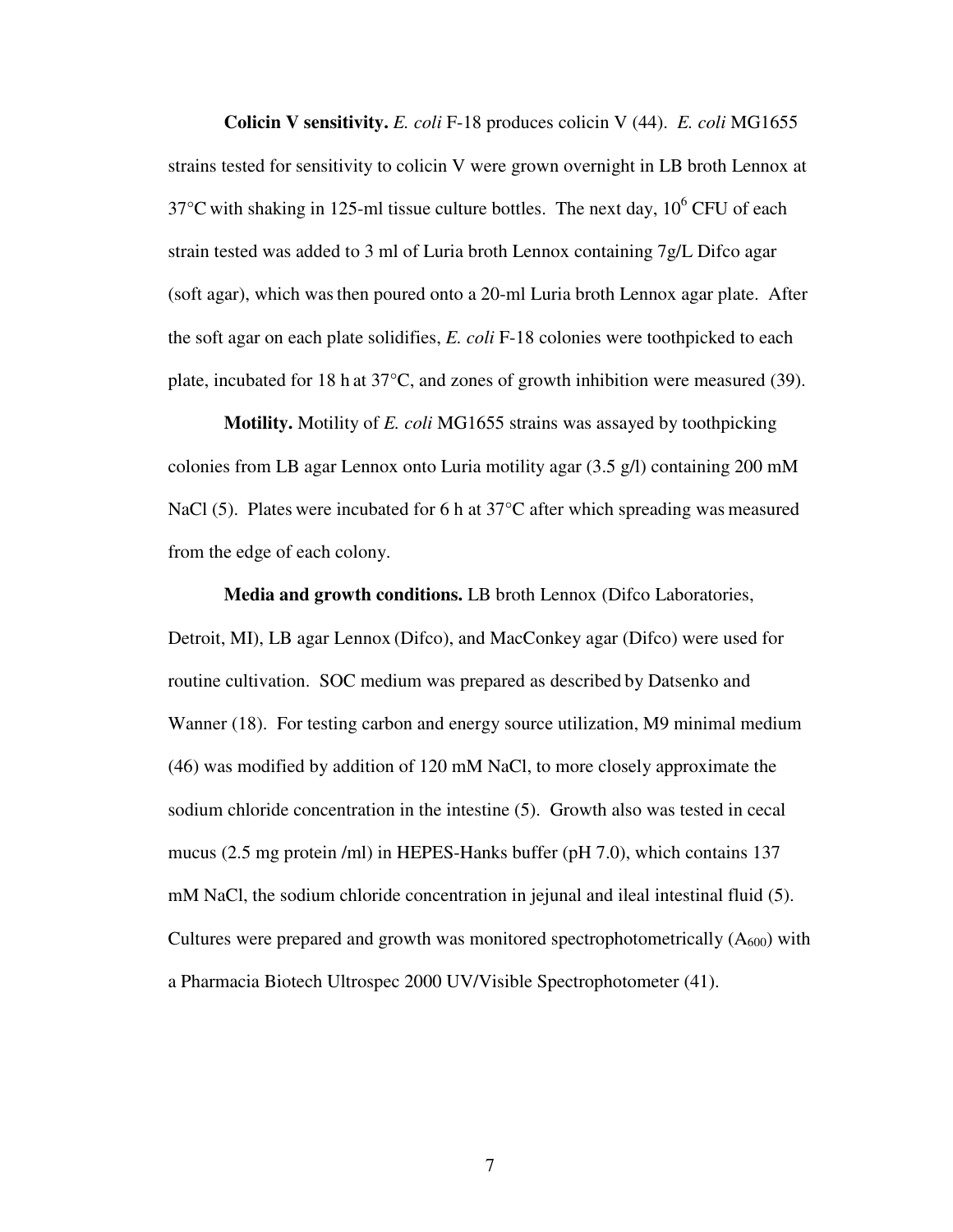**Isolation of cecal mucus and growth.** Mouse cecal mucus was isolated as previously described (14). Briefly, mice (5 to 8 weeks old) were fed Teklad mouse and rat diet (Harlan Laboratories, Madison, WI) for 5 days after being received. The drinking water was then replaced with sterile distilled water containing streptomycin sulfate (5 g/L), the concentration of streptomycin water given to the mice during colonization experiments so the conditions in the intestine were consistent with the conditions that occurred during colonization experiments. Twenty-four hours later, the mice were sacrificed by  $CO<sub>2</sub>$  asphyxiation and their ceca were removed. The cecal contents were washed out with sterile distilled water and cecal mucus was scraped into HEPES-Hanks buffer (pH 7.0), centrifuged, and sterilized by UV irradiation as described previously. The concentration of the mucus was determined using the Bradford Assay and measured spectrophotometrically using the Pharmacia Biotech Ultrospec 2000 Visible Spectrophotometer; the cecal mucus was diluted to 2.5 mg/mL in HEPES-Hanks buffer (pH 7.0). Then growth was measured spectrophotometrically  $(A_{600})$ . All animal protocols were approved by the University Committee on Use and Care of Animals at the University of Rhode Island. (14).

**Growth in the presence of 5% bile salts.** Strains to be tested for bile salts sensitivity were grown overnight in LB broth Lennox, diluted to an  $A_{600}$  of about 0.1 into fresh LB broth Lennox containing 5% (w/v) Bacto-Bile Salts No. 3 (Difco Laboratories) and incubated at  $37^{\circ}$ C with shaking in 125 ml tissue culture bottles (39). Growth was monitored spectrophotometrically  $(A_{600})$  with a Pharmacia Biotech Ultrospec 2000 UV/Visible Spectrophotometer (41).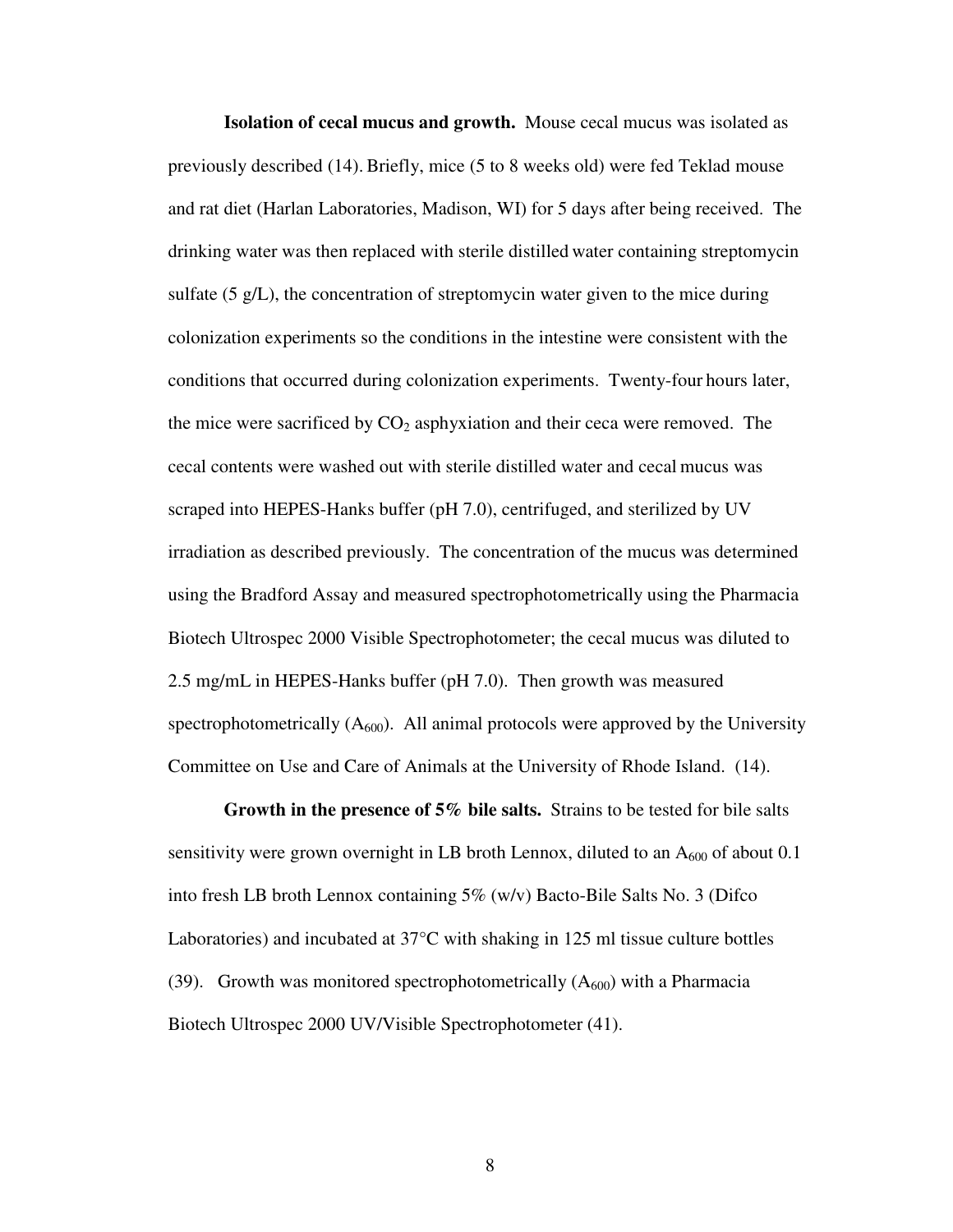**Sequencing and primers.** DNA sequencing was done at the URI Genomics and Sequencing Center, University of Rhode Island, Kingston, using the Applied Biosystems 3130xl Genetic Analyzer (Applied Biosystems, Foster City CA). A BigDye Terminator v3*.*1 Cycle Sequencing Kit (Applied Biosystems) was used in the sequencing reactions (39).

 The *galK* deletion primers used to make *E. coli* Nissle 1917 envZ(mot-1) ∆*galK::cat* (uppercase letters, *E. coli* Nissle 1917 DNA; lowercase letters, chloramphenicol resistance cassette DNA) were as follows: primer 1, 5′ - AAA CGTAAAAAGTCTCTTTAATACCTGTTTTTGCTTCATATTGTTCAGC gtgtaggctggagctgcttcg-3′; primer 2, 5′- CGACTACAACGACGGTTTCGTTCTG CCCTGCGCGATTGATTATCAAACCcatatgaatatcctccttagt-3′. The primers used for both amplifying the *galK::cat* deletion for allelic exchange into *E. coli* Nissle 1917 envZ(mot-1) and for sequencing to confirm its presence in *E. coli* Nissle 1917 *envZ*(mot-1) ∆*galK::cat* were: forward primer (43 bp upstream of the *galK* coding sequence), 5'-AACAGGCAGCAGAGCGTTTGC-3'; and reverse primer (53 bp downstream of the *galK* coding sequence), 5'-AGTCCATCAGCGTGACTACCATC-3'. The same primers were used for the replacement of the ∆*galK::cat* mutation in *E. coli* Nissle 1917 envZ(mot-1) ∆*galK::cat* with the wildtype *galK* gene and for confirmation of the replacement.

In construction of *E. coli* Nissle 1917 *envZ*(mot-1) the first step replaced the *E. coli* Nissle 1917 wildtype *envZ* with a cassette encoding kanamycin resistance (2) and *parE* under control of the rhamnose promoter (*kan-rhaP-parE*). The forward primer used was 5' -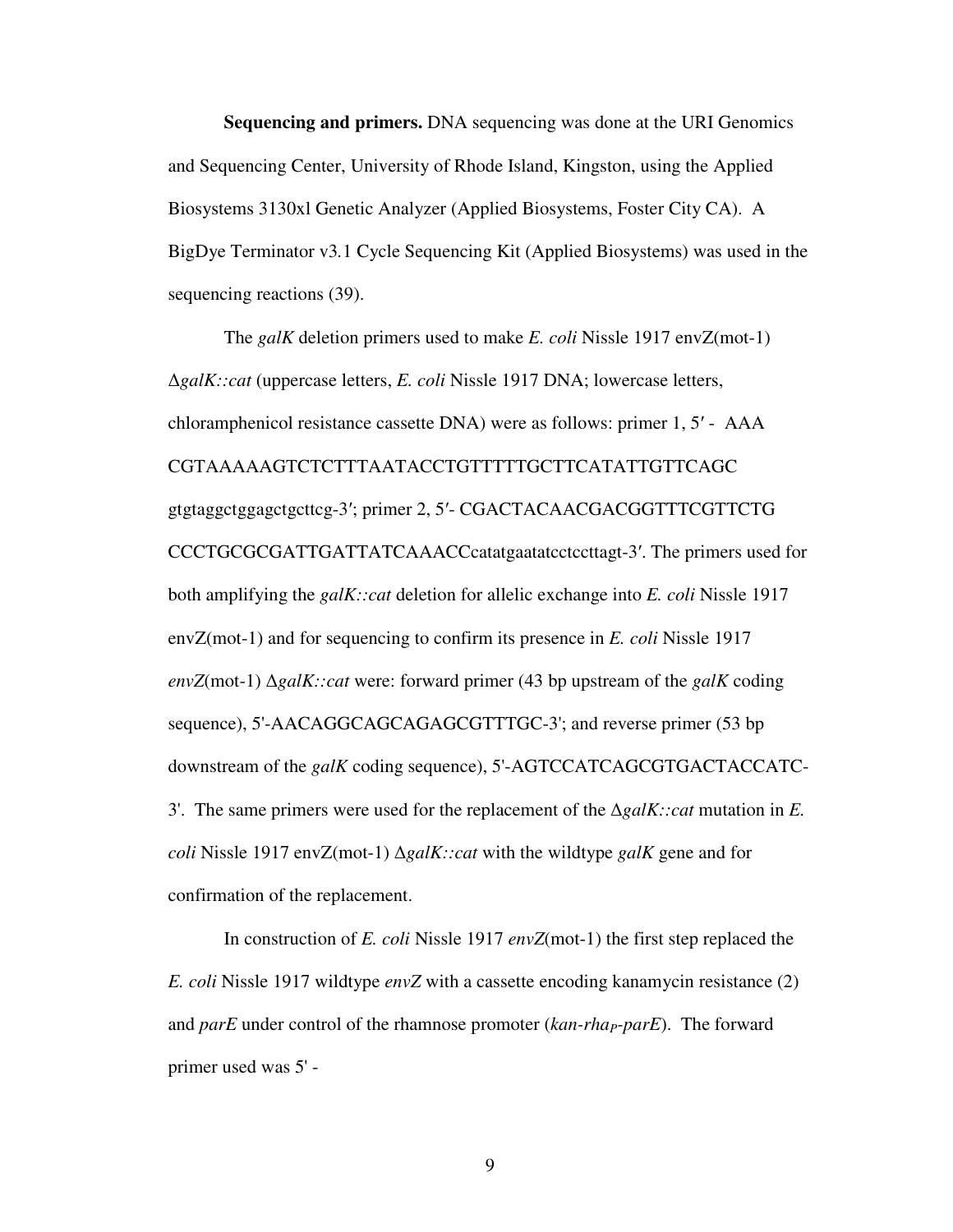# TTCATTATCAATCAATTGAAAACAATCTAAAAACGGGAGGCACCTT CACCTCCCGTTTTTTTACCCTTCTTTTGT CTCCCGCTCAGAAGAACTCGTC - 3' (The first 47 basepairs are in the 700 basepair region that occurs upstream of *envZ*). The reverse primer was 5'-

### GCTTCTCGCCACGAAGTTCATTTGCCCGTACGTTATTGC

TCATCGTCACCTTGCTGTTCGGGATCCAATCAGCCCTTGAG - 3' (which is 3 basepairs upstream of *ompR*). These primers have homology to *E. coli* Nissle 1917 and the kanamycin *parE* cassette. The *parE* gene encodes a DNA gyrase inhibitor, i.e., the toxin of a toxin anti-toxin pair that kills the cell when produced in the absence of its cognate antitoxin. The second step replaced the *kan-rhaP-parE* cassette with the *E. coli* MG1655 mot-1 *envZ* allele by selecting for growth on M9 minimal agar plates containing 1.0 % w/v rhamnose (which would otherwise kill when rhamnose induces ParE). The forward primer used was 5' -

### CTTTTGCAAGCGAATCCTTTCATTATCAA

TCAATTGAAAACAATCTAAAAACGGGAGGCACCTTCACCTCCCGTTTTTTT ACCCTTCTTTTGT CGTGC - 3' (the 5' end matches Nissle 1917's *envZ* and the 3' end matches MG1655 so the P41L *envZ* can be amplified in *E. coli* MG1655 mot-1). The reverse primer was 5'- TCGACGTGCAGATTTCGCGT -3' (located 105 basepairs downstream of *envZ)*. The double recombination event leaves no scars on the genome. All constructions were confirmed by sequencing. The primer 1, 5' - GGTTTACGTCAGCAAGATTTTGC- 3' (which begins 158 basepairs upstream of *envZ* and primer) 2, 5' - TCGACGTGCAGATTTCGCGT – 3' (105 basepairs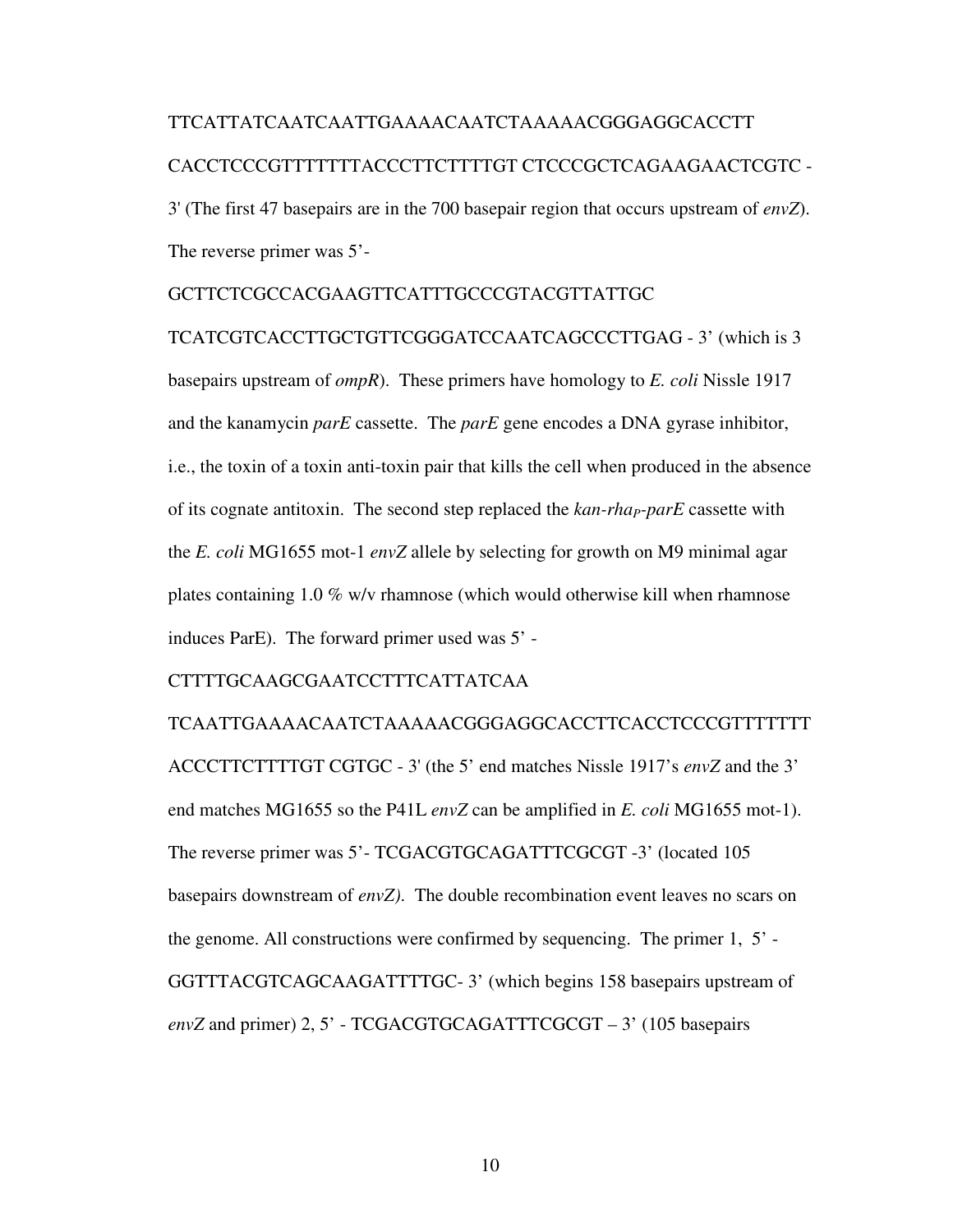downstream of *envZ*) were used to restore the wildtype *E. coli* Nissle 1917 *envZ* gene to *E. coli* Nissle 1917 envZ(mot-1).

 **Mouse colonization experiments.** The specifics of the streptomycin-treated mouse model used to compare the large intestine colonizing abilities of *E*. *coli* strains in mice have been described previously (44, 49, 64, 65, 70). Briefly, sets of three male CD-1 mice (5 to 8 weeks old) were given drinking water containing streptomycin sulfate (5 g/L) for 24 h to eliminate resident facultative bacteria (45). Following 18 h of starvation for food and water, the mice were fed 1 ml of  $20\%$  (w/v) sucrose containing  $10^5$  CFU or  $10^{10}$  CFU of LB broth Lennox-grown *E. coli* strains. After ingesting the bacterial suspension, both the food (Teklad mouse and rat diet; Harlan Laboratories, Madison, WI) and streptomycin-water were returned to the mice, and 1 g of feces was collected after 5 h, 24 h, and on odd-numbered days at the indicated times. Mice were housed individually in cages without bedding and were placed in clean cages at 24-h intervals. Individual fecal pellets were therefore no older than 24 h. Each fecal sample (1 gram) was homogenized in 10 ml of 1% Bacto-Tryptone (Difco), diluted in the same medium, and plated on MacConkey agar plates with appropriate antibiotics. When appropriate, 1 ml of a fecal homogenate (sampled after the feces had settled) was centrifuged at 12,000 x *g*, resuspended in 100 µl of 1% Bacto-Tryptone, and plated on a MacConkey agar plate with appropriate antibiotics. This procedure increases the sensitivity of the assay from  $10^2$  CFU/gram of feces to 10 CFU/per gram of feces. To distinguish the various *E. coli* strains in feces, dilutions were plated on lactose MacConkey agar containing the appropriate antibiotics. All plates were incubated for 18 to 24 h at 37°C prior to counting (39).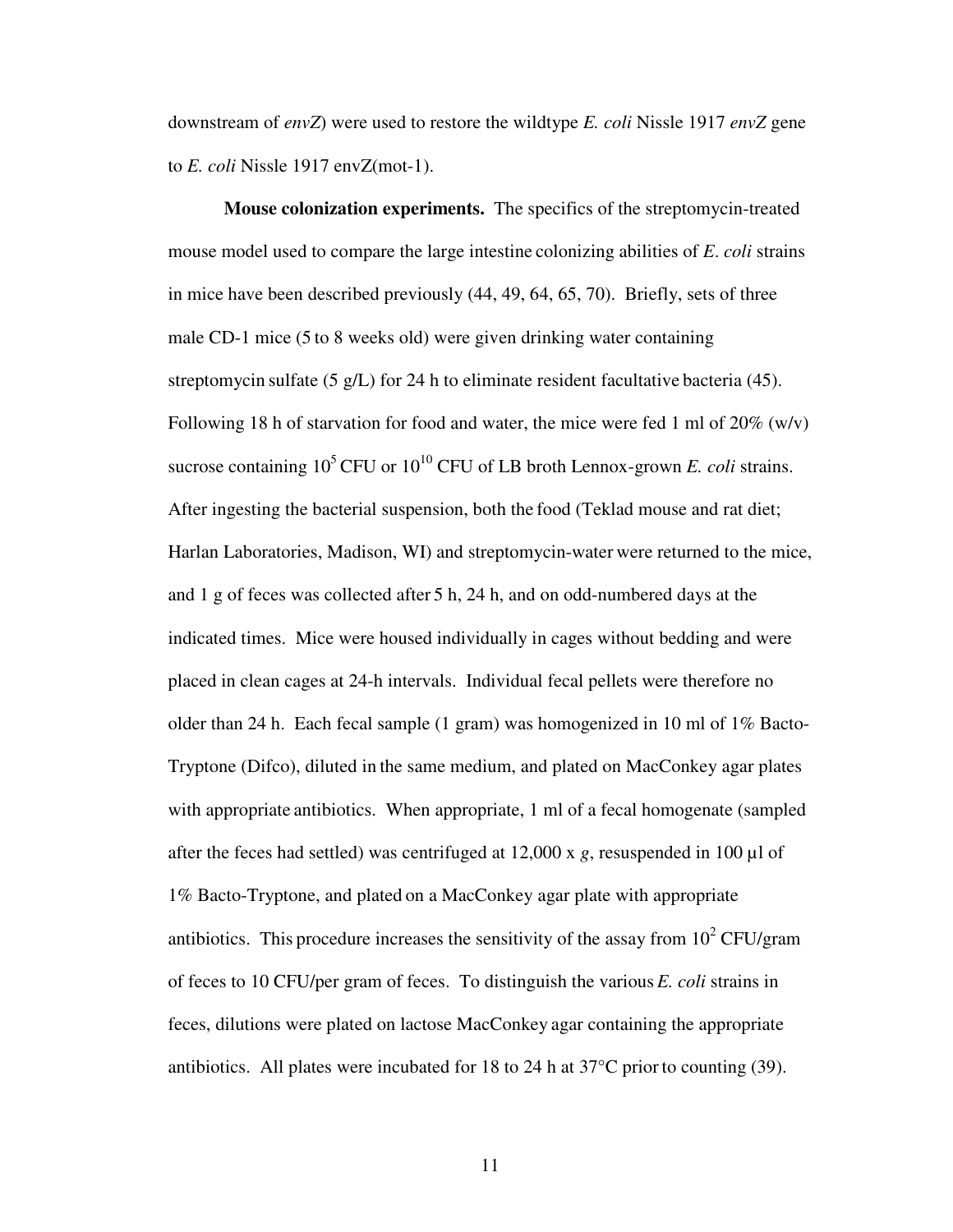**Polymerase Chain Reaction.** In order to amplify DNA segments PCR was utilized. The Eppendorf Master Cycler 5331 Gradient PCR Thermocycler was used (Westbury, NY). The primers were ordered from Integrated DNA Technologies (Coralville, IA). The DNA polymerase used in the PCR reactions was *Taq* DNA polymerase (New England Biolabs, Ipswich, MA). Conditions used in PCR reactions were, 95<sup>0</sup>C for five minutes for the initial denaturation step, then 95<sup>0</sup>C for 30 seconds for denaturation,  $55^{\circ}$ C for 30 seconds for the annealing step, and  $72^{\circ}$ C for three minutes and 30 seconds extension step, with the annealing and extension steps repeating 34 times, and ending with a  $72^{\circ}$ C 10 minute final extension for all PCRs except for the primers  $5'$  -

CTTTTGCAAGCGAATCCTTTCATTATCAATCAATTGAAAACAATCTAA AAACGGGAGGCAC CTTCACCTCCCGTTTTTTTACCCTTCTTTTGTCGTGC – 3' and 5' – TCGACGTGCAGATTTCGCGT -3' used in amplifying the P41L *envZ* in *E. coli* MG1655 mot-1. With these two primers the  $95^{\circ}$ C denaturation step was 15 seconds rather than 30, and the  $55^{\circ}$ C annealing step was 45 seconds rather than 30 seconds. All PCR products were visualized on 1% agarose (Fisher Biotec) gels (Wembley, WA).

**Preparation of genomic DNA.** 10 mL cultures were grown overnight in LB broth at  $37^0$ C. The genomic DNA was isolated using the Promega Wizard Genomic DNA isolation kit (Catalog # A1120 Promega Corporation, Madison, WI). Once isolated the DNA was then stored at  $-20^{\circ}$ C. In order to isolate plasmids, the culture of bacteria containing the plasmid was grown overnight as stated previously, then the Eppendorf Fast Plasmid Mini kit (#955150601 Brinkman Instruments Inc, Westbury,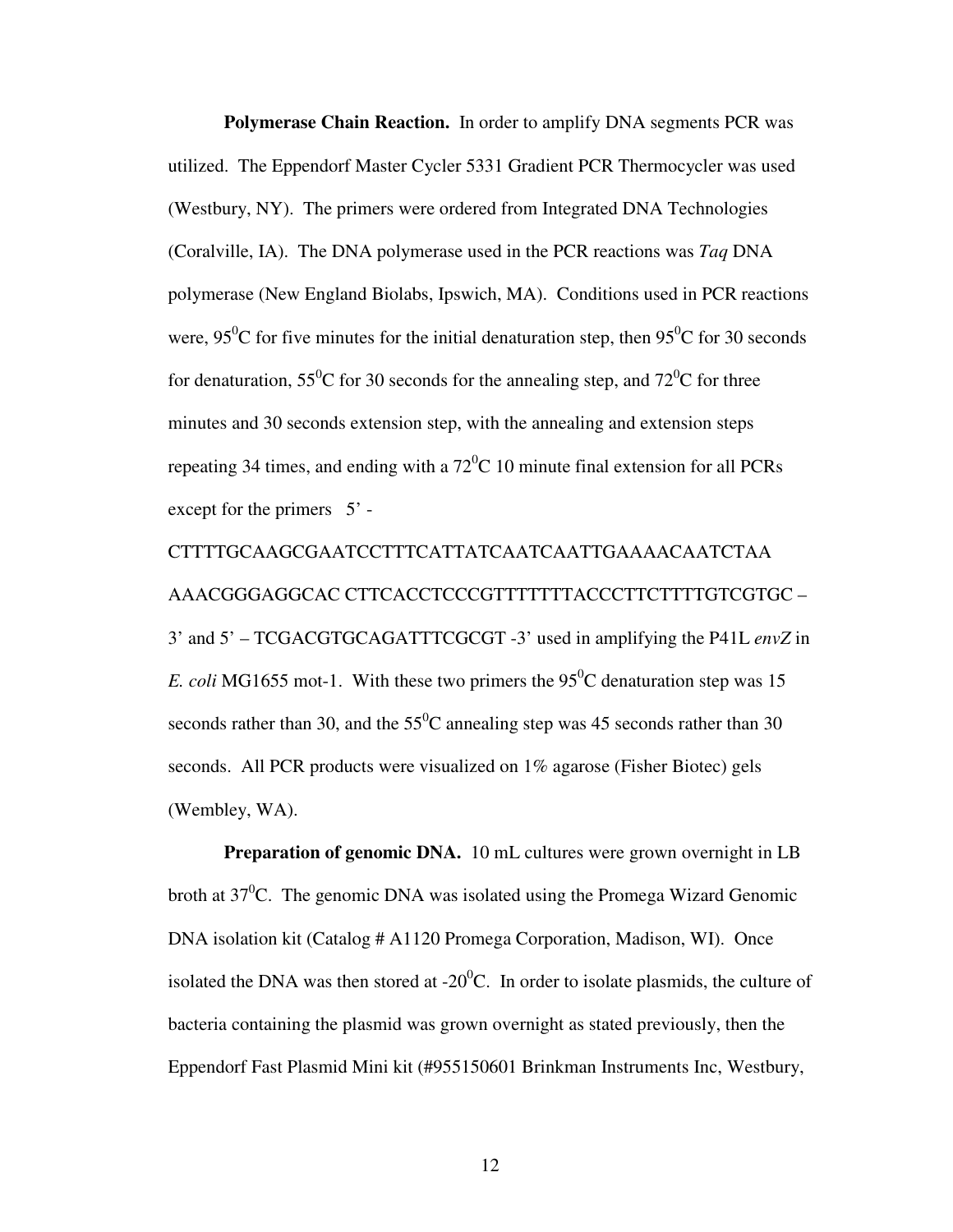NY) was used to isolate the plasmid. Ethanol precipitation (3) was used to concentrate the DNA. First the DNA was divided into equal parts then one tenth the volume of sodium acetate pH 5.4 (Sigma) was added to the DNA. Next 95% ethanol (Quantum Chemical Co., Tuscola, IL) (in the amount of double the total volume of DNA and sodium acetate) was added. The DNA was then allowed to precipitate for 24 hours at  $4^0$ C. After that the precipitated DNA was pelleted in a microcentrifuge for 10 minutes at 13,000 x g. The supernatant was then removed and 500  $\mu$ L of 70% ethanol was added to the DNA to wash it and it was centrifuged again for 2 minutes at 13,000 x g. Next the supernatant was discarded and the pellet was allowed to air dry for ten minutes. The DNA was then resuspended in  $4 \mu L$  of Molecular Biology Grade PCR water (Fisher Scientific, Pittsburgh, PA). The precipitated DNA was then stored at  $-20^{\circ}$ C. In order to determine the concentration of DNA, the NanoDrop 1000 (Thermo Fisher Scientific) spectrophotometer was used. To blank the machine 2 µL of PCR water was used and then  $2 \mu L$  of DNA sample was loaded onto the machine in order to obtain the concentration. In order to purify DNA for sequencing purposes the QIAGEN QIA quick PCR Purification Kit (# 28104) was used.

**Transformation.** 10 mL of culture was grown at  $37^{\circ}$ C in LB medium to an  $A_{600}$  of 0.600 absorbance units. 1.8 mL of cells were then pelleted at 10,000 x g in a microcentrifuge for 2 minutes at  $4^{\circ}$ C. The supernatant was then discarded and the cells were washed and resuspended twice in cold 10% glycerol, and the final resuspension was in 100  $\mu$ L of cold 10% glycerol (competent cells). 2  $\mu$ L of DNA was mixed with 50  $\mu$ L of competent cells in an electoporation cuvette (QIAGEN, Inc). The conditions the cells were electroporated at were as follows 2.5 kV, 25  $\mu$ F,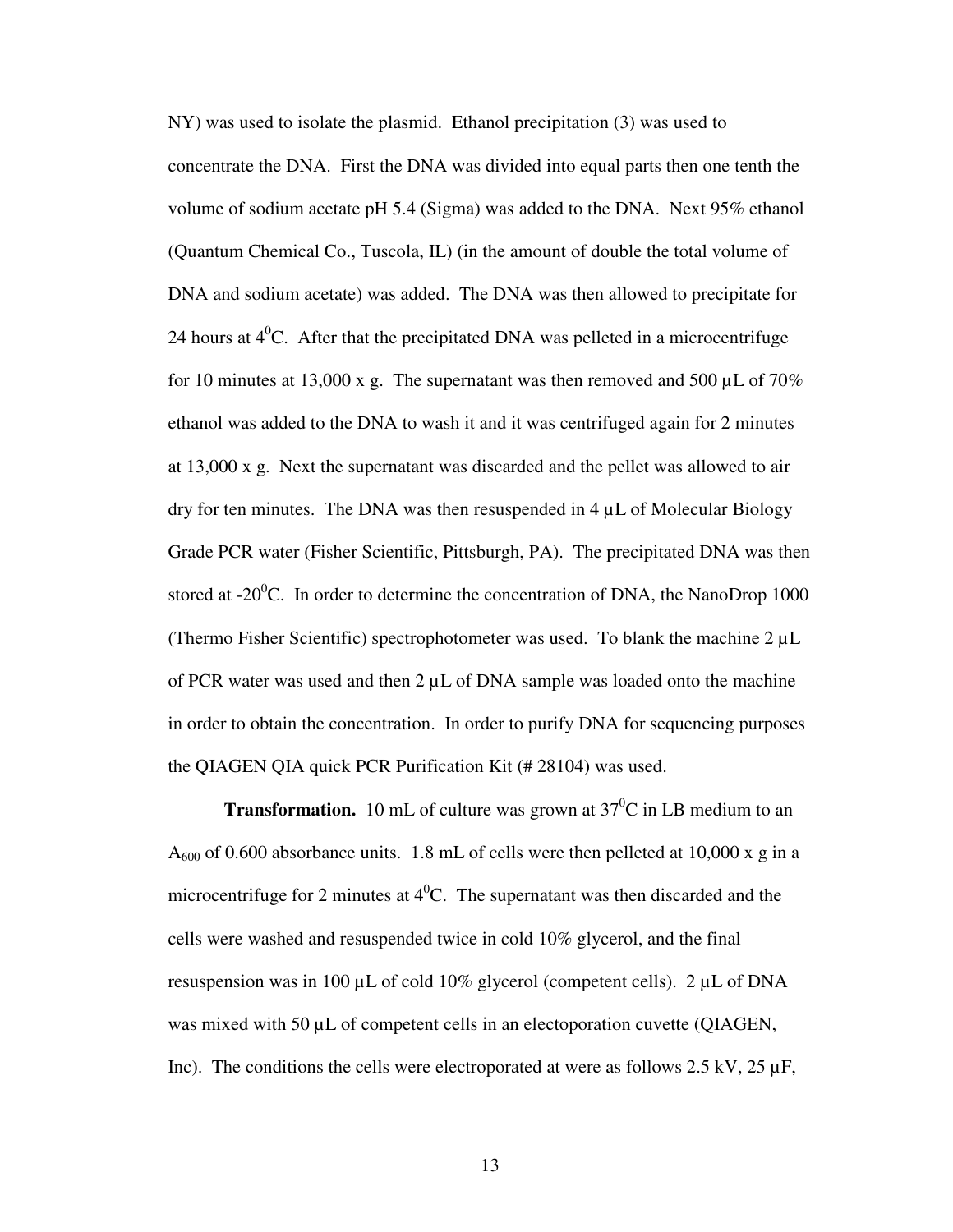and 200  $\Omega$  using the BI0-RAD Gene Pulser Xcell electroporator (Model #: 165-2662, Hercules, CA). This first transformation was done by adding pKD46 to competent cells. pKD46 is a temperature sensitive plasmid and therefore cells derived from replication above 30<sup>o</sup>C will no longer have it (18). The pKD46 plasmid contains a  $\lambda$ Red recombinase gene, which is controlled by an arabinose inducible promoter, and greatly increases recombination events (18). The cells were then allowed to recover adding 1 mL of LB and incubating at  $30^{\circ}$ C (shaking 200 rpm) for approximately 2 hours and then 100 µL of cells was plated onto LB plates containing 100 µg/mL of ampicillin, the plates were then incubated at  $30^{\circ}$ C. Once a strain had the pKD46 plasmid it was then grown at  $30^0C$  for transformation in 10 mL of SOB medium containing 100 µg/mL of ampicillin and 20 mM L-arabinose. The cells were then transformed in the same manner using a deletion cassette, except the DNA was now recovered in SOB medium as described in (30), with the addition of 20mM glucose (SOC) and cells were plated on LB containing kanamycin (80  $\mu$ g/mL) or chloramphenicol (30  $\mu$ g/mL) depending on the resistance genes contained in the cassette used to eliminate the gene of interest. SOB is a rich medium that improves transformation efficiency (30). Next transformation was performed again using pKD46, to improve transformation efficiency. In order to restore a gene using the pKD267 *parE* rhamnose cassette encoding kanamycin resistance, the strain was then recovered in M9 minimal medium with 0.2% glycerol and after 2 hours of recovery it was pelleted in a microcentrifuge at 13,000 x g for 2 minutes. The supernatant was then discarded and it was resuspended in 100 µL of M9 and plated on M9 containing 1% rhamnose (w/v). The *parE* gene, which encodes a DNA gyrase inhibitor; in the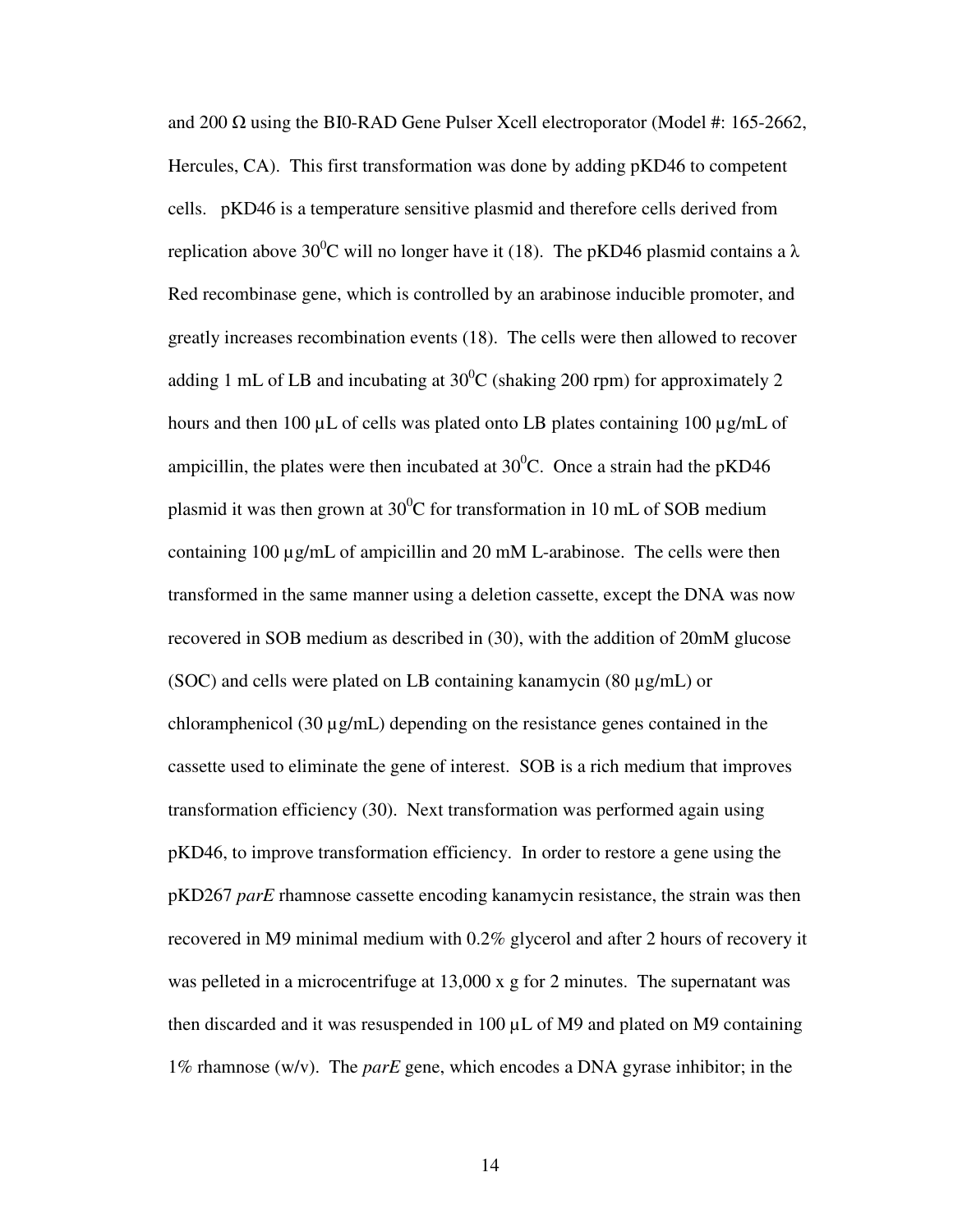presence of rhamnose the *parE* toxin is present in the absence of its antitoxin thereby killing cells that contain the pKD267 *parE* rhamnose cassette (35). The cells with the restored gene no longer contained the pKD267 plasmid and were thus selected for on M9 1% (w/v) rhamnose plates.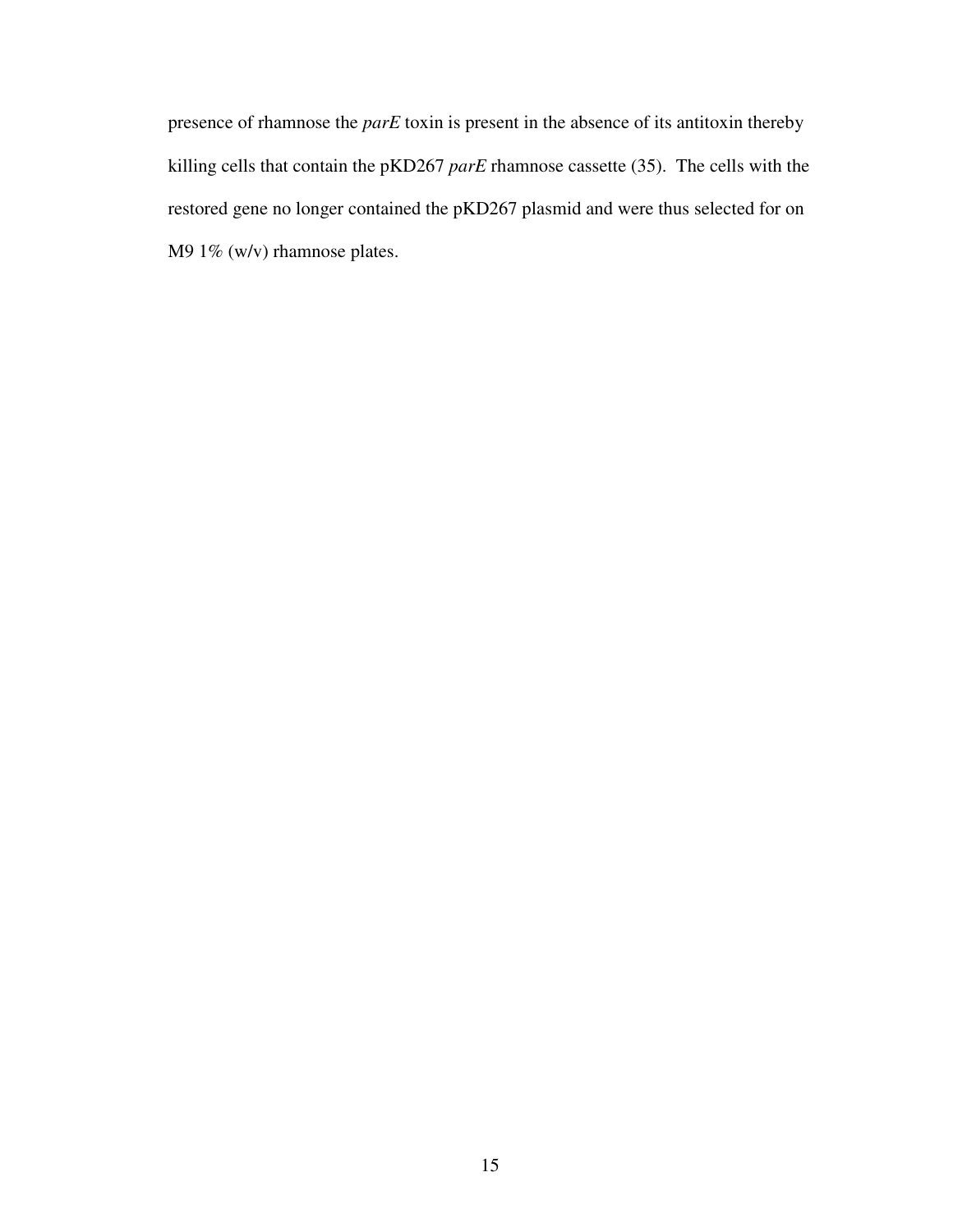#### **RESULTS**

*E. coli* **Nissle 1917** *envZ***(mot-1) displays phenotypic traits seen in** *E. coli*  **MG1655 mot-1.** When *E. coli* MG1655 undergoes the *envZ* P41L mutation in the mouse intestine to become *E. coli* MG1655 mot-1, many phenotypic changes occur including reduced motility, reduced sensitivity to colicin V, and reduced sensitivity to bile salts. Several experiments were performed with *E. coli* Nissle 1917 *envZ*(mot-1) in order to determine whether it displayed the same phenotypic traits as *E. coli* MG1655 mot-1. The motility assay was performed with *E. coli* Nissle 1917 *envZ*(mot-1) and *E. coli* Nissle 1917 wildtype (Table 3). When *E. coli* Nissle 1917's *envZ* gene was swapped for the *E. coli* MG1655 mot-1 *envZ* gene, reduced motility occurred. When *E. coli* Nissle 1917 *envZ*(mot-1) was restored to wildtype in terms of the *envZ* gene, its motility increased again to the level of the wildtype, showing the mutated *envZ* gene was responsible for the change in motility (Table 3). Table 4 displays the reduced sensitivity to colicin V that *E. coli* Nissle 1917 *envZ*(mot-1) displays in comparison to the wildtype. When *E. coli* Nissle 1917 *envZ*(mot-1) was restored to wildtype, its sensitivity to colicin V increased and returned to the level of the wildtype showing that the *E. coli* MG1655 mot-1 *envZ* gene was responsible for the change in colicin V sensitivity (Table 4). *E. coli* Nissle 1917 *envZ*(mot-1) also showed a reduced sensitivity to bile salts. In the presence of 5% bile salts *E. coli*  Nissle 1917 and *E. coli* Nissle 1917 *envZ*(mot-1) cells began to lyse at the fourth hour in the experiment; however *E. coli* Nissle 1917 *envZ*(mot-1) was able grow to a higher optical density than *E. coli* Nissle 1917 wildtype. By the fourth hour of growth in 5% bile salts, *E. coli* Nissle 1917 *envZ*(mot-1) reached an optical density of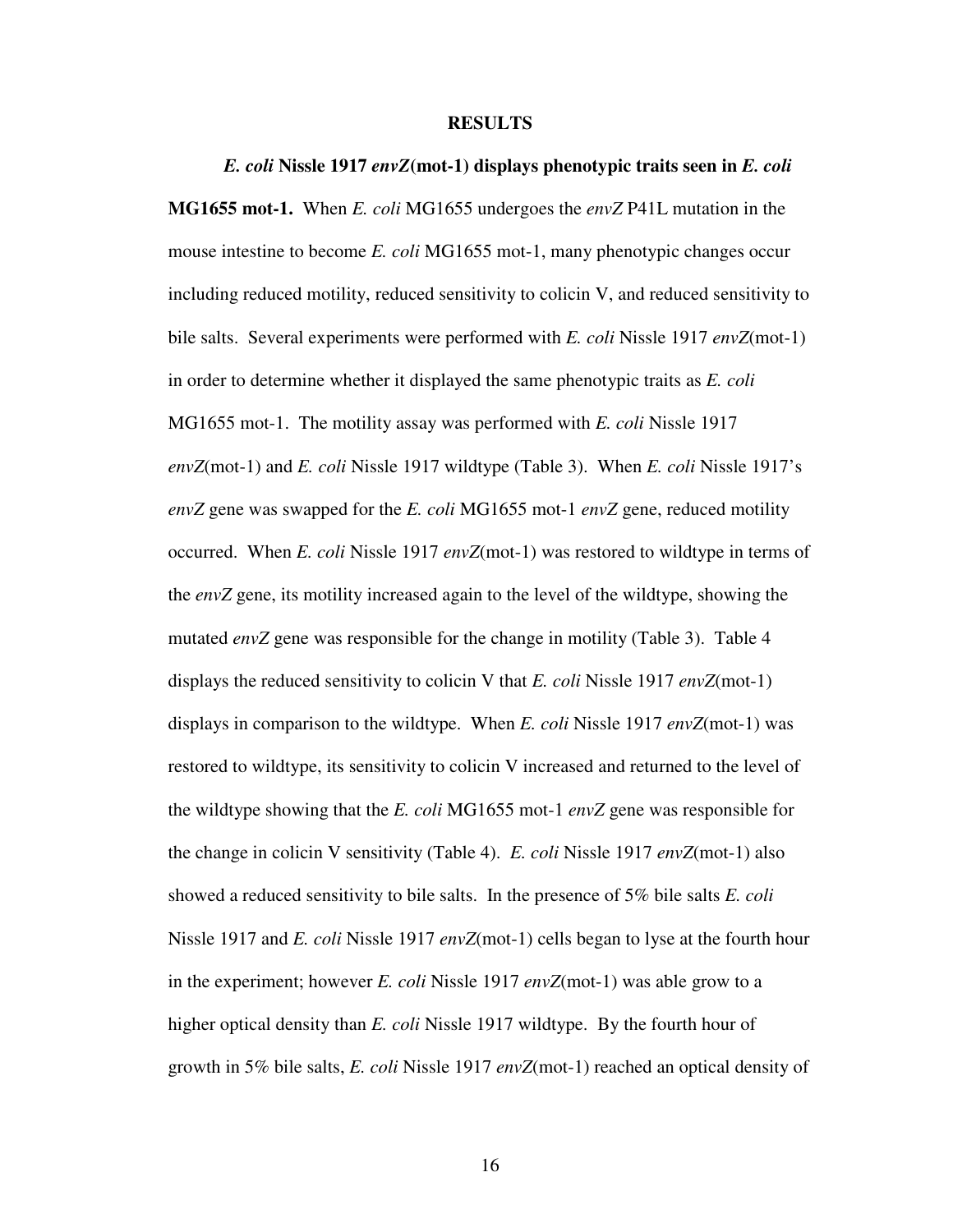approximately 0.6, whereas *E. coli* Nissle 1917 reached an optical density of 0.3 before lysis initiated. Once restored to wildtype, *E. coli* Nissle 1917 *envZ*(mot1) restored began to lyse at an optical density of 0.3 again. Therefore, the P41L mutation in *envZ* resulted in decreased sensitivity to bile salts in *E. coli* Nissle 1917 *envZ*(mot-1).

*E. coli* **Nissle 1917** *envZ***(mot-1) is a better colonizer than** *E. coli* **Nissle 1917 wildtype.** When  $10^5$  cfu of *E. coli* Nissle 1917 *envZ*(mot-1) and  $10^5$  cfu of *E. coli* Nissle 1917 wildtype were fed simultaneously to mice, by day 3 *E. coli* Nissle 1917 *envZ*(mot-1) was 2 orders of magnitudes higher than the wildtype in the mouse intestine, by day 15 it was still an order of magnitude above the wildtype (Fig. 3). As shown in Fig. 4, low numbers of *E. coli* Nissle 1917 *envZ*(mot-1) were able to grow up in the presence of high numbers of *E. coli* Nissle 1917 in the mouse intestine. In addition, low numbers of *E. coli* Nissle 1917 failed to grow up in the presence of high numbers of *E. coli* Nissle 1917 *envZ*(mot-1), i.e. by day 15 *E. coli* Nissle 1917 was almost eliminated from the intestine, at around  $10^2$  cfu/gram of feces (Fig. 5). Furthermore, *E. coli* Nissle 1917 *envZ*(mot-1) restored to wildtype co-colonized equally well with *E. coli* Nissle 1917 wildtype simultaneously at about  $10^5$  cfu/gram of feces (Fig. 6). These data suggest that the P41L *envZ* gene was responsible for *E. coli* Nissle 1917 *envZ*(mot-1)'s improved colonization ability.

*E. coli* **Nissle 1917** *envZ***(mot-1) utilizes galactose to gain an advantage in the intestine.** As shown in Fig. 7, when *E. coli* Nissle 1917 *envZ*(mot-1) ∆*galK*, a mutant that cannot utilize galactose, was fed to mice in low numbers  $(10<sup>5</sup>$  cfu) against high numbers of *E. coli* Nissle 1917 wildtype  $(10^{10} \text{ cft})$  it failed to grow up in the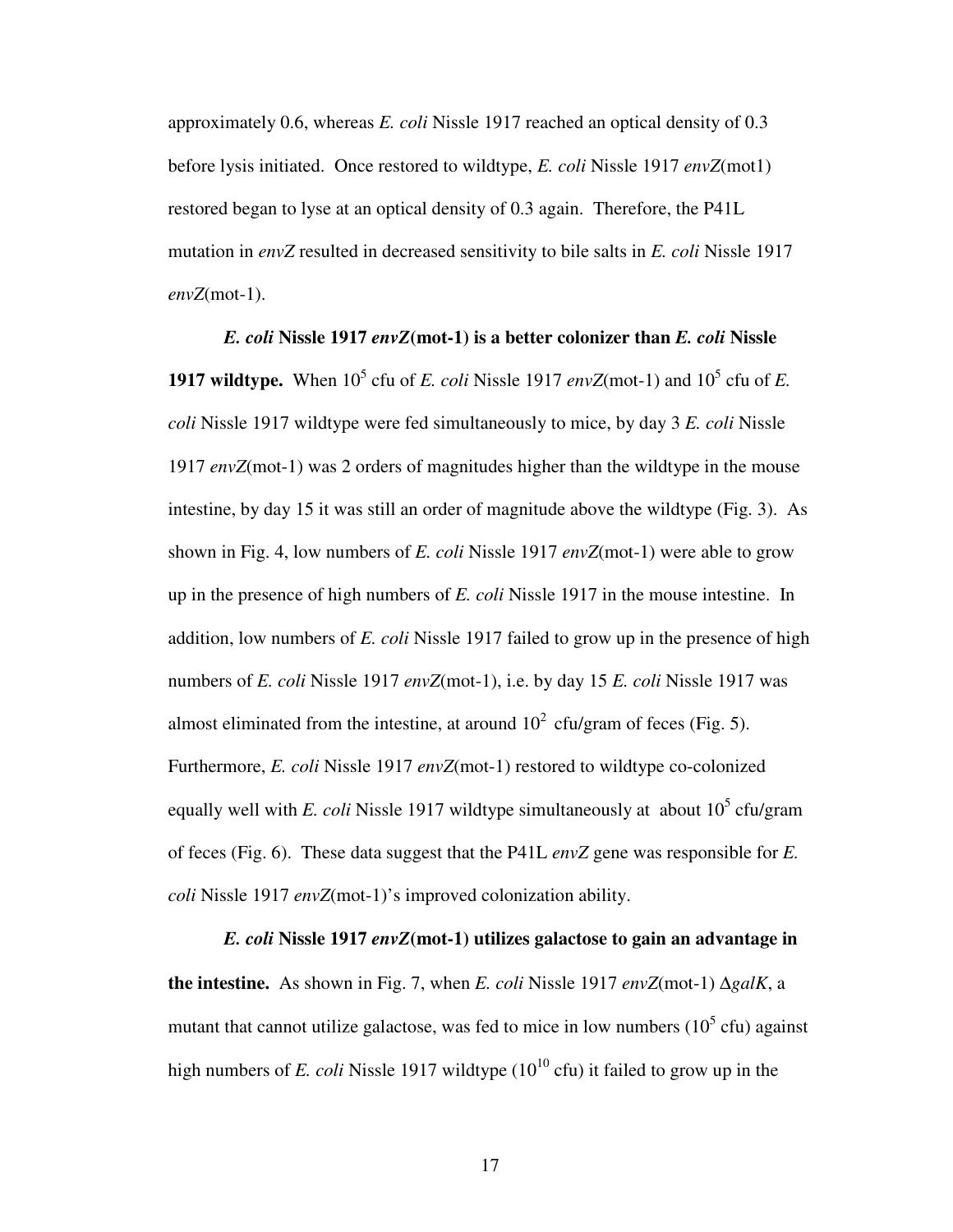intestine, however it was not washed out from the intestine, *E. coli* Nissle 1917  $envZ$ (mot-1)  $\Delta galK$  maintained at 10<sup>5</sup> cfu per gram of feces. This suggests that *E*. *coli* Nissle 1917 *envZ*(mot-1) used galactose in order to grow up in the intestine in the presence of high numbers of *E. coli* Nissle 1917 wildtype, i.e. when *E. coli* Nissle 1917 *envZ*(mot-1) was able to use galactose, it grew to within 2 orders of magnitude of wildtype *E. coli* Nissle 1917 (Fig. 4). When *E. coli* Nissle 1917 *envZ*(mot-1)  $\Delta galK$  restored to wildtype in respect to  $\Delta galK$  was fed to mice at 10<sup>5</sup>cfu and *E. coli* Nissle 1917 wildtype was fed to mice at 10<sup>10</sup> cfu, *E. coli* Nissle 1917 *envZ*(mot-1) ∆*galK* restored was able to grow up in the intestine again in the presence of high numbers of *E. coli* Nissle 1917 wildtype (Fig. 8), suggesting that galactose utilization was in fact responsible for *E. coli* Nissle 1917 *envZ*(mot-1) growing up in the intestine in the presence of high numbers of *E. coli* Nissle 1917 wildtype.

**Growth of** *E. coli* **Nissle 1917** *envZ***(mot-1) on a variety of sugars.** In Table 5, the generation times for *E. coli* Nissle 1917 and *E. coli* Nissle 1917 *envZ*(mot-1) on several carbon sources are listed (arabinose, fructose, fucose, galactose, gluconate, glucose, maltose, mannose, N-acetylglucosamine, and ribose). *E. coli* Nissle 1917 *envZ*(mot-1) and *E. coli* Nissle 1917 had essentially equal generation times on 5 carbon sources (arabinose, fructose, fucose, N-acetylglucosamine, and ribose). On the other 5 carbon sources (galactose, gluconate, glucose, maltose, and mannose) *E. coli* Nissle 1917 envZ(mot-1) grew slower than the wildtype. Of the 10 carbon sources tested, *E. coli* Nissle 1917 envZ(mot-1) was either equal to or worse than the wildtype, i.e. it did not grow faster than the wildtype on any of the 10 sugars. This was unexpected considering the fact that *E. coli* Nissle 1917 *envZ*(mot-1) was a better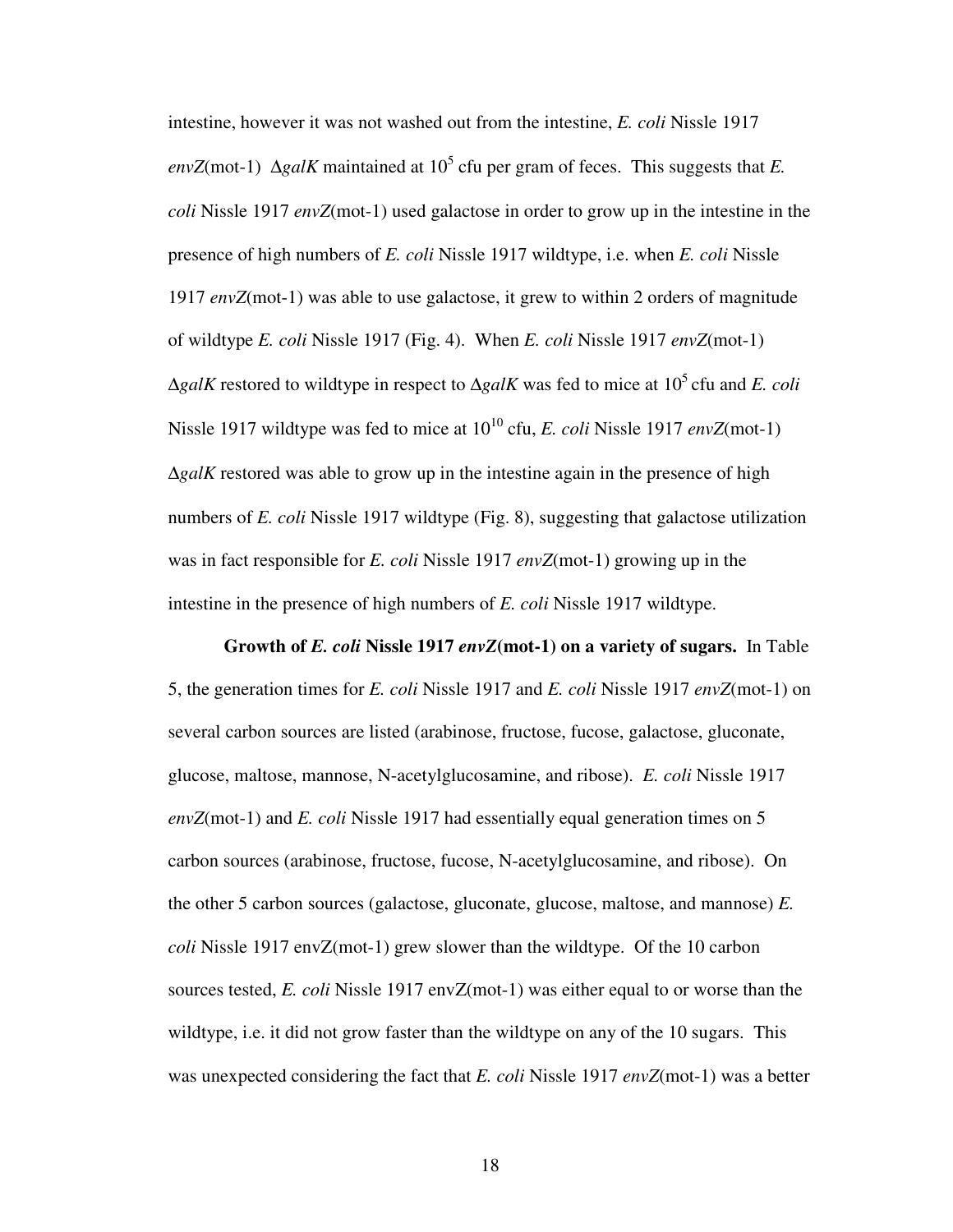colonizer than the wildtype. It should be noted that galactose provides an advantage in vivo for *E. coli* Nissle 1917 *envZ*(mot-1) (Figs. 4, 7), but in vitro *E. coli* Nissle 1917 *envZ*(mot-1) had a longer generation time on galactose, indicating that factors other than nutrition are important in colonization. Table 5, also depicts the generation times of *E. coli* Nissle 1917 and *E. coli* Nissle 1917 *envZ*(mot-1) on cecal mucus. *E. coli* Nissle 1917 *envZ*(mot-1) grew slower than the wildtype in cecal mucus which further displays the importance of other factors besides nutrition playing a role in the intestine.

**Probiotic potential of** *E. coli* **Nissle 1917** *envZ***(mot-1).** Fig. 9 displays a colonization experiment in which *E. coli* Nissle 1917 was pre-colonized in the intestine and on day 10,  $10^5$  cfu of *E. coli* EDL933 (pathogenic strain of *E. coli*) was fed to the mice. *E. coli* Nissle 1917 wildtype did not completely eliminate *E. coli* EDL933 from the intestine but it stopped it from growing in the intestine and in fact *E. coli* EDL933 dropped two orders of magnitude. As shown in Fig. 10, when *E. coli*  Nissle 1917 *envZ*(mot-1) was pre-colonized in the intestine and 10<sup>5</sup> cfu of *E. coli* EDL933 was introduced on day 10, *E. coli* Nissle 1917 *envZ*(mot-1) was able to keep *E. coli* EDL933 from growing up in the intestine, but it also was unable to eliminate *E. coli* EDL933. Moreover, it appeared that *E. coli* Nissle 1917 *envZ*(mot-1) was a slightly worse probiotic than its wildtype counterpart, since *E. coli* EDL933 colonized slightly higher than  $10^3$  cfu/gram of feces. Fig. 11 shows a colonization experiment in which both *E. coli* Nissle 1917 and *E. coli* Nissle 1917 *envZ*(mot-1) were fed simultaneously to mice and *E. coli* EDL933 was introduced on day 10, this data also suggests that *E. coli* Nissle 1917 *envZ*(mot-1) is a better colonizer than *E. coli* Nissle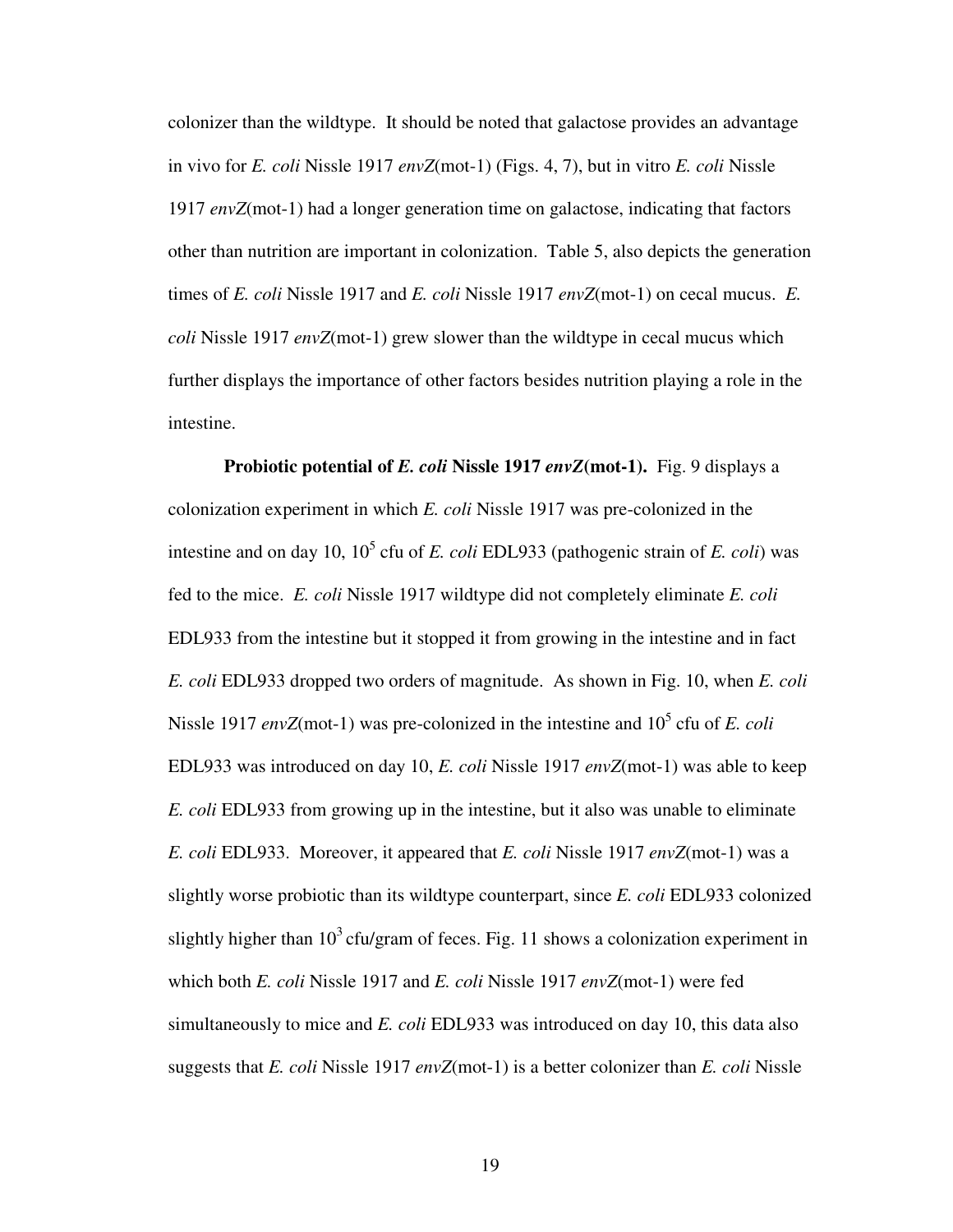1917 wildtype. Even in the presence of both *E. coli* Nissle 1917 strains, *E. coli* 

EDL933 was still not eliminated from the intestine, i.e. both failed to inhabit all of the niches that *E. coli* EDL933 may reside in.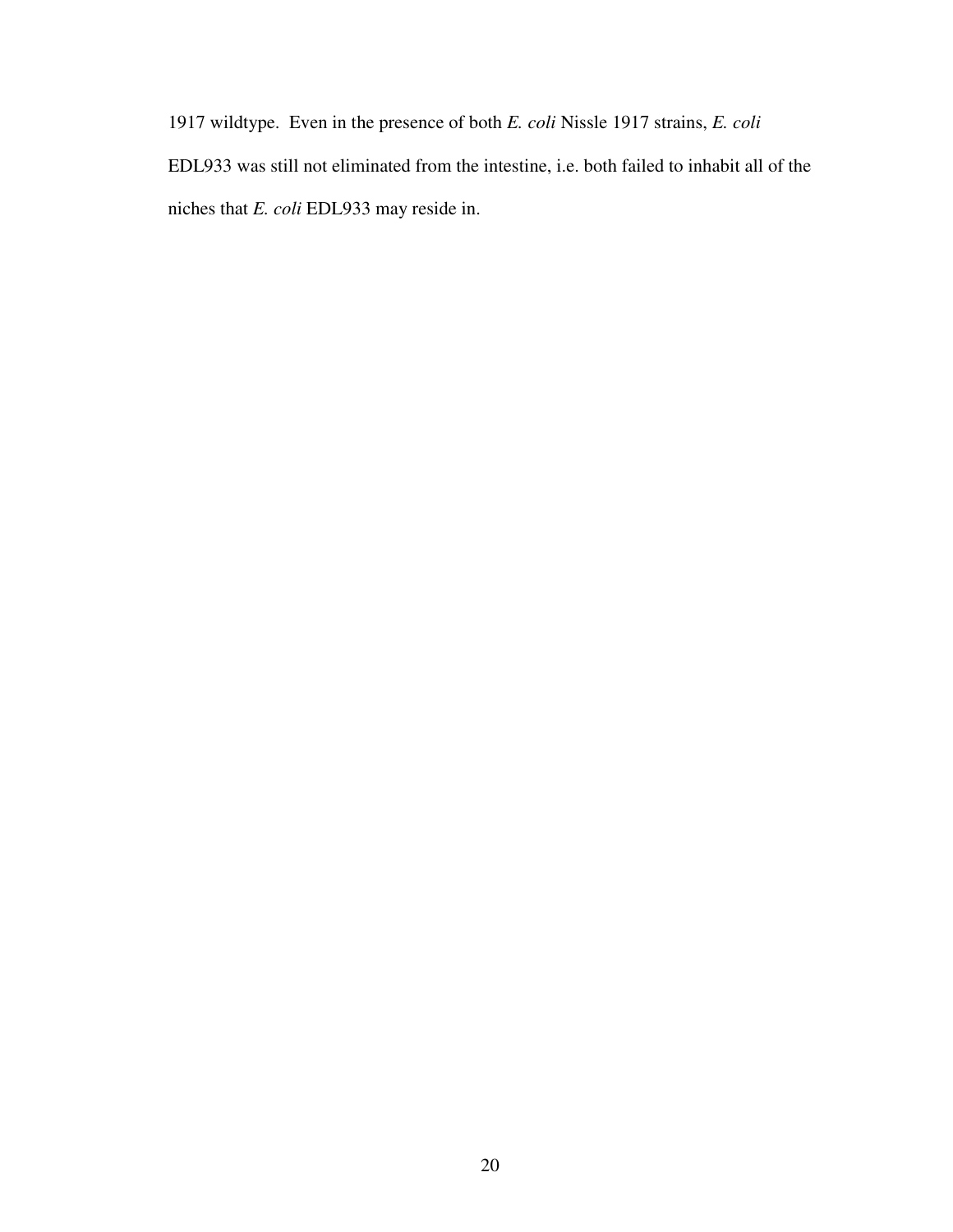### **DISCUSSION**

When a bacterial species indefinitely persists in stable numbers in the intestine of an animal, without repeated introduction, the animal is, by definition, colonized by the bacterium. Commensal *E. coli* strains colonize the human intestine in the presence of a dense and diverse intestinal microbiota comprised of at least 500 cultivable species and  $10^{13}$  to  $10^{14}$  total bacteria (19). Unfortunately, *E. coli* colonization cannot be studied experimentally in conventional animals due to colonization resistance, which results when all niches are filled by the microbiota (15). Such experiments require an animal model with open niches for *E. coli* to colonize in relatively high numbers, but the animal model intestine should have a dense and diverse anaerobic community that matches as closely as possible the native microbiota of the conventional animal in order to examine interactions among members of the microbiota. The streptomycin-treated mouse model is used routinely for this purpose since it fulfills these criteria (16, 38).

This study was undertaken to determine whether the *envZ*(mot-1) gene, selected in *E. coli* MG1655 mot-1 by the streptomycin-treated mouse intestine (39), would make the probiotic strain, *E. coli* Nissle 1917, a better mouse intestine colonizer and better able to resist colonization by *E. coli* EDL933, an enterohemhorragic strain. The data presented here clearly show that despite being a 10-fold better colonizer than *E. coli* Nissle 1917 and despite appearing to colonize an intestinal niche not colonized by *E. coli* Nissle 1917, *E. coli* Nissle 1917 *envZ*(mot-1) is not better than *E. coli* Nissle 1917 at limiting *E. coli* EDL933 growth in the intestine (Fig. 10).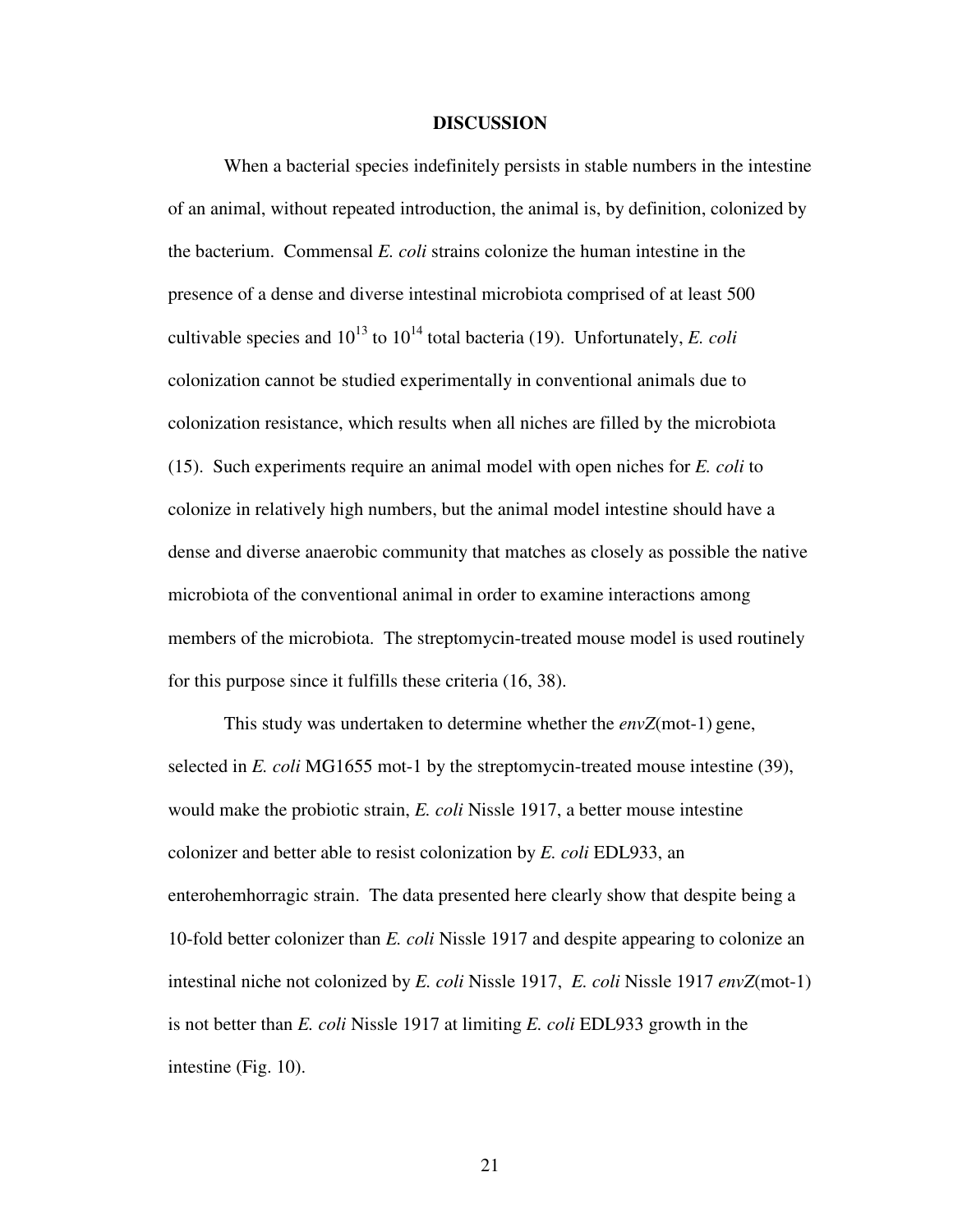The concept that nutrient availability dictates community structure of the intestine was originally presented in Freter's nutrient-niche hypothesis, which states that species coexist in the intestine because each is able to grow faster than all others on one or a few limiting nutrients and that the rate of growth of each species during the colonization process is at least equal to its washout rate from the intestine (26). The hypothesis assumes that all nutrients are perfectly mixed and that they are equally available to all species present in the intestine. According to the hypothesis, two strains cannot coexist in the intestine when one competes less well than the other for the same nutrient(s) unless the metabolically less efficient one adheres to the intestinal wall (26). As a corollary to the hypothesis, when two strains each use one or more major nutrients better than the other strain, low numbers of each strain will grow up in the intestine to higher numbers in the presence of high numbers of the other strain, as observed in mouse colonization studies using a number of human fecal *E. coli* strains isolated from different humans (40).

Despite general acceptance of the nutrient-niche hypothesis, recent data suggests that it is not entirely correct for *E. coli* (39). We recently reported that *E. coli* MG1655 mot-1, selected by the mouse intestine as a better colonizer than *E. coli*  MG1655, colonizes as well as *E. coli* MG1655 ∆*flhD*, also a better colonizer selected by the mouse intestine, but grows less well than *E. coli* MG1655 ∆*flhD* in bacteriafree mouse cecal mucus in vitro and on several sugars present in cecal mucus (39). These results were in contrast to what would be expected if the nutrient-niche hypothesis were entirely correct as discussed above. Furthermore, *E. coli* requires mono- and disaccharides for growth in the intestine (16, 38), but mono- and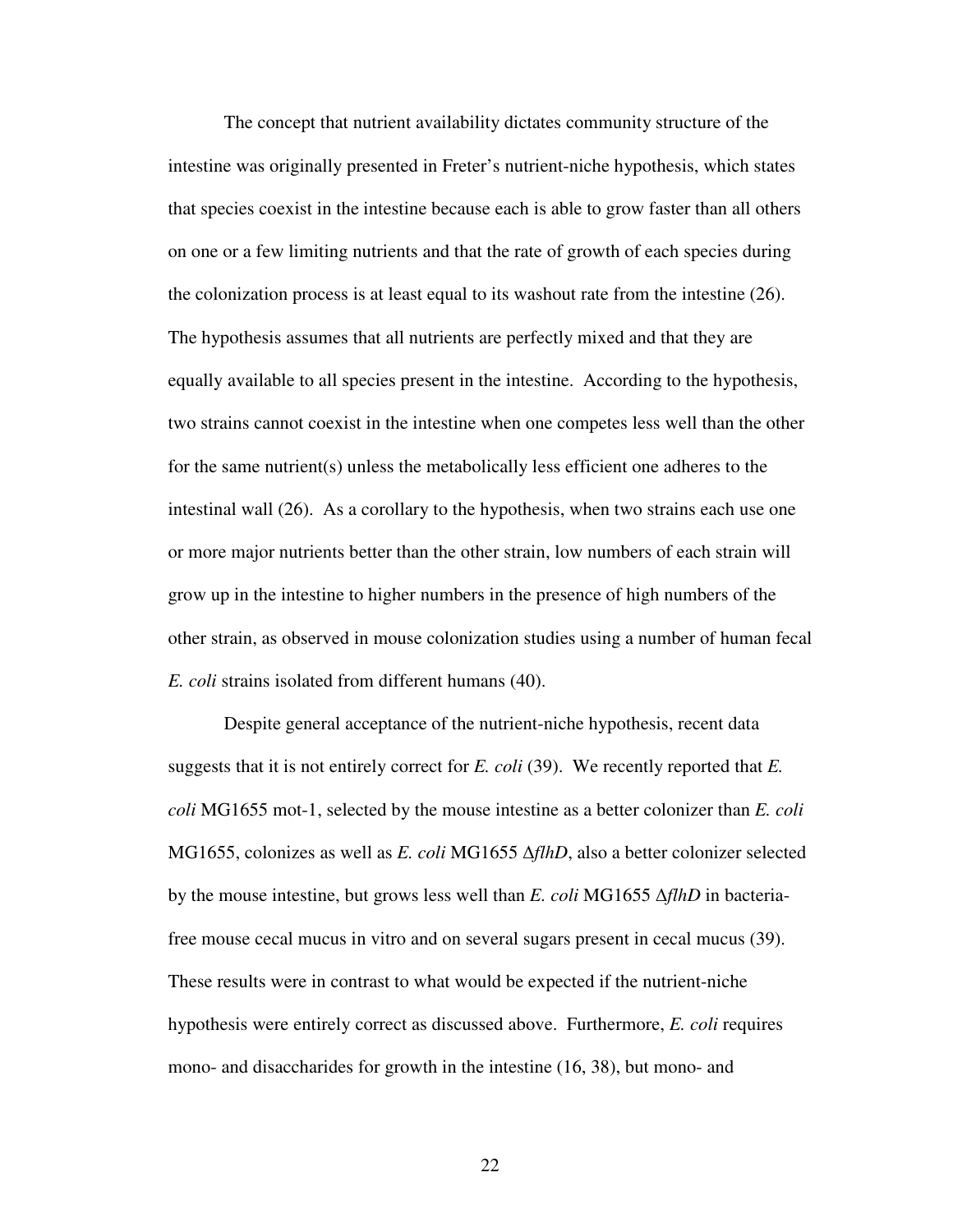disaccharides present in the diet are unlikely to be available to *E. coli* because they are absorbed in the small intestine. The anaerobes in the intestine secrete polysaccharide hydrolases (33), but *E. coli* cannot do so (31, 34). It therefore seems likely that *E. coli* obtains the bulk of the mono- and disaccharides it requires for growth in the intestine from degradation by the anaerobes of dietary fiber-derived and mucin-derived oligo- and polysaccharides. In view of this information and since we found that *E. coli* MG1655 resides in mixed biofilms in the mucus layer of the intestine, but does not appear to adhere to the intestinal wall, to explain our findings we suggested the "Restaurant hypothesis" as a modification to the nutrient-niche hypothesis (39). According to the Restaurant hypothesis, the mono and disaccharides that *E. coli* requires for growth are not derived from the diet and are not perfectly mixed in the intestine, but are served locally to *E. coli* by the anaerobes within the mixed biofilms that *E. coli* inhabits. The Restaurant hypothesis also raised the possibility that *E. coli* strains with different surfaces (e.g. fimbriae, capsule, O, K, and H antigens, outer membrane protein profiles, etc.) might reside in mixed biofilms made up of different anaerobes that supply different sugars to those strains, which could explain why different *E. coli* strains display different nutritional programs in the intestine despite using the same sugars when cultured in vitro (22, 40).

The data presented here also are consistent with the Restaurant hypothesis. *E. coli* Nissle 1917 *envZ*(mot-1) did not grow faster than *E. coli* Nissle 1917 on any of the sugars present in mucus that were tested, grew 10%-30% slower than *E. coli*  Nissle 1917 on several of the sugars tested, and grew 50% slower in cecal mucus in vitro in which all nutrients were perfectly mixed, i.e. in UV sterilized cecal mucus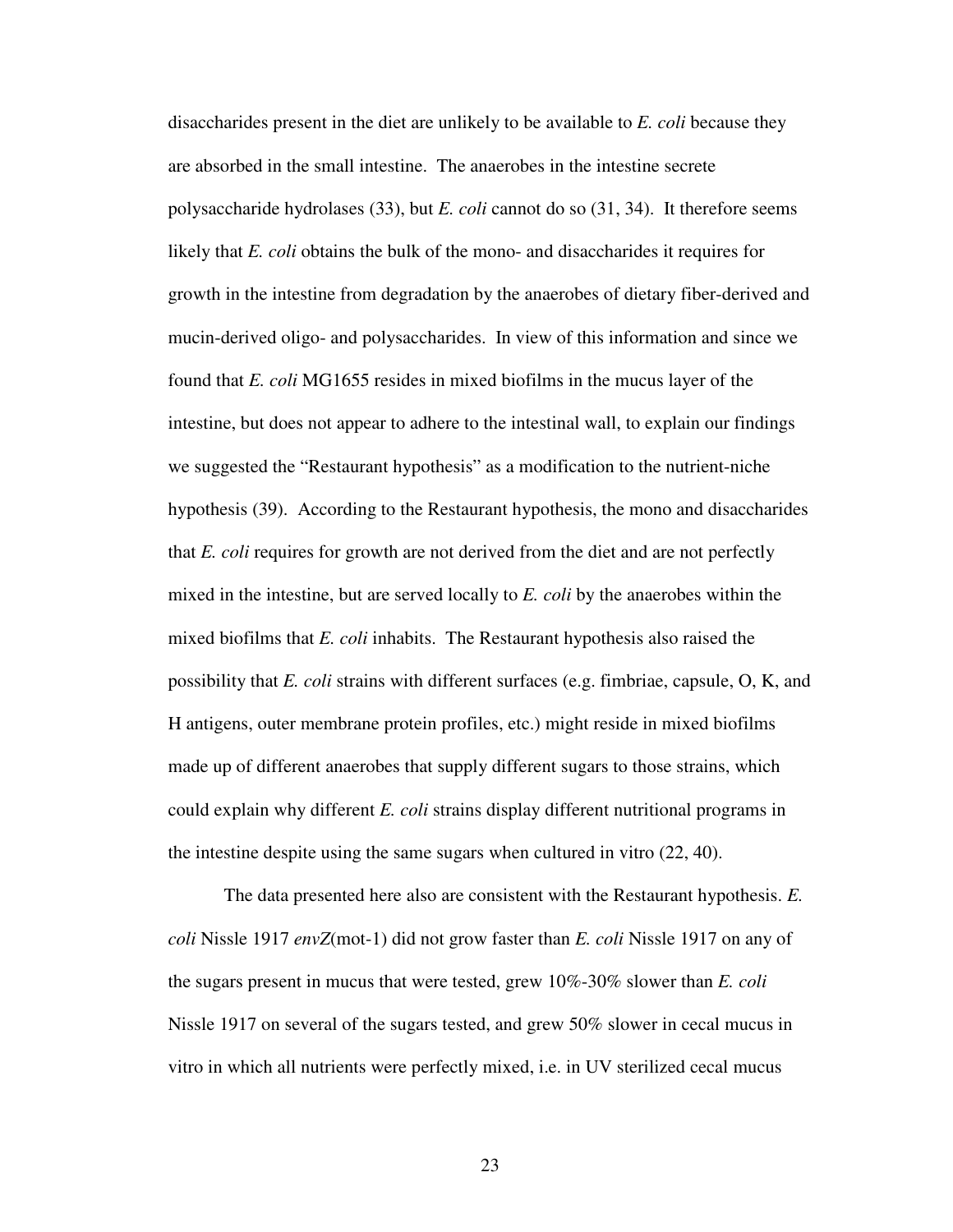that had been centrifuged free of bacteria (Table 5). Yet in contrast to what would be expected solely on the basis of competition for nutrients from a mixture that is equally available to all, *E. coli* Nissle 1917 *envZ*(mot-1) colonized the streptomycintreated mouse intestine 10-fold better in competition with *E. coli* Nissle 1917 (Fig. 3) and grew from low to high numbers in the mouse intestine in the presence of high numbers of *E. coli* Nissle 1917 (Fig. 4). Although these data cannot be explained solely by the nutrient-niche hypothesis, since *E. coli* Nissle 1917 strains appear to reside in mixed biofilms in cecal mucus in vivo (M. Mokszycki, unpublished), the data can be explained if the lower growth rate of *E. coli* Nissle 1917 *envZ*(mot-1) in those mixed biofilms relative to *E. coli* Nissle 1917 is more than compensated for by its ability to occupy most of the binding sites in those biofilms, i.e., if *E. coli* Nissle 1917 *envZ*(mot-1) has a greater affinity for biofilm binding sites than *E. coli* Nissle 1917. If so, it is not surprising that when *E. coli* Nissle 1917 *envZ*(mot-1) and wildtype *E. coli* Nissle 1917 are fed to mice in equal numbers, *E. coli* Nissle 1917 *envZ*(mot-1) is the better colonizer (Fig. 3). Furthermore, it is not surprising that when mice are fed *E. coli* Nissle 1917 *envZ*(mot-1) and wildtype *E. coli* Nissle 1917 at a ratio of  $10^5$ :1, that ratio would reach  $10^6$ :1 with time (Fig. 5). However, it is surprising that when mice are fed wildtype *E. coli* Nissle and *E. coli* Nissle 1917  $envZ$ (mot-1) at a ratio of  $10^5$ :1, that *E. coli* Nissle 1917 *envZ*(mot-1) use galactose to grow to higher numbers (Fig. 4 and Fig. 7), despite wildtype *E. coli* Nissle 1917 being able to grow faster than *E. coli* Nissle 1917 *envZ*(mot-1) on galactose in vitro (Table 5). This can be explained if *E. coli* Nissle 1917 *envZ*(mot-1) uses galactose to grow in a second niche that wildtype *E. coli* Nissle 1917 cannot colonize. That second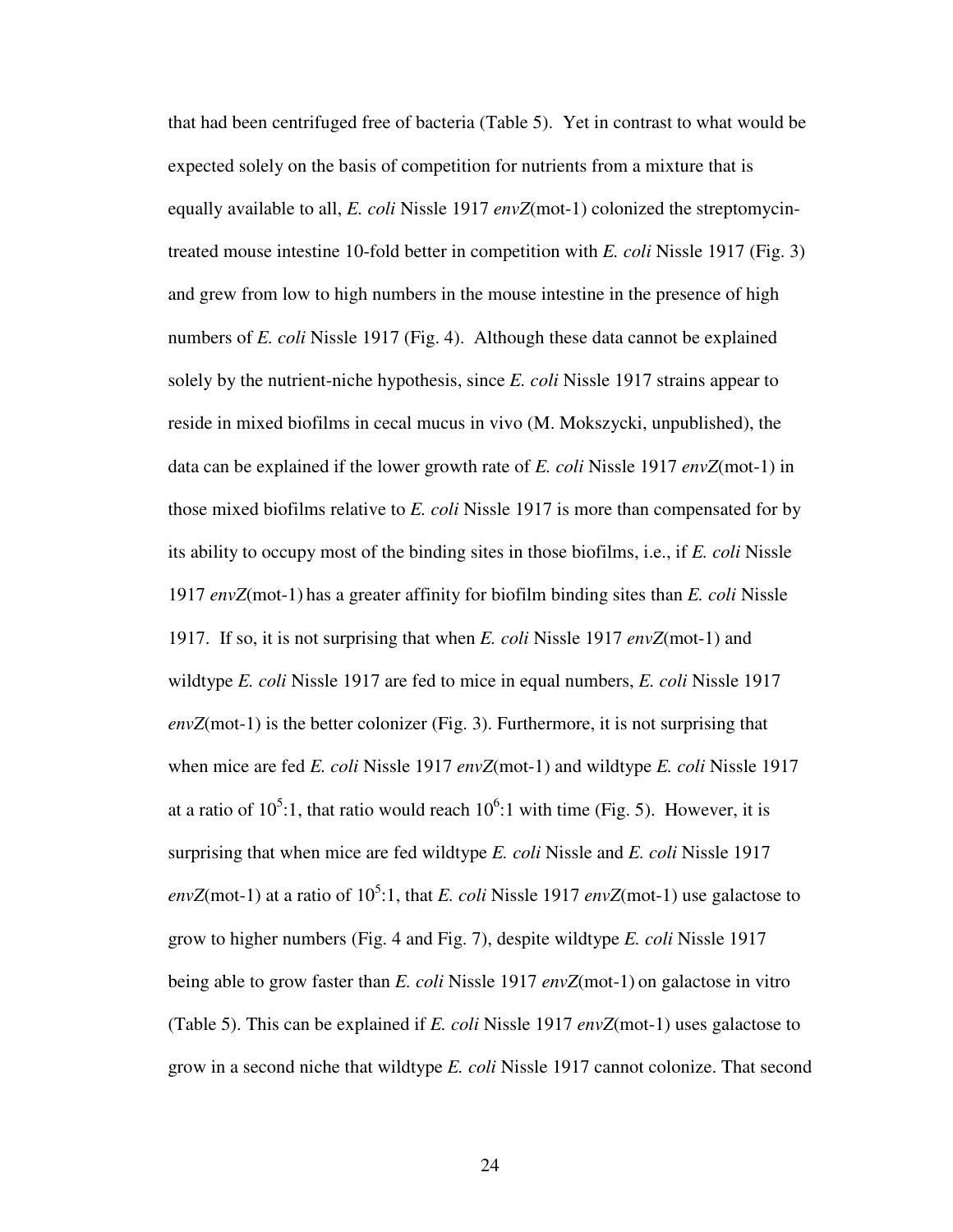niche could be another mixed biofilm consisting of a different group of anaerobes in which *E. coli* Nissle 1917 *envZ*(mot-1) has a higher affinity for binding sites than *E. coli* Nissle1917 and thereby prevents it from occupying that niche. Alternatively, that second niche could be another mixed biofilm that contains an anaerobe that makes a bacteriocin or that inhibits wildtype *E. coli* Nissle 1917 growth more than it inhibits *E. coli* Nissle 1917 *envZ*(mot-1) growth, much in the same way that *E. coli* Nissle 1917 is more sensitive to colicin V than wildtype *E. coli* Nissle 1917 (Table 4).

In support of the view that surface differences between *E. coli* Nissle 1917 *envZ*(mot-1) and *E. coli* Nissle could result in different binding affinities for mixed biofilms, when we replaced the *envZ* gene in *E. coli* Nissle 1917 with *envZ*(mot-1), three phenotypic changes observed in *E. coli* MG1655 mot-1 caused by outer membrane changes resulting from increased OmpR~P were transferred to *E. coli*  Nissle 1917 *envZ*(mot-1). These surface changes could contribute to an increased affinity for binding sites in a mixed biofilm, i.e., decreased CirA causing increased resistance to colicin V  $(11, 39)$  (Table 4), and decreased motility (Table 3) caused by the negative regulatory effect of increased OmpR~P on the *flhDC* promoter (60). It has been shown that decreased motility favors biofilm formation following the initial adhesion event (8) and that OmpC can serve as an adhesin (55). It should also be mentioned that increased OmpR~P has been shown to stimulate production of curli fibers that also stimulate biofilm formation (51). It therefore seems reasonable that *E. coli* Nissle 1917 *envZ*(mot-1) could have a higher affinity than *E. coli* Nissle 1917 for binding sites on a mixed biofilm.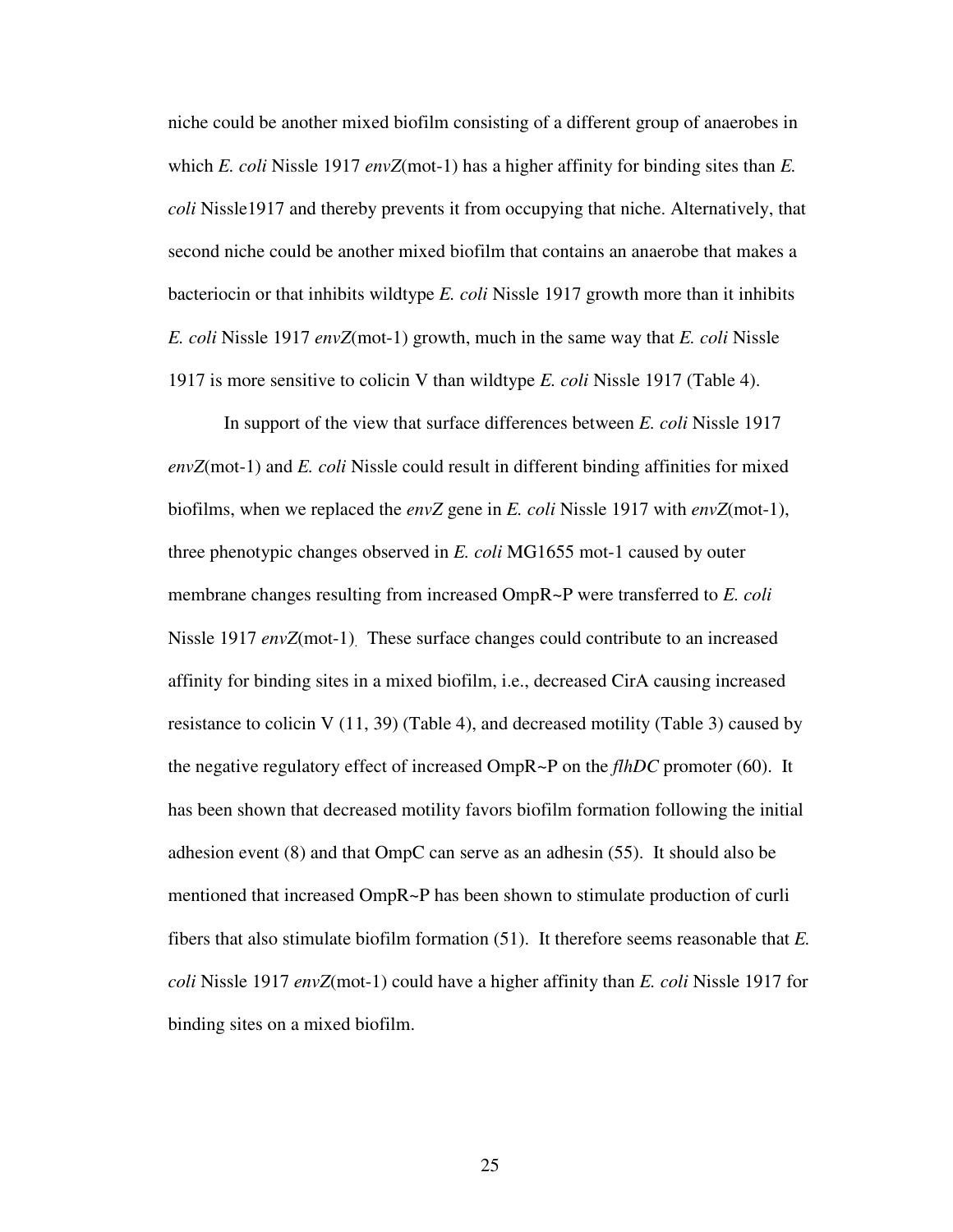At the present time we don't know why despite being a better colonizer than *E. coli* Nissle 1917, *E. coli* Nissle 1917 *envZ*(mot-1) is not better at limiting *E. coli*  EDL933 colonization than *E. coli* Nissle 1917; however, the possibility that when *E. coli* EDL933 infects the mouse intestine, it initially grows planktonically in mucus and not in mixed biofilms should be considered. If we are correct that *E. coli*  Nissle1917 and *E. coli* Nissle1917 *envZ*(mot-1) colonize the mouse intestine by being served specific sugars by the anaerobes in the mixed biofilms they inhabit, then small amounts of these sugars that escape the mixed biofilms might be available to invading *E. coli* EDL933 as well as to the small numbers of planktonic *E. coli* Nissle1917 or *E. coli* Nissle1917 *envZ*(mot-1) that leave the mixed biofilms. Therefore, it may be that both planktonic *E. coli* Nissle 1917 *envZ*(mot-1) and *E. coli* Nissle 1917 compete directly with planktonic *E. coli* EDL933 for the sugars that escape the biofilms or that are produced by small numbers of planktonic members of the rest of the microbiota that leave the biofilms. This scenario would allow planktonic *E. coli* EDL933 to colonize to the extent allowed by the available concentrations of those sugars in competition with planktonic *E. coli* Nissle 1917 *envZ*(mot-1) or *E. coli* Nissle 1917, which could explain why *E. coli* Nissle 1917, the faster grower in perfectly mixed mucus, appears to limit *E. coli* EDL933 growth in the intestine more than *E. coli*  Nissle 1917 *envZ*(mot-1) (Fig. 9).

In summary, *E. coli* Nissle 1917 *envZ*(mot-1) is a 10-fold better mouse intestinal colonizer than *E. coli* Nissle 1917 despite growing far slower than *E. coli*  Nissle 1917 in bacteria-free, perfectly mixed cecal mucus in vitro and on several sugars present in mucus, yet is not better at limiting *E. coli* EDL933 colonization.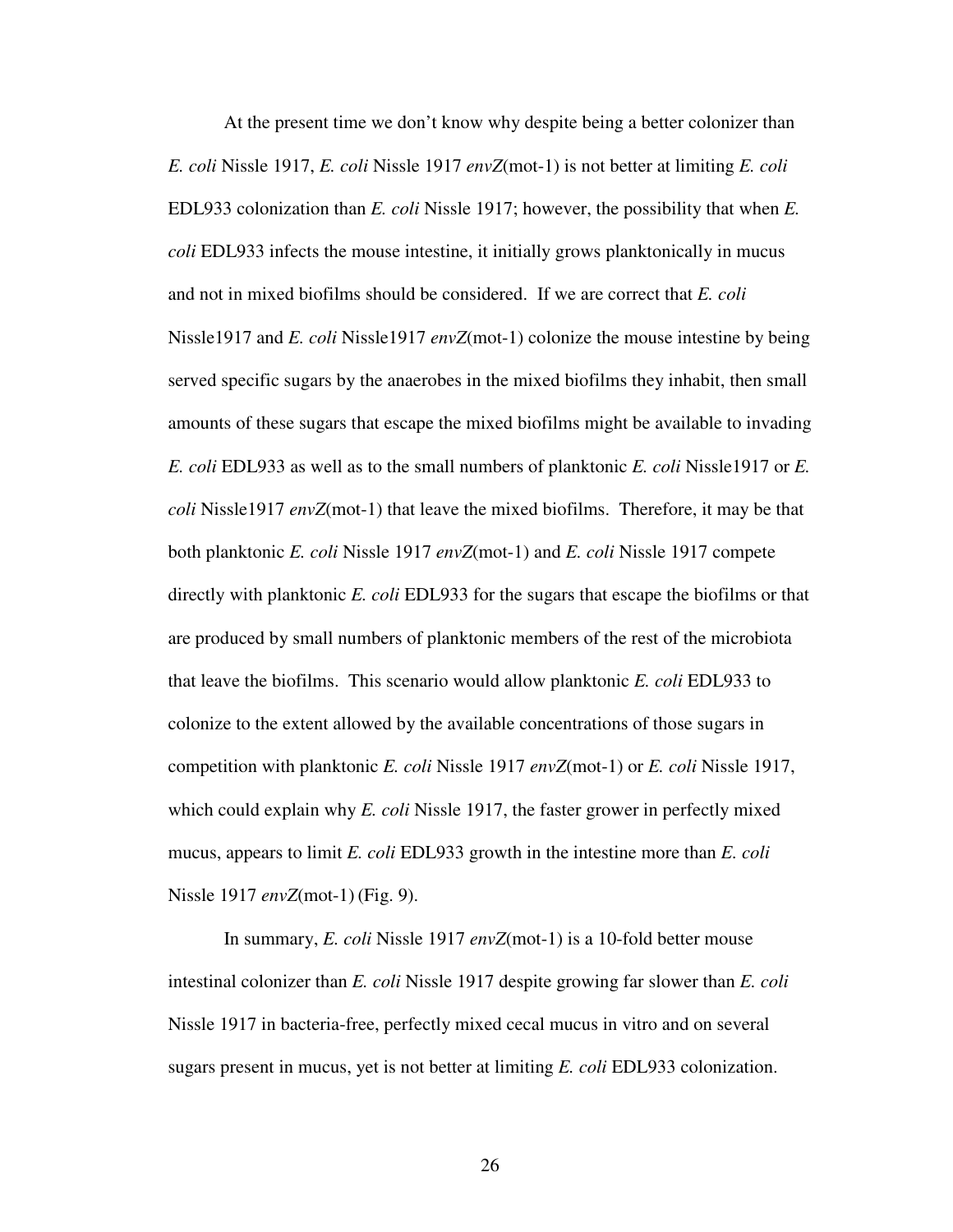The data presented here are consistent with the Restaurant hypothesis (39) for commensal *E. coli* strains that colonize the intestine as members of mixed biofilms and obtain the sugars they need for growth locally. However, it may be that it is not sessile *E. coli* that compete for sugars with invading *E. coli* pathogens but the small number of planktonic *E. coli* that do so. If so, an efficacious *E. coli* probiotic agent should not only be able to inhabit mixed biofilms better than its parent and as such be a better colonizer, but should also be better at utilizing nutrients for growth to outcompete the invading pathogen.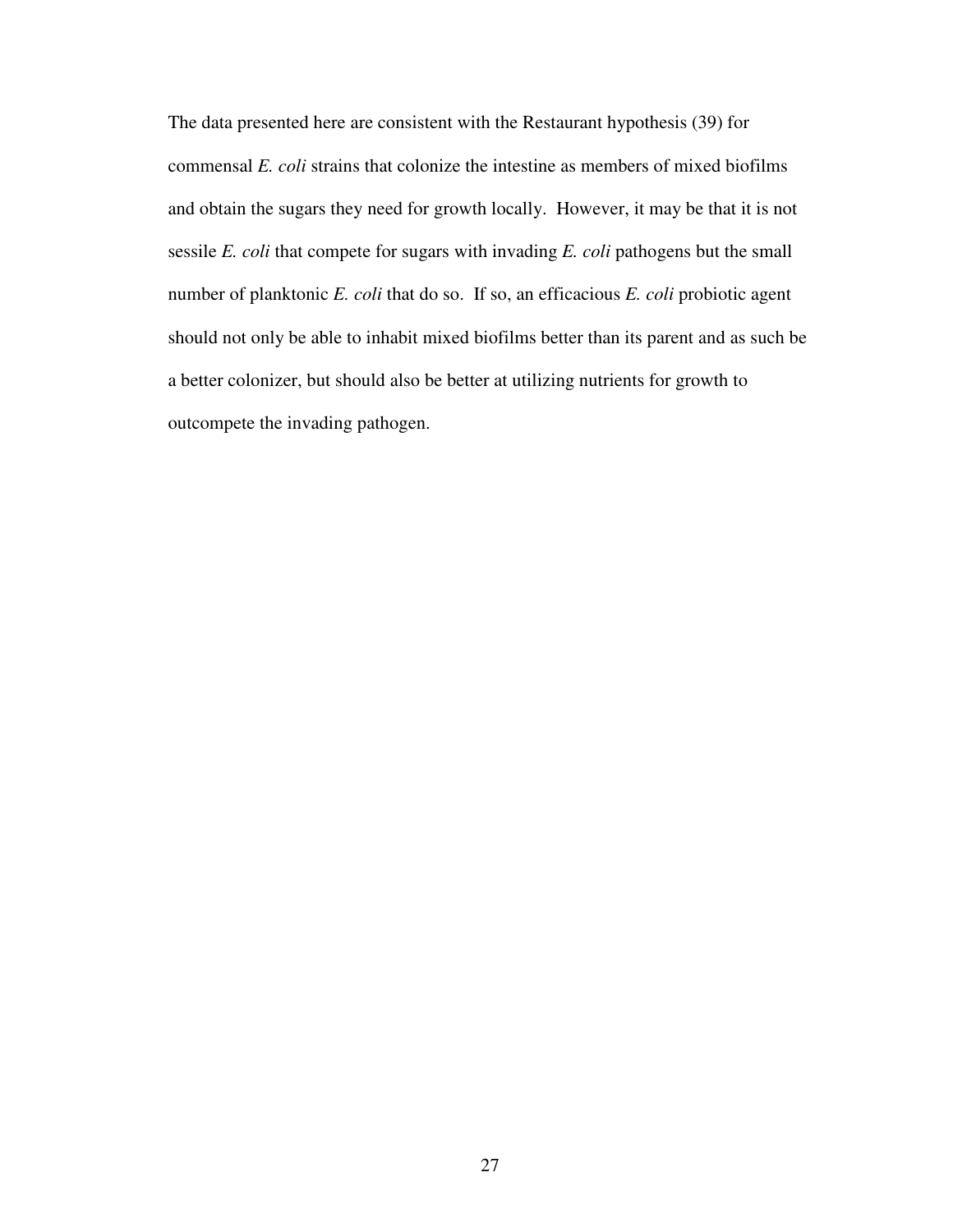#### References

- 1. **Adlerberth, I., B. Carlsson, P. de Man, et al.** 1991. Intestinal colonization with Enterobacteriaceae in Pakistani and Swedish hospital-delivered infants*.* Acta Paediatr Scand. **80**(6-7): 602-10.
- 2. **Arifuzzaman, M., M. Maeda, A. Itoh, et al.** 2006. Large-scale identification of protein-protein interaction of Escherichia coli K-12*.* Genome Res. **16**(5): 686-91.
- 3. **Ausubel, F.M., R. Brent, R. E. Kingston, D. D. Moore, J. G. Seidman, J. A. Smith, and K. Struhl.** 2002. Purification and concentration of DNA from aqueous solution*.* Current Protocols in Molecular Biology. **2.1**: 1-3.
- 4. **Bachmann, B.J., F. C. Neidhardt, J. I. Ingraham, E. C. C. Lin, K. B. Low, B. Magasanik, W. S. Reznikoff, M. Riley, M. Schaechter, and H. E. Umbarger (ed.),** . 1996. Derivations and genotypes of some mutant derivatives of Escherichia coli K-12*.* Escherichia coli and Salmonella typhimurium: cellular and molecular biology. **2**: 2460-2488.
- 5. **Banwell, J.G., S.L. Gorbach, N.F. Pierce, et al.** 1971. Acute undifferentiated human diarrhea in the tropics. II. Alterations in intestinal fluid and electrolyte movements*.* J Clin Invest. **50**(4): 890-900.
- 6. **Barker, C.S., B.M. Pruss, and P. Matsumura**. 2004. Increased motility of Escherichia coli by insertion sequence element integration into the regulatory region of the flhD operon*.* J Bacteriol. **186**(22): 7529-37.
- 7. **Bartlett, D.H., B.B. Frantz, and P. Matsumura**. 1988. Flagellar transcriptional activators FlbB and FlaI: gene sequences and 5' consensus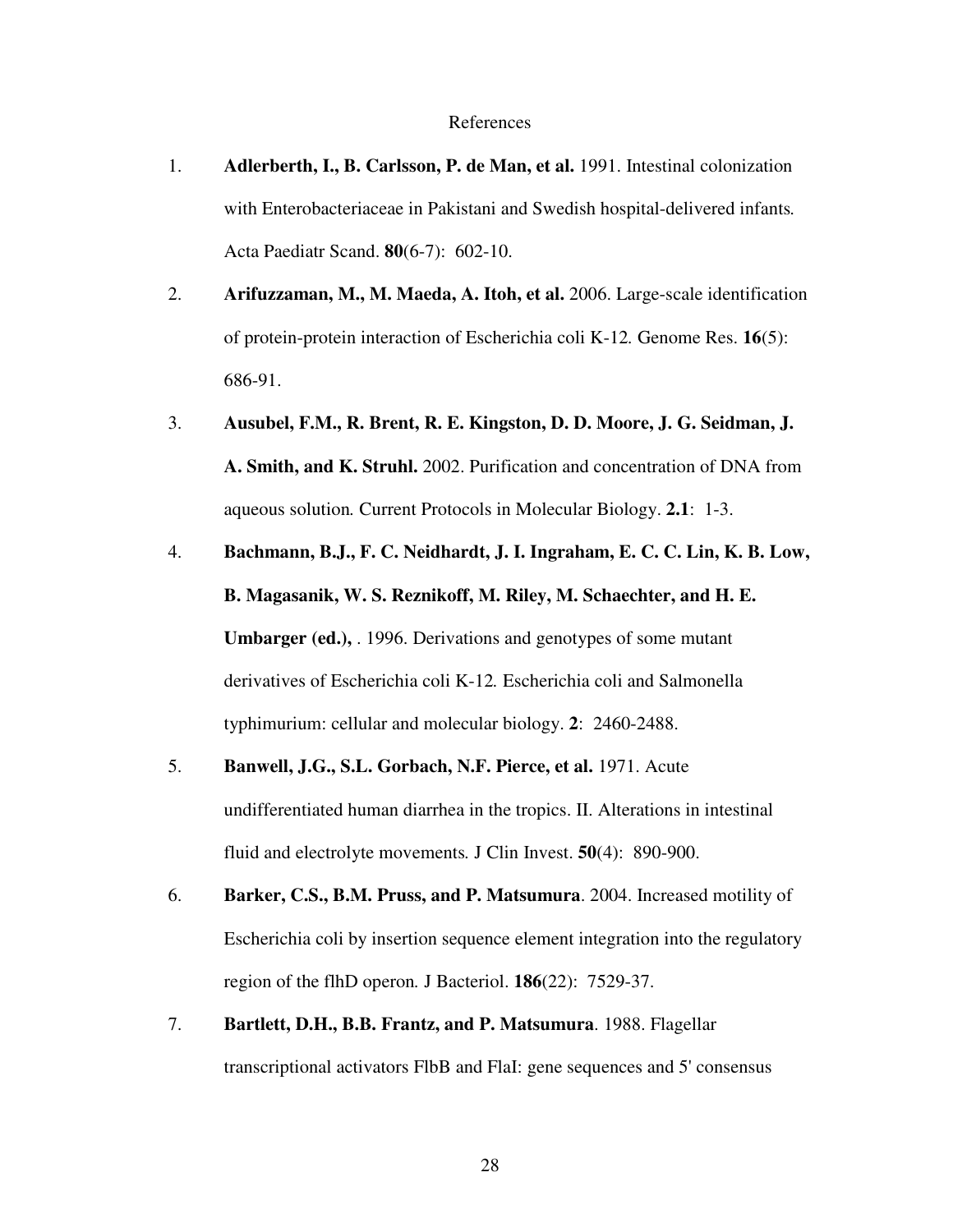sequences of operons under FlbB and FlaI control*.* J Bacteriol. **170**(4): 1575- 81.

- 8. **Beloin, C., A. Roux, and J.M. Ghigo**. 2008. Escherichia coli biofilms*.* Curr Top Microbiol Immunol. **322**: 249-89.
- 9. **Berg, R.D.** 1995. Bacterial translocation from the gastrointestinal tract*.* Trends Microbiol. **3**(4): 149-54.
- 10. **Blattner, F.R., G. Plunkett, 3rd, C.A. Bloch, et al.** 1997. The complete genome sequence of Escherichia coli K-12*.* Science. **277**(5331): 1453-62.
- 11. **Braun, V., S.I. Patzer, and K. Hantke**. 2002. Ton-dependent colicins and microcins: modular design and evolution*.* Biochimie. **84**(5-6): 365-80.
- 12. **Bullen, C.L., P.V. Tearle, and A.T. Willis**. 1976. Bifidobacteria in the intestinal tract of infants: an in-vivo study*.* J Med Microbiol. **9**(3): 325-33.
- 13. **Centers for Disease Control and Prevention.** November 10, 2011. General Information *Escherichia coli*. August 5, 2013.

http://www.cdc.gov/ecoli/general/index.html.

- 14. **Cohen, P.S. and D.C. Laux**. 1995. Bacterial adhesion to and penetration of intestinal mucus in vitro*.* Methods Enzymol. **253**: 309-14.
- 15. **Conlan, J.W., S.L. Bardy, R. KuoLee, et al.** 2001. Ability of Escherichia coli O157:H7 isolates to colonize the intestinal tract of conventional adult CD1 mice is transient*.* Can J Microbiol. **47**(1): 91-5.
- 16. **Conway, T., K. A. Krogfelt, and P. S. Cohen.** December 29, 2004. The life of commensal *Escherichia coli* in the mammalian intestine. In R. Curtiss III, et al. (ed.), EcoSal—Escherichia coli and Salmonella: cellular and molecular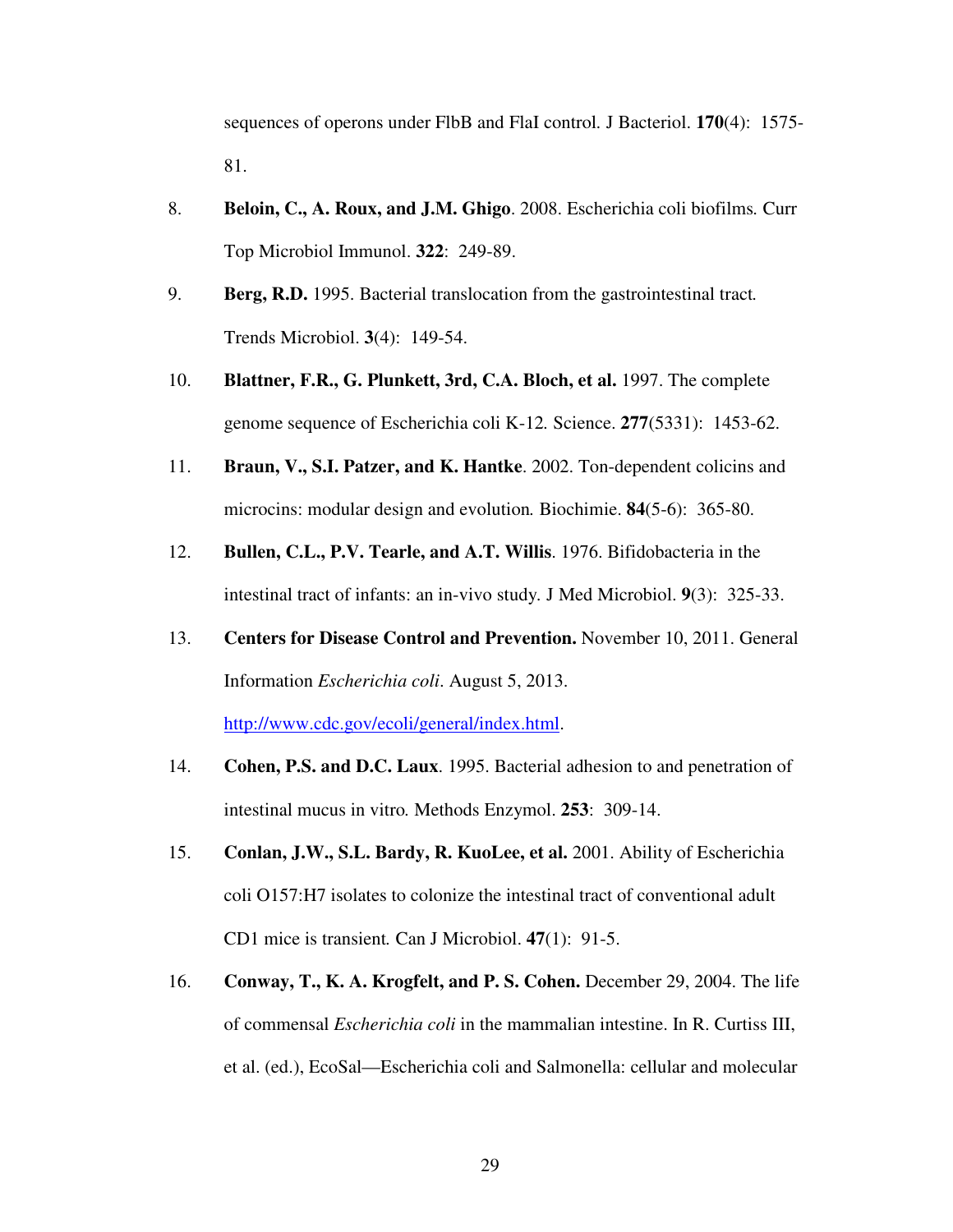biology. ASM Press, Washington, DC. July 7, 2013. http://ecosal.org/the-lifeof-commensal-escherichia-coli-in-the-mammalian-intestine.html.

- 17. **Croswell, A., E. Amir, P. Teggatz, et al.** 2009. Prolonged impact of antibiotics on intestinal microbial ecology and susceptibility to enteric Salmonella infection*.* Infect Immun. **77**(7): 2741-53.
- 18. **Datsenko, K.A. and B.L. Wanner**. 2000. One-step inactivation of chromosomal genes in Escherichia coli K-12 using PCR products*.* Proc Natl Acad Sci U S A. **97**(12): 6640-5.
- 19. **Dethlefsen, L., S. Huse, M.L. Sogin, et al.** 2008. The pervasive effects of an antibiotic on the human gut microbiota, as revealed by deep 16S rRNA sequencing*.* PLoS Biol. **6**(11): e280.
- 20. **Eckburg, P.B., E.M. Bik, C.N. Bernstein, et al.** 2005. Diversity of the human intestinal microbial flora*.* Science. **308**(5728): 1635-8.
- 21. **Environmental Protection Agency.** August 3, 2009. Basic Information about E. coli O157:H7 in Drinking Water. August 7, 2013. http://water.epa.gov/drink/contaminants/basicinformation/ecoli.cfm.
- 22. **Fabich, A.J., S.A. Jones, F.Z. Chowdhury, et al.** 2008. Comparison of carbon nutrition for pathogenic and commensal Escherichia coli strains in the mouse intestine*.* Infect Immun. **76**(3): 1143-52.
- 23. **Falk, P.G., L.V. Hooper, T. Midtvedt, et al.** 1998. Creating and maintaining the gastrointestinal ecosystem: what we know and need to know from gnotobiology*.* Microbiol Mol Biol Rev. **62**(4): 1157-70.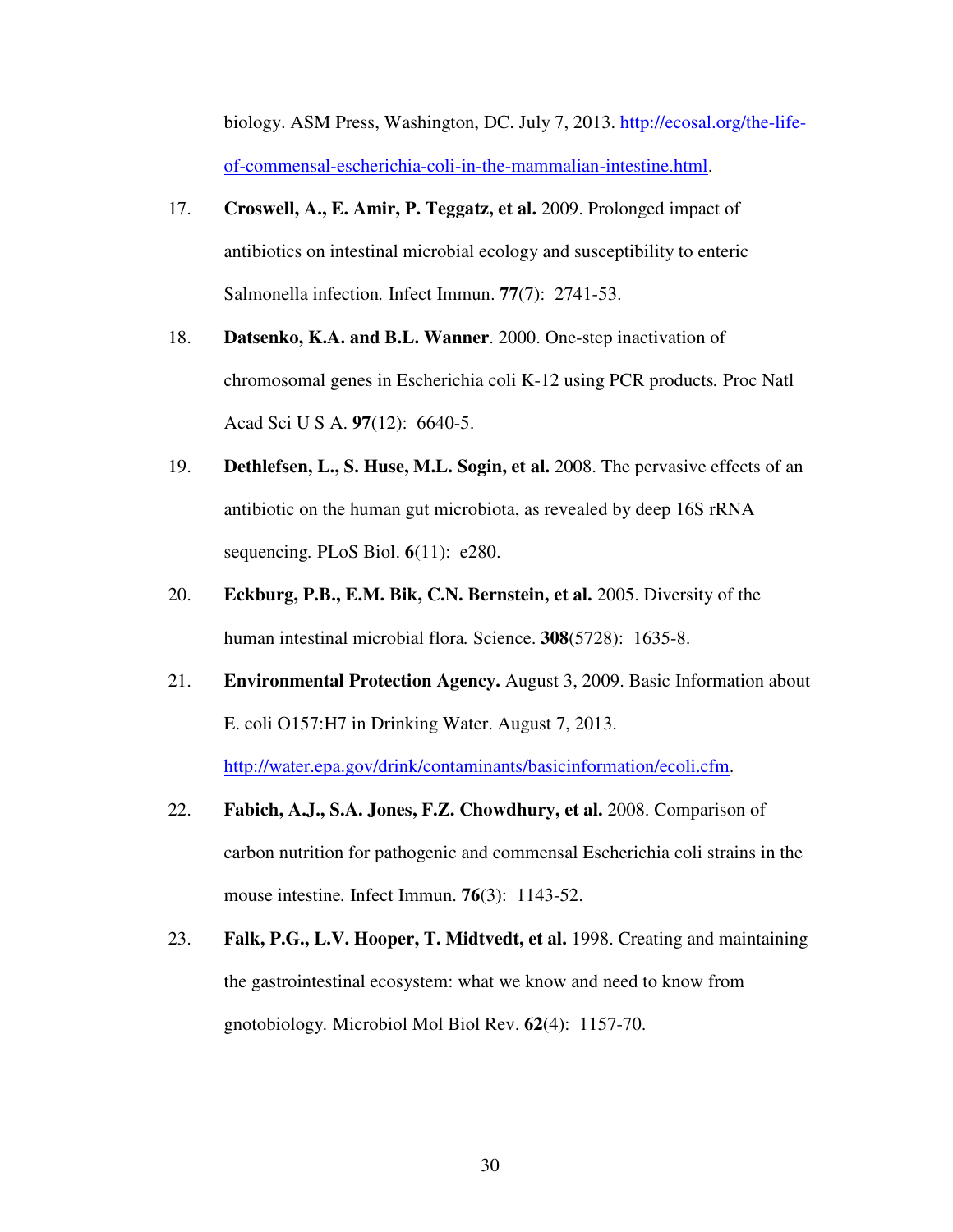- 24. **Feng X., O.R., Walthers D., Kenney L.J.** 2003. OmpR Phosphorylation and Its Role in Signaling and Pathogenesis Microbe.
- 25. **Forst, S., J. Delgado, and M. Inouye**. 1989. Phosphorylation of OmpR by the osmosensor EnvZ modulates expression of the ompF and ompC genes in Escherichia coli*.* Proc Natl Acad Sci U S A. **86**(16): 6052-6.
- 26. **Freter, R., H. Brickner, J. Fekete, et al.** 1983. Survival and implantation of Escherichia coli in the intestinal tract*.* Infect Immun. **39**(2): 686-703.
- 27. **Gauger, E.J., M.P. Leatham, R. Mercado-Lubo, et al.** 2007. Role of motility and the flhDC Operon in Escherichia coli MG1655 colonization of the mouse intestine*.* Infect Immun. **75**(7): 3315-24.
- 28. **Guillier, M. and S. Gottesman**. 2008. The 5' end of two redundant sRNAs is involved in the regulation of multiple targets, including their own regulator*.* Nucleic Acids Res. **36**(21): 6781-94.
- 29. **Guillier, M. and S. Gottesman**. 2006. Remodelling of the Escherichia coli outer membrane by two small regulatory RNAs*.* Mol Microbiol. **59**(1): 231- 47.
- 30. **Hanahan, D.** 1983. Studies on transformation of Escherichia coli with plasmids*.* J Mol Biol. **166**(4): 557-80.
- 31. **Henrissat, B. and G. Davies**. 1997. Structural and sequence-based classification of glycoside hydrolases*.* Curr Opin Struct Biol. **7**(5): 637-44.
- 32. **Hentges, D.J., J. U. Que, S. W. Casey, and A. J. Stein.** 1984. The influence of streptomycin on colonization in mice. Microecol. Ther. **14**: 53-62.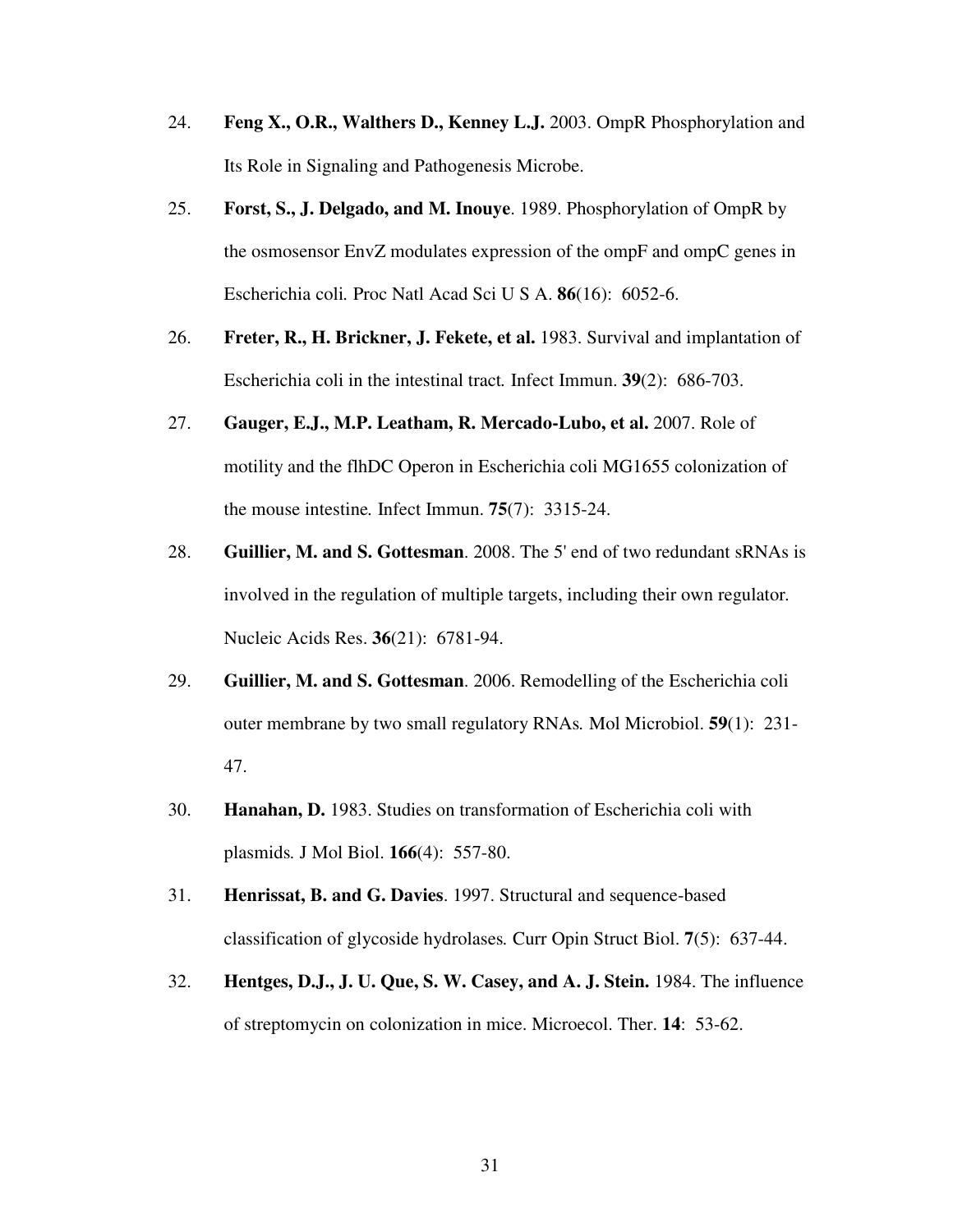- 33. **Hoskins, L.** 1984. Mucin degradation by enteric bacteria: ecological aspects and implications for bacterial attachment to gut mucosa*.* Boedecker, EC (2), Attachment of organisms to the gut mucosa. **II**: 51-65.
- 34. **Hoskins, L.C., M. Agustines, W.B. McKee, et al.** 1985. Mucin degradation in human colon ecosystems. Isolation and properties of fecal strains that degrade ABH blood group antigens and oligosaccharides from mucin glycoproteins*.* J Clin Invest. **75**(3): 944-53.
- 35. **Jiang, Y., J. Pogliano, D.R. Helinski, et al.** 2002. ParE toxin encoded by the broad-host-range plasmid RK2 is an inhibitor of Escherichia coli gyrase*.* Mol Microbiol. **44**(4): 971-9.
- 36. **Kaper, J.B., J.P. Nataro, and H.L. Mobley**. 2004. Pathogenic Escherichia coli*.* Nat Rev Microbiol. **2**(2): 123-40.
- 37. **Kruis, W., P. Fric, J. Pokrotnieks, et al.** 2004. Maintaining remission of ulcerative colitis with the probiotic Escherichia coli Nissle 1917 is as effective as with standard mesalazine*.* Gut. **53**(11): 1617-23.
- 38. **Laux, D.C., P. S. Cohen, and T. Conway**. 2005. Role of the mucus layer in bacterial colonization of the intestine*.* In J. P. Nataro, P. S. Cohen, H. L. T. Mobley, and J. N. Weiser (ed.), Colonization of mucosal surfaces. 199-212.
- 39. **Leatham-Jensen, M.P., J. Frimodt-Moller, J. Adediran, et al.** 2012. The streptomycin-treated mouse intestine selects Escherichia coli envZ missense mutants that interact with dense and diverse intestinal microbiota*.* Infect Immun. **80**(5): 1716-27.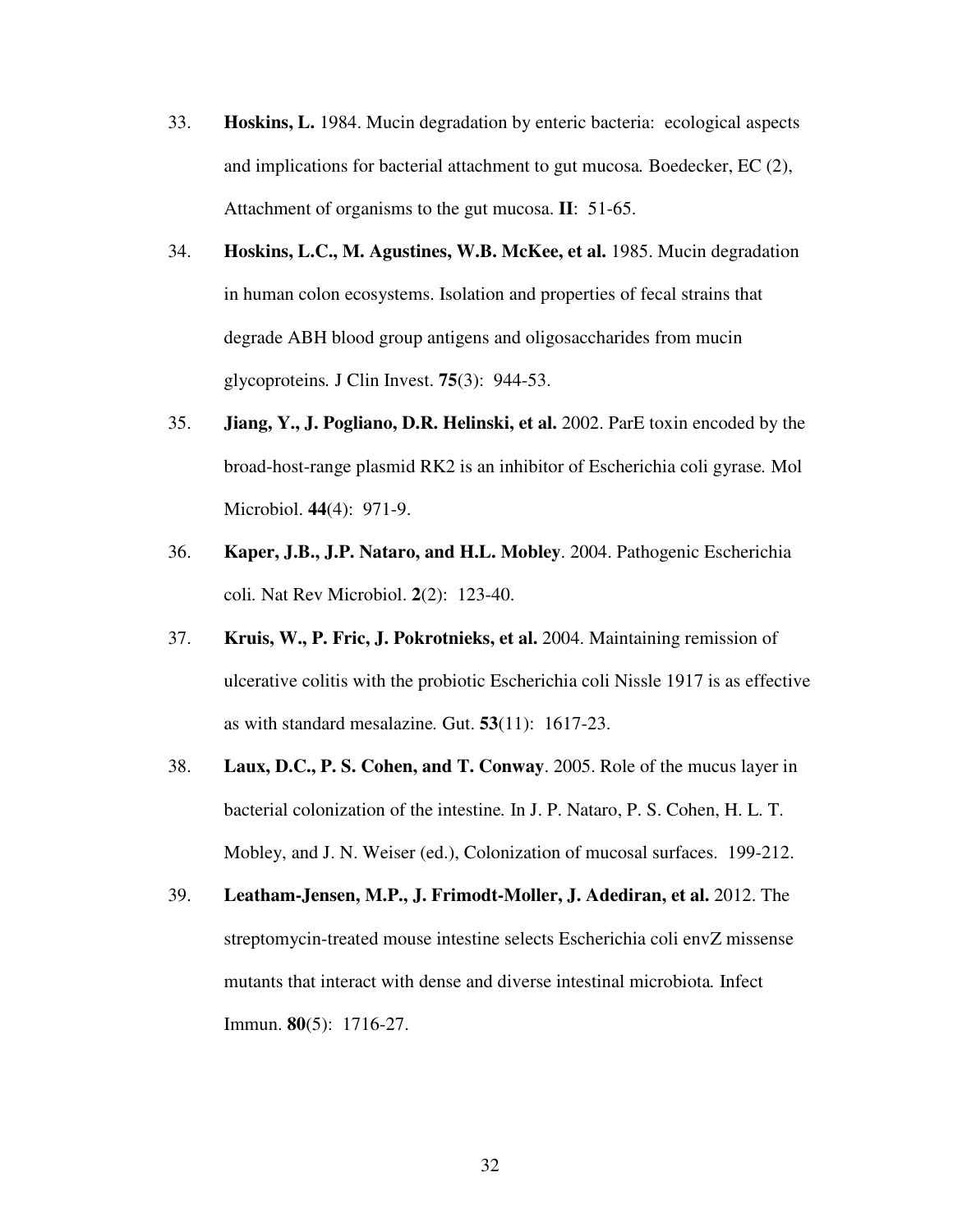- 40. **Leatham, M.P., S. Banerjee, S.M. Autieri, et al.** 2009. Precolonized human commensal Escherichia coli strains serve as a barrier to E. coli O157:H7 growth in the streptomycin-treated mouse intestine*.* Infect Immun. **77**(7): 2876-86.
- 41. **Leatham, M.P., S.J. Stevenson, E.J. Gauger, et al.** 2005. Mouse intestine selects nonmotile flhDC mutants of Escherichia coli MG1655 with increased colonizing ability and better utilization of carbon sources*.* Infect Immun. **73**(12): 8039-49.
- 42. **Ley, R.E., F. Backhed, P. Turnbaugh, et al.** 2005. Obesity alters gut microbial ecology*.* Proc Natl Acad Sci U S A. **102**(31): 11070-5.
- 43. **Liu, X. and P. Matsumura**. 1994. The FlhD/FlhC complex, a transcriptional activator of the Escherichia coli flagellar class II operons*.* J Bacteriol. **176**(23): 7345-51.
- 44. **McCormick, B.A., D.P. Franklin, D.C. Laux, et al.** 1989. Type 1 pili are not necessary for colonization of the streptomycin-treated mouse large intestine by type 1-piliated Escherichia coli F-18 and E. coli K-12*.* Infect Immun. **57**(10): 3022-9.
- 45. **Miller, C.P. and M. Bohnhoff**. 1963. Changes in the Mouse's Enteric Microflora Associated with Enhanced Susceptibility to Salmonella Infection Following Streptomycin Treatment*.* J Infect Dis. **113**: 59-66.
- 46. **Miller, J.H.** 1972. Experiments in molecular genetics*.* Cold Spring Harbor Laboratory, Cold Spring Harbor, N.Y. xvi, 466 p.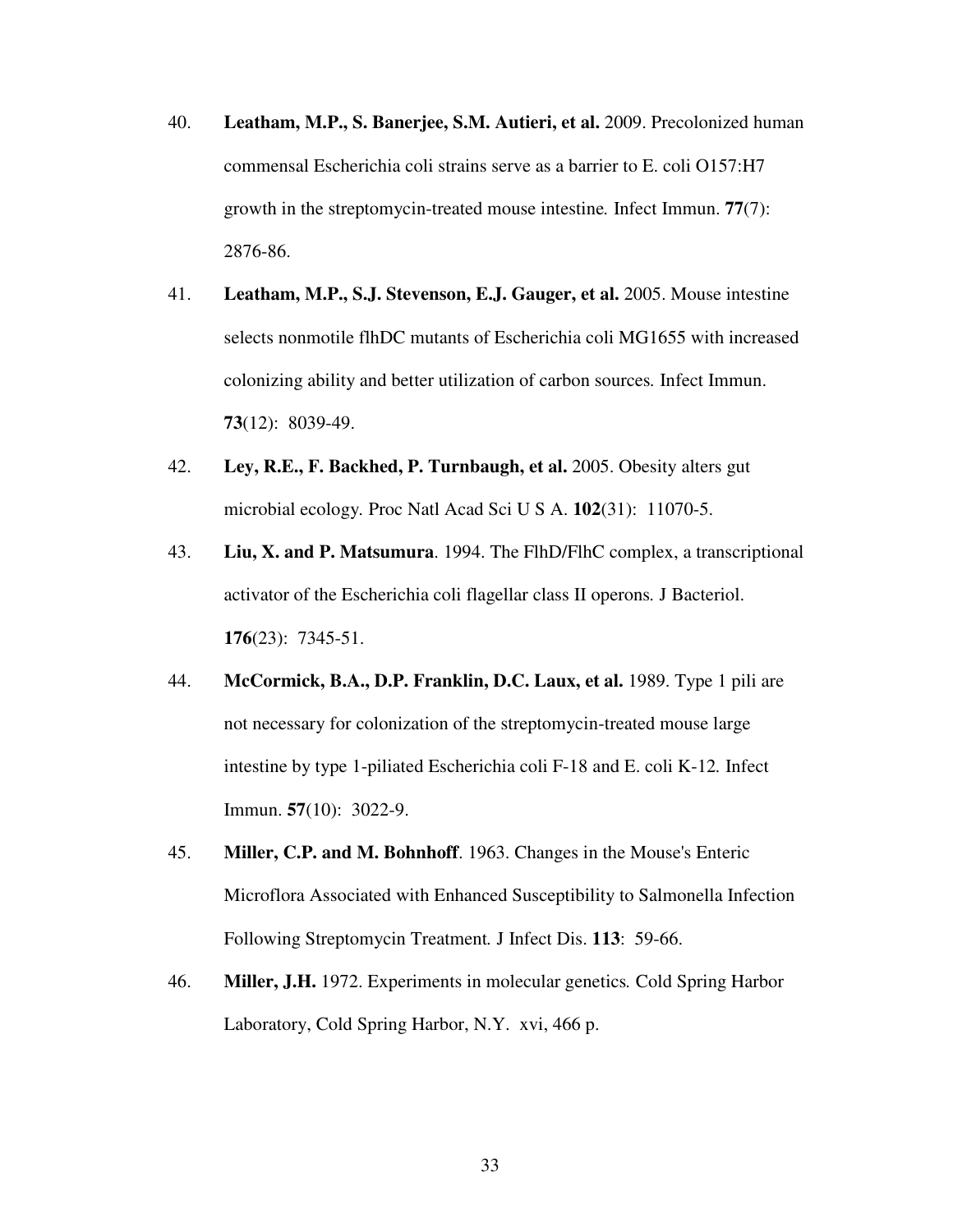- 47. **Miranda, R.L., T. Conway, M.P. Leatham, et al.** 2004. Glycolytic and gluconeogenic growth of Escherichia coli O157:H7 (EDL933) and E. coli K-12 (MG1655) in the mouse intestine*.* Infect Immun. **72**(3): 1666-76.
- 48. **Moore, W.E. and L.V. Holdeman**. 1974. Human fecal flora: the normal flora of 20 Japanese-Hawaiians*.* Appl Microbiol. **27**(5): 961-79.
- 49. **Myhal, M.L., D.C. Laux, and P.S. Cohen**. 1982. Relative colonizing abilities of human fecal and K 12 strains of Escherichia coli in the large intestines of streptomycin-treated mice*.* Eur J Clin Microbiol. **1**(3): 186-92.
- 50. **National Center for Complementary and Alternative Medicine.** January 2007. Oral Probiotics: An Introduction. August 4, 2013. http://nccam.nih.gov/health/probiotics/introduction.htm.
- 51. **Prigent-Combaret, C., E. Brombacher, O. Vidal, et al.** 2001. Complex regulatory network controls initial adhesion and biofilm formation in Escherichia coli via regulation of the csgD gene*.* J Bacteriol. **183**(24): 7213- 23.
- 52. **Prüß, B.M.** 2000. FlhD, a transcriptional regulator in bacteria*.* Recent Res. Dev. Microbiol. **4**: 31-42.
- 53. **Prüß, B.M., J. W. Campbell, T. K. Van Dyk, C. Zhu, Y. Kogan, and P. Matsumura**. 2003. FlhD/FlhC is a regulator of anaerobic respiration and the Entner-Doudoroff pathway through induction of the methyl-accepting chemotaxis protein Aer*.* J. Bacteriol. **185**: 534-543.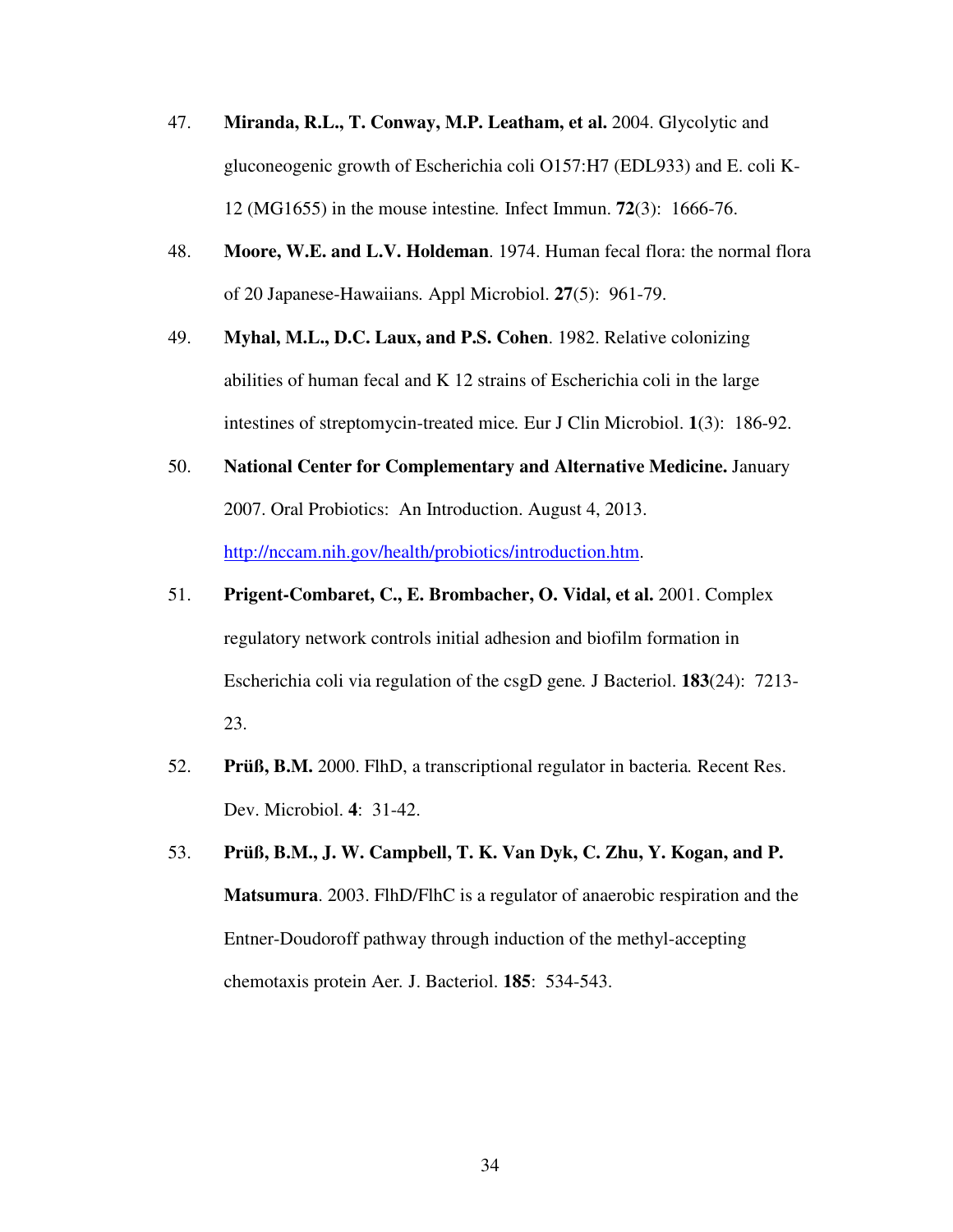- 54. **Prüß, B.M., X. Liu, W. Hendrickson, et al.** 2001. FlhD/FlhC-regulated promoters analyzed by gene array and lacZ gene fusions*.* FEMS Microbiol Lett. **197**(1): 91-7.
- 55. **Rolhion, N., F.A. Carvalho, and A. Darfeuille-Michaud**. 2007. OmpC and the sigma(E) regulatory pathway are involved in adhesion and invasion of the Crohn's disease-associated Escherichia coli strain LF82*.* Mol Microbiol. **63**(6): 1684-700.
- 56. **Rotimi, V.O. and B.I. Duerden**. 1981. The development of the bacterial flora in normal neonates*.* J Med Microbiol. **14**(1): 51-62.
- 57. **Russo, F.D. and T.J. Silhavy**. 1991. EnvZ controls the concentration of phosphorylated OmpR to mediate osmoregulation of the porin genes*.* J Mol Biol. **222**(3): 567-80.
- 58. **Savage, D.C.** 1977. Microbial ecology of the gastrointestinal tract*.* Annu Rev Microbiol. **31**: 107-33.
- 59. **Schulze J., S., U**. 1995. Oral administration of a certain strain of live Escherichia coli for intestinal disorders? Infection **23**: 184-188.
- 60. **Shin, S. and C. Park**. 1995. Modulation of flagellar expression in Escherichia coli by acetyl phosphate and the osmoregulator OmpR*.* J Bacteriol. **177**(16): 4696-702.
- 61. **Stecher, B., S. Chaffron, R. Kappeli, et al.** 2010. Like will to like: abundances of closely related species can predict susceptibility to intestinal colonization by pathogenic and commensal bacteria*.* PLoS Pathog. **6**(1): e1000711.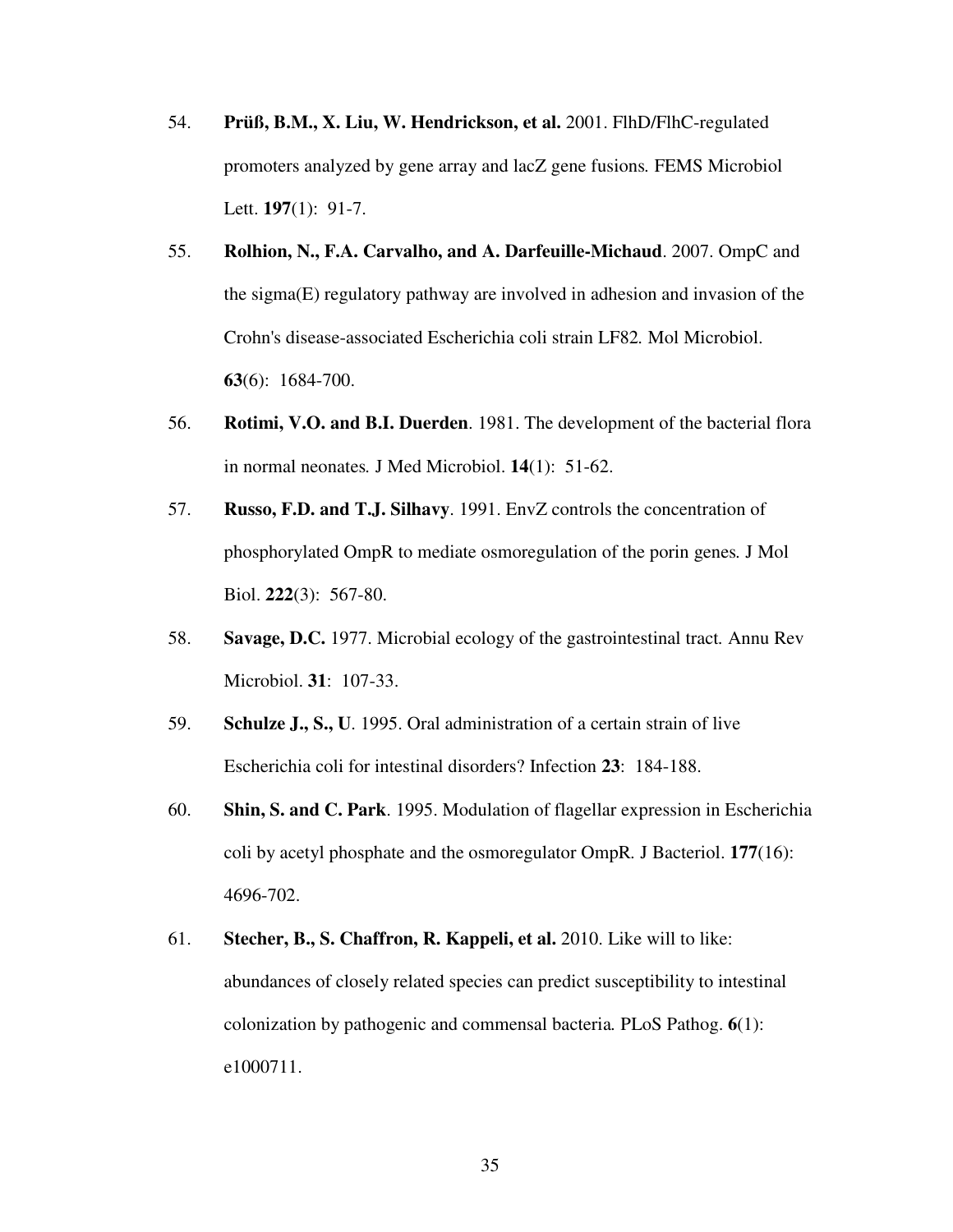- 62. **Stecher, B., R. Robbiani, A.W. Walker, et al.** 2007. Salmonella enterica serovar typhimurium exploits inflammation to compete with the intestinal microbiota*.* PLoS Biol. **5**(10): 2177-89.
- 63. **Sun, J., F. Gunzer, A.M. Westendorf, et al.** 2005. Genomic peculiarity of coding sequences and metabolic potential of probiotic Escherichia coli strain Nissle 1917 inferred from raw genome data*.* J Biotechnol. **117**(2): 147-61.
- 64. **Sweeney, N.J., P. Klemm, B.A. McCormick, et al.** 1996. The Escherichia coli K-12 gntP gene allows E. coli F-18 to occupy a distinct nutritional niche in the streptomycin-treated mouse large intestine*.* Infect Immun. **64**(9): 3497- 503.
- 65. **Sweeney, N.J., D.C. Laux, and P.S. Cohen**. 1996. Escherichia coli F-18 and E. coli K-12 eda mutants do not colonize the streptomycin-treated mouse large intestine*.* Infect Immun. **64**(9): 3504-11.
- 66. **Todar, K.** 2008. Pathogenic E. coli. *Todar's Online Textbook of Bacteriology*. August 4, 2013. http://textbookofbacteriology.net/e.coli.html.
- 67. **Tokishita, S. and T. Mizuno**. 1994. Transmembrane signal transduction by the Escherichia coli osmotic sensor, EnvZ: intermolecular complementation of transmembrane signalling*.* Mol Microbiol. **13**(3): 435-44.
- 68. **U.S. Department of Health and Human Services.** August 24, 2009. E. coli. August 8, 2013.

http://www.foodsafety.gov/poisoning/causes/bacteriaviruses/ecoli/.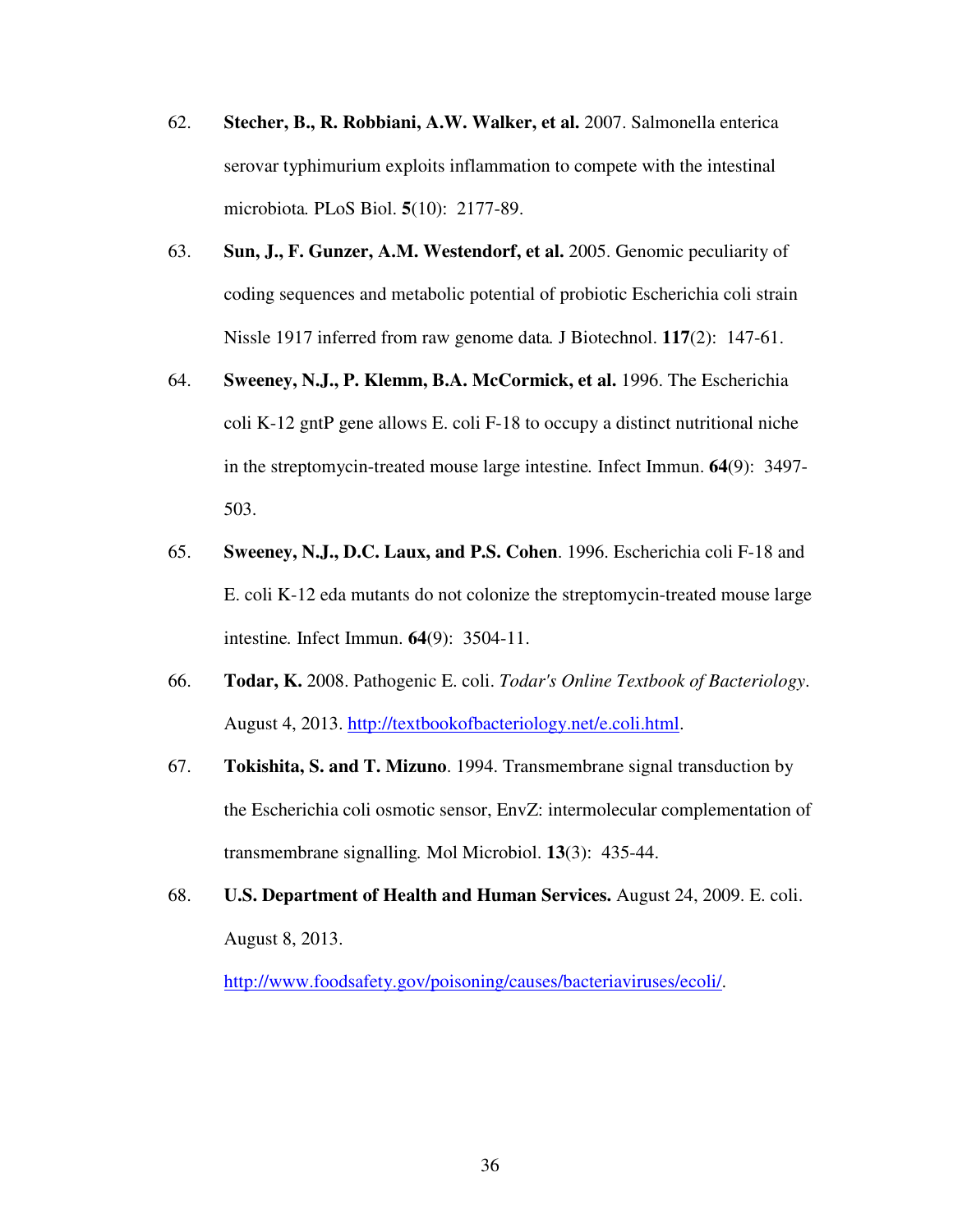- 69. **van der Waaij, D., J.M. Berghuis-de Vries, and L.-v. Lekkerkerk**. 1971. Colonization resistance of the digestive tract in conventional and antibiotictreated mice*.* J Hyg (Lond). **69**(3): 405-11.
- 70. **Wadolkowski, E.A., D.C. Laux, and P.S. Cohen**. 1988. Colonization of the streptomycin-treated mouse large intestine by a human fecal Escherichia coli strain: role of growth in mucus*.* Infect Immun. **56**(5): 1030-5.
- 71. **Walthers, D., Go, A, Kenney, LJ**. 2004. Regulation of Porin Gene Expression by the Two-Component Regulatory System EnvZ/OmpR*.* Bacterial and Eukaryotic Porins.
- 72. **Wang, S., R.T. Fleming, E.M. Westbrook, et al.** 2006. Structure of the Escherichia coli FlhDC complex, a prokaryotic heteromeric regulator of transcription*.* J Mol Biol. **355**(4): 798-808.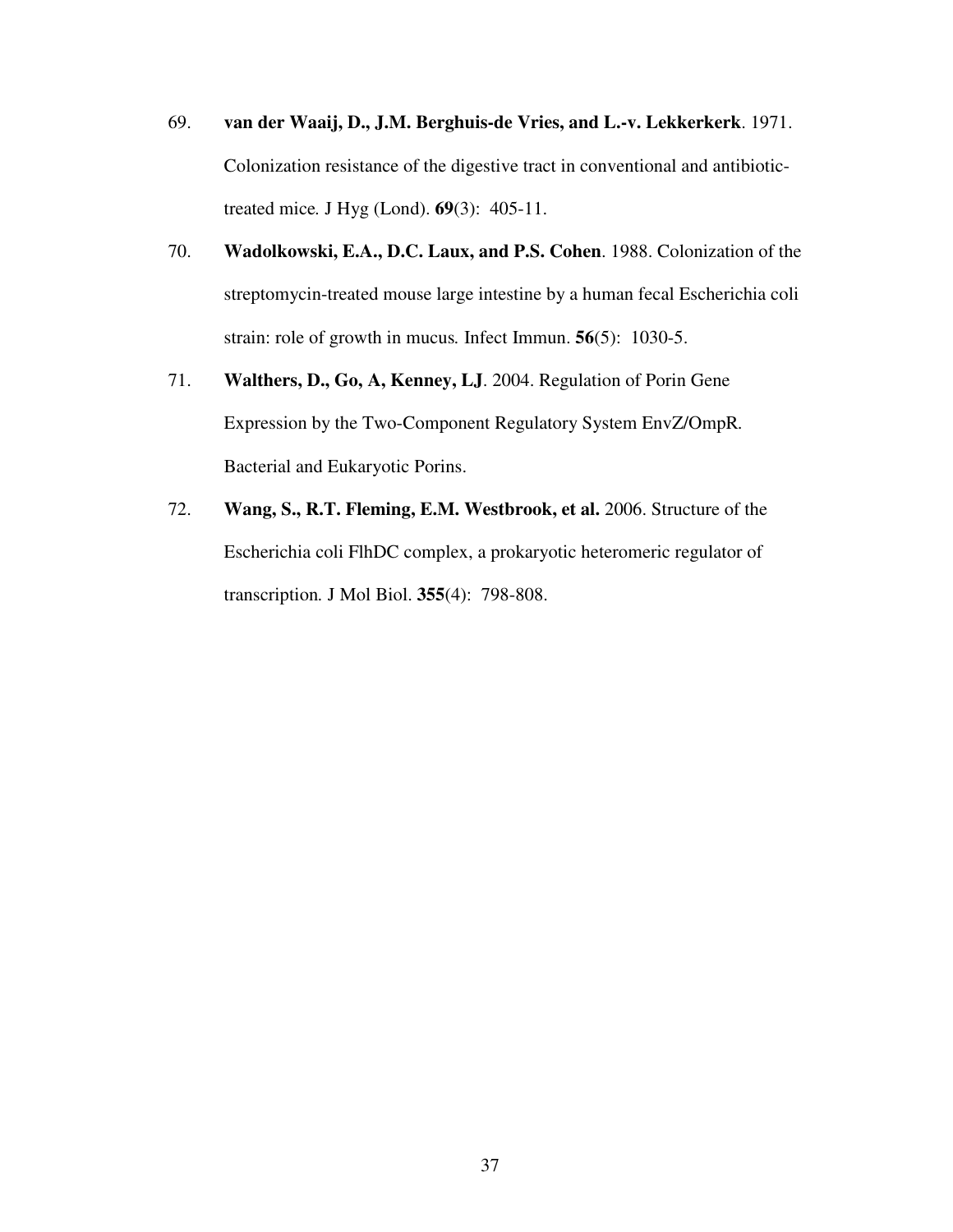### **APPENDIX**

#### **Background of** *Escherichia coli. Escherichia coli* is a facultatively

anaerobic, gram negative rod, that is among the enteric bacterial family *Enterobacteriaceae*; it is an inhabitant of the intestinal tract of animals (66). *E. coli* is a versatile organism that can grow in media containing only glucose as the organic component (66). As Todar states, "Wild-type *E. coli* has no growth factor requirements, and metabolically it can transform glucose into all of the macromolecular components that make up the cell." (66). *E. coli* can grow aerobically when  $O_2$  is available and it can also grow anaerobically in the absence of O2 (66). The EPA states, "*E. coli* O157:H7 was first recognized as a cause of illness during an outbreak in 1982 traced to contaminated hamburgers." (21). The EPA also states "Since then, most infections are believed to have come from eating undercooked ground beef" (21).

**Diseases caused by** *E. coli* **O157:H7.** Outbreaks of *E. coli* O157:H7 occur from time to time (13). They are part of the Shiga toxin-producing *E. coli* (STEC) (13). The CDC states "Around 5–10% of those who are diagnosed with STEC infection develop a potentially life-threatening complication known as hemolytic uremic syndrome (HUS)" (13). The CDC also states "clues that a person is developing HUS include decreased frequency of urination, feeling very tired, and losing pink color in cheeks and inside the lower eyelids" (13). The incubation period for sickness with STEC varies, its typically 3-4 days, but it can range from 1-10 days (13).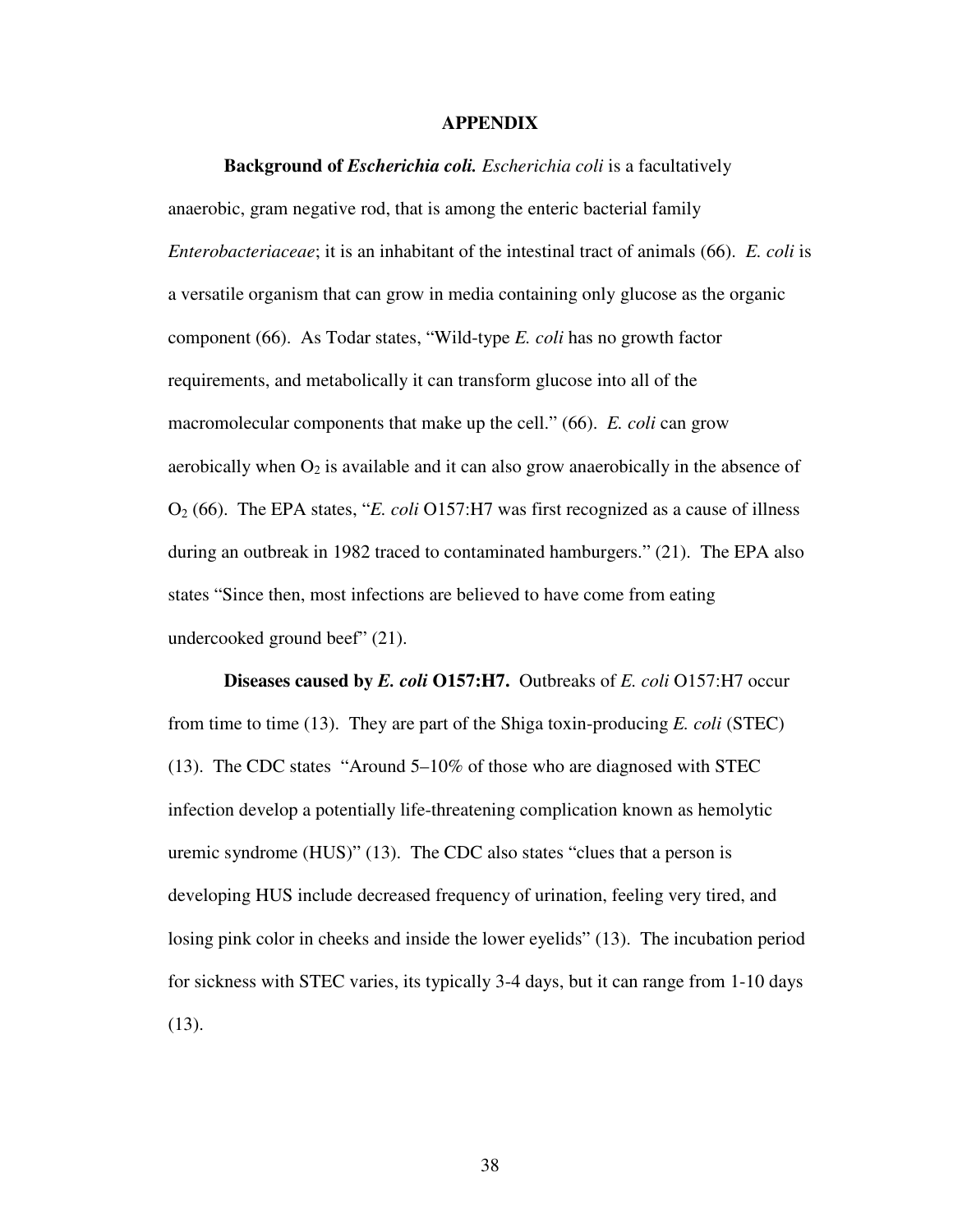When a person is exposed to STEC infection, frequently one of the initial symptoms is belly pain or non-bloody diarrhea (13). The CDC states "The major source for human illnesses is cattle" (13). Modes of transmission according to the CDC are "consumption of contaminated food, consumption of unpasteurized (raw) milk, consumption of water that has not been disinfected, contact with cattle, or contact with the feces of infected people" (13). Methods of prevention from infection include using a food thermometer to ensure food is safe and not eating high risk foods (68). In case of infection staying hydrated and getting rest helps in overcoming infection (68).

**Colonization of the intestinal tract.** Todar states "*E. coli* is a consistent inhabitant of the human intestinal tract, and it is the predominant facultative organism in the human GI tract; however, it makes up a very small proportion of the total bacterial content" (66). When a bacterium reaches a rate of in vivo growth that is equal to its rate of removal colonization is said to occur (26). Host somatic and germ cells are believed to be at least one order of magnitude less than the amount of microorganisms present in the mucosal surfaces of adult humans (58). Amongst the organisms present in the mucosal surfaces, the most complex population is located in the gastrointestinal tract where at least 400 different species of bacteria reside in the intestine (9, 23, 58). Aerobes and facultative species are exceeded by the anaerobes to a factor of 1 to 1,000 (48). Immediately after birth colonization of the gut initiates (23). Bacteria with high multiplication rates are predominant at first when nutrients and space are not limited in the intestine, but when space and nutrients begin to become limited specialization begins to occur in the intestine and the microbiota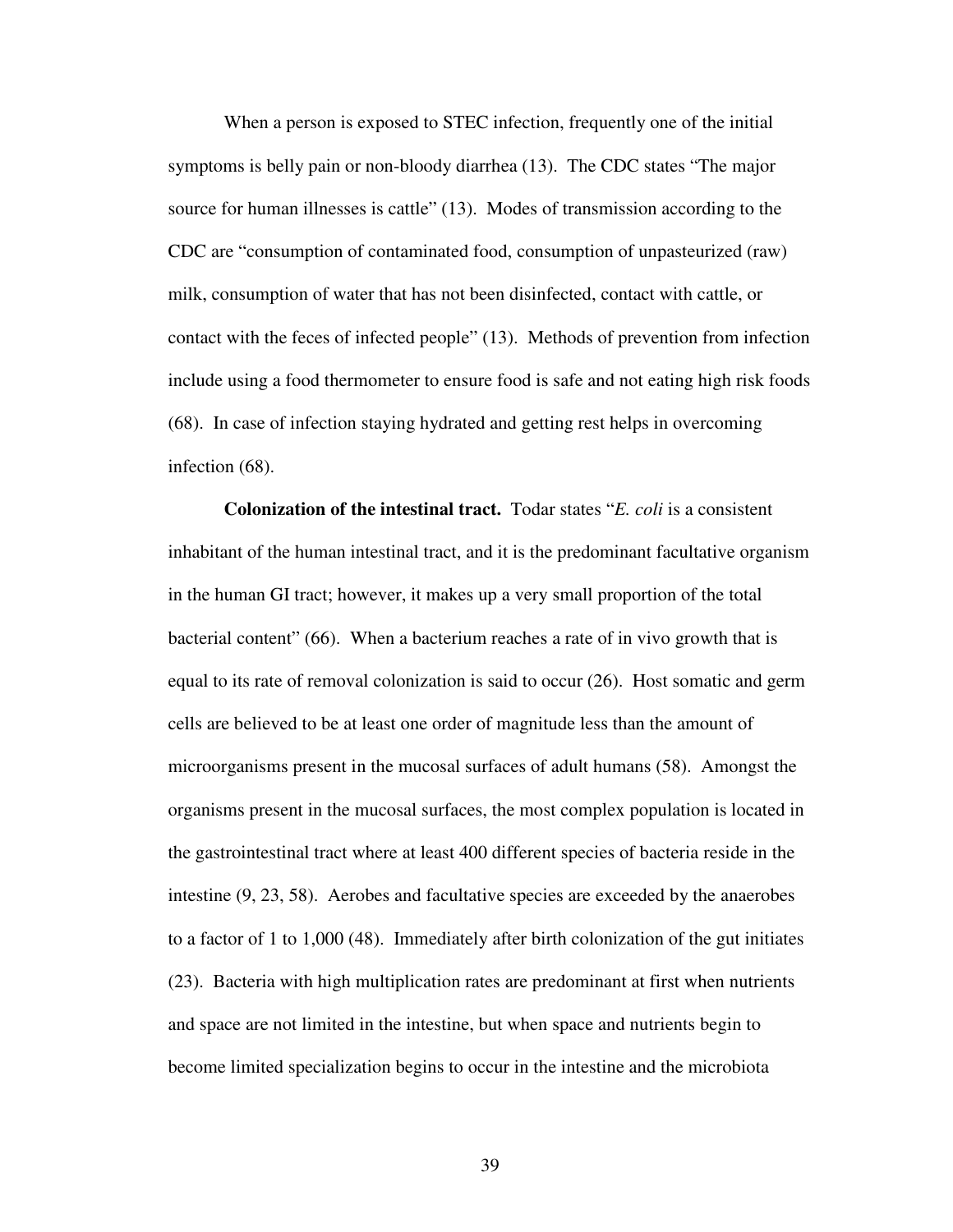becomes more complex (23). The aerobic and anaerobic bacteria present in the birth canal are the first inhabitants to populate the human gut (23). *Escherichia coli*, *Clostridium* spp., *Streptococcus* spp., *Lactobacillus* spp., *Bacteroides* spp., and *Bifidobacterium* spp are the prevalent species amongst neonates (56). Among breast fed infants, *Bifidobacteria* form the largest portion of the fecal flora (12). Differences in geographic location results in distinct differences in the composition of the fecal flora found between children, displaying the significance of the environment (sanitary conditions) (1). Colonization resistance occurs when all niches in the animal intestine are filled by the microbiota; it refers to the complete microbiota's ability to resist an invading bacterium from colonizing the intestine (69). Administration of an antibiotic results in elimination of Enterobacteriaceae from the intestine, opening up a niche for the introduction of *Escherichia coli* (69).

 The intestine of germ-free animals has been studied and it is compared to the intestine of the conventional animal in order to observe the effects that occur with the gastrointestinal system. First observing the behavior of host cells in the absence of bacteria, then examining how the addition of a single or defined population affects host cell activity is a method used in understanding host-microbe interaction (23).

**Mouse models used to study colonization.** Three in vivo mouse colonization models used commonly to study the colonization of bacterial species are the conventional mouse model, the germ-free mouse model, and the antibiotic-treated mouse model (23, 40). In the conventional mouse, the complete microbiota is present and occupies the intestine (69). In this model, introducing a bacterial strain into the intestine may present difficulty because it must compete with the natural microbiota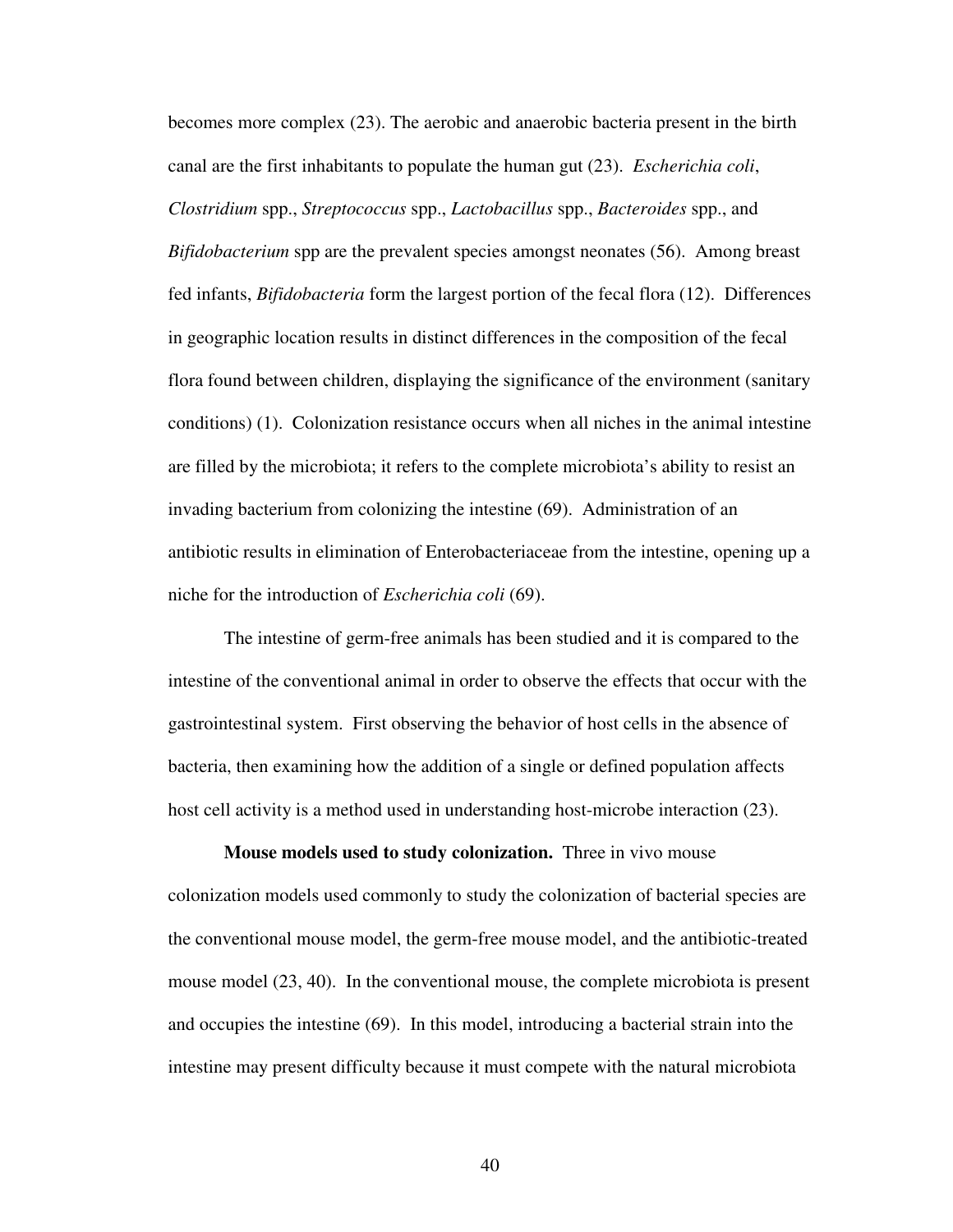present. In the conventional mouse model, introducing a bacterial strain is difficult due to colonization resistance (69). Colonization resistance is not a problem in the germ-free mouse model. The germ-free mouse model differs from the natural intestine where there are many organisms present in the intestine. The data can be used to observe the host's interaction with a specific population but it differs since many other microorganisms that are usually present, are absent in the germ-free mouse model. The antibiotic-treated mouse model is often used with 5 g/L of streptomycin sulfate being the antibiotic chosen (45). A large fraction of the bacteria in the intestine belong to two phyla, the Firmicutes and the Bacteriodetes (20, 42, 62). Extensive microbiological characterization of the microbial community in the streptomycin-treated mouse intestine, demonstrated that streptomycin treatment removes facultative anaerobes with much less impact on the anaerobes (32). Any strategy to overcome colonization resistance will impact community structure (17, 61). The streptomycin-treated mouse model may have an impact on community structure but it also eliminates facultative anaerobes, opening a niche and allowing bacteria to be studied and competition of a variety of *E. coli* strains against a dense and diverse anaerobe population over an extended period of time (39).

**Use of Probiotics.** Probiotics are live bacteria that may provide health benefits when consumed (50). There is current evidence suggesting that the natural microbiota plays a role in the pathogenesis of inflammatory bowel disease (37). A better understanding of the role the natural microbiota plays could potentially help in altering the natural microbitota or engineering a new probiotic with the intention of alleviating inflammatory bowel disease. Many mechanisms may be responsible for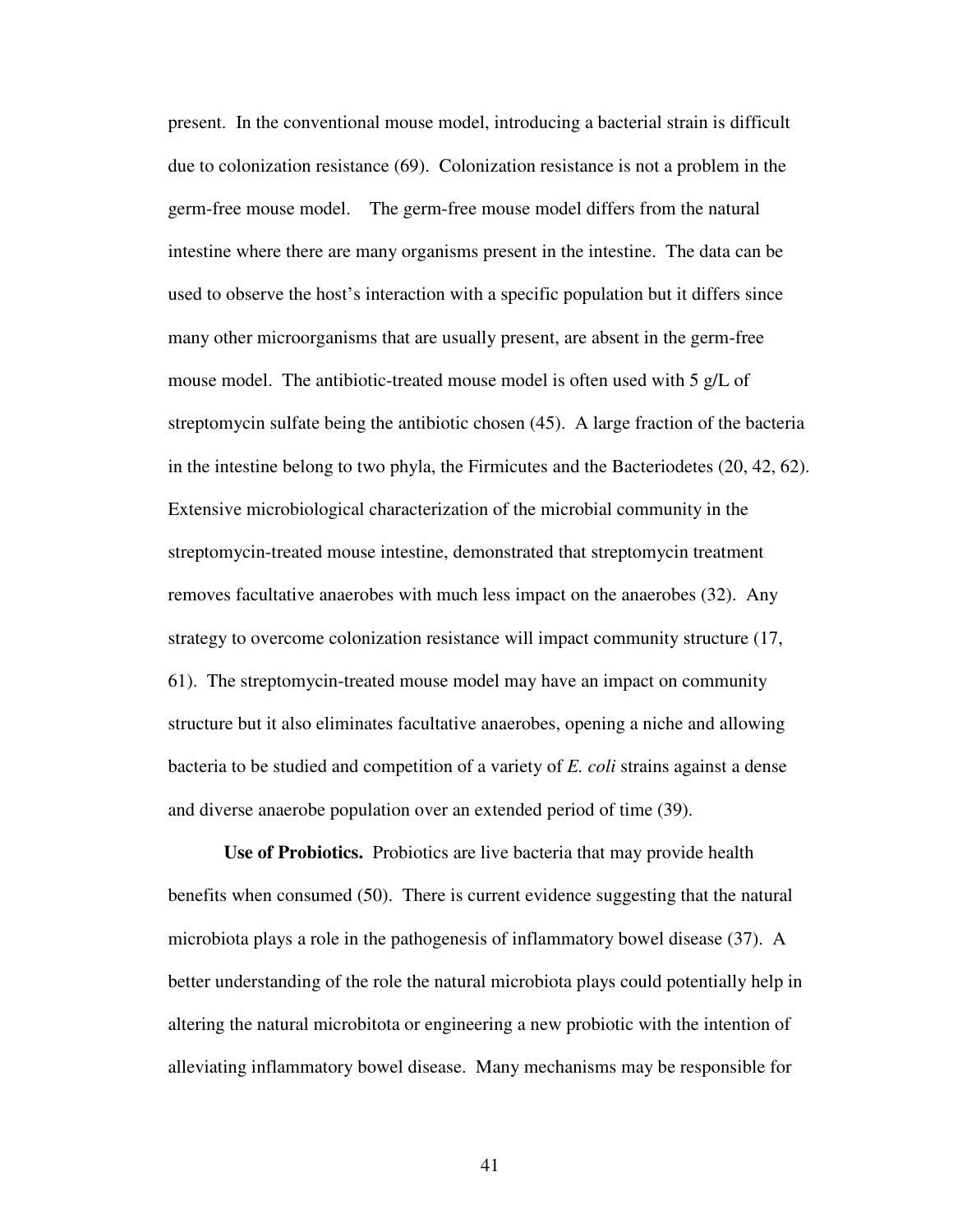health benefits involved in probiotic usage (50). The National Center for Complementary and Alternative Medicine states "altering the intestinal "microecology" (e.g., reducing harmful organisms in the intestine), producing antimicrobial compounds (substances that destroy or suppress the growth of microorganisms), and stimulating the body's immune response" are all possible mechanisms that may play a role in the health benefits of probiotics (50). Several gastrointestinal conditions are currently being treated with probiotics including diarrhea and inflammatory bowel disease (50).

**Nutrient-niche hypothesis.** The concept that nutrient availability dictates the community structure, presented in Freter's nutrient-niche hypothesis, states that species can coexist in the intestine when each is able to grow faster than all others on one or a few limiting nutrients and that the rate of growth is at least equal to the washout rate from the intestine (26). The hypothesis assumes that all nutrients are evenly mixed and are available to all species throughout the intestine (26). According to the hypothesis, two strains cannot coexist in the intestine when one competes less well than the other for the same nutrient(s) unless the metabolically less efficient one adheres to the intestinal wall (26).

The restaurant hypothesis, a modified version of Freter's nutrient-niche hypothesis, is the concept that anaerobes in the mixed biofilms inhabited by *E. coli*  provide them with mono- and di- saccharides locally, rather than from a perfectly mixed pool available to all species, which is an assumption of the nutrient-niche hypothesis (39). It is further hypothesized that one strain of *E. coli* can have a higher affinity for binding sites on mixed biofilms than a second strain due to differences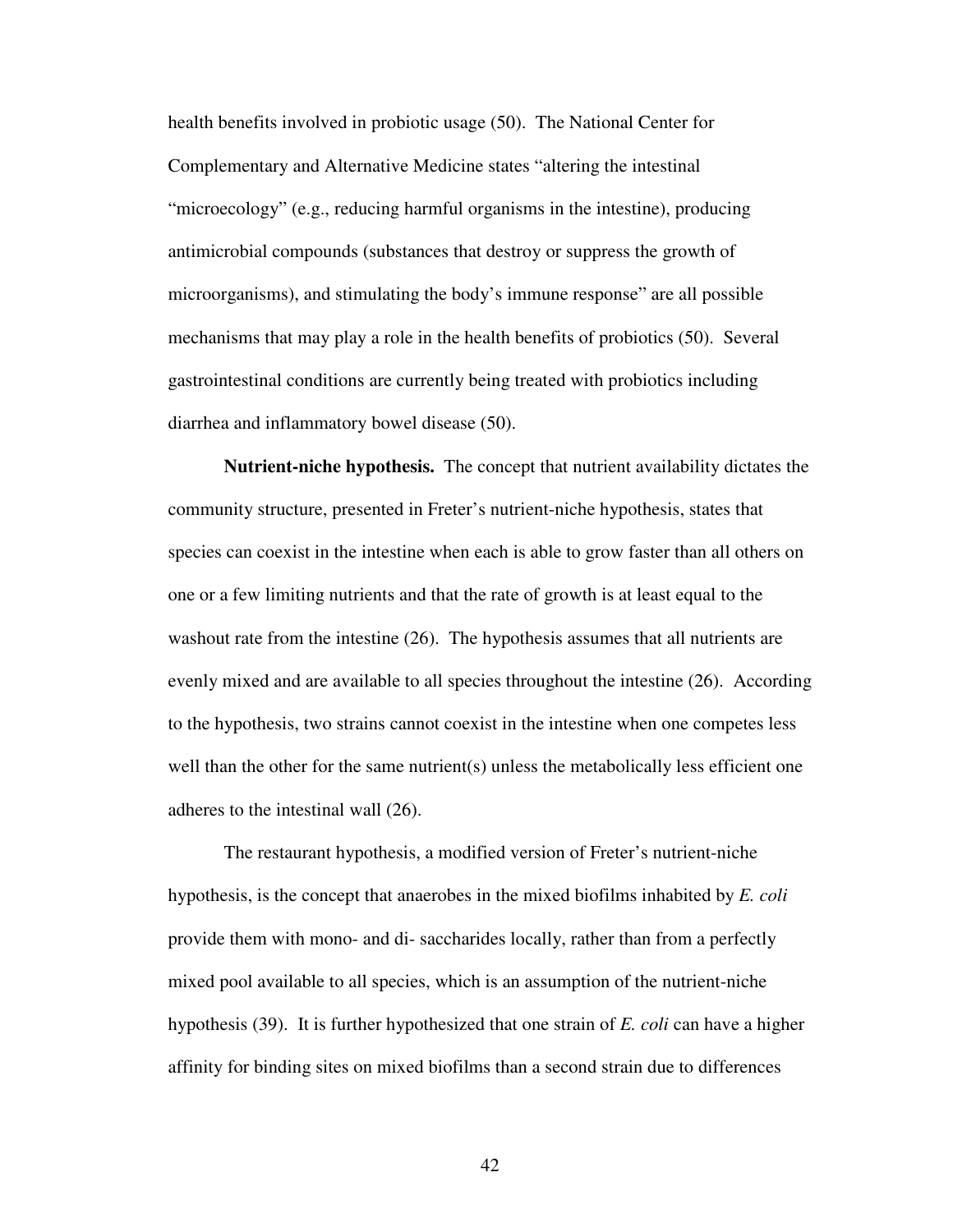between the outer surfaces of the two strains (39). The restaurant hypothesis raises the possibility that *E. coli* strains with vastly different surfaces (e.g. fimbriae, O, K, and H antigens etc) reside in biofilms made up of different anaerobes that supply different sugars to those strains, which could explain why different *E. coli* strains display different nutritional programs in the intestine (22, 39, 40).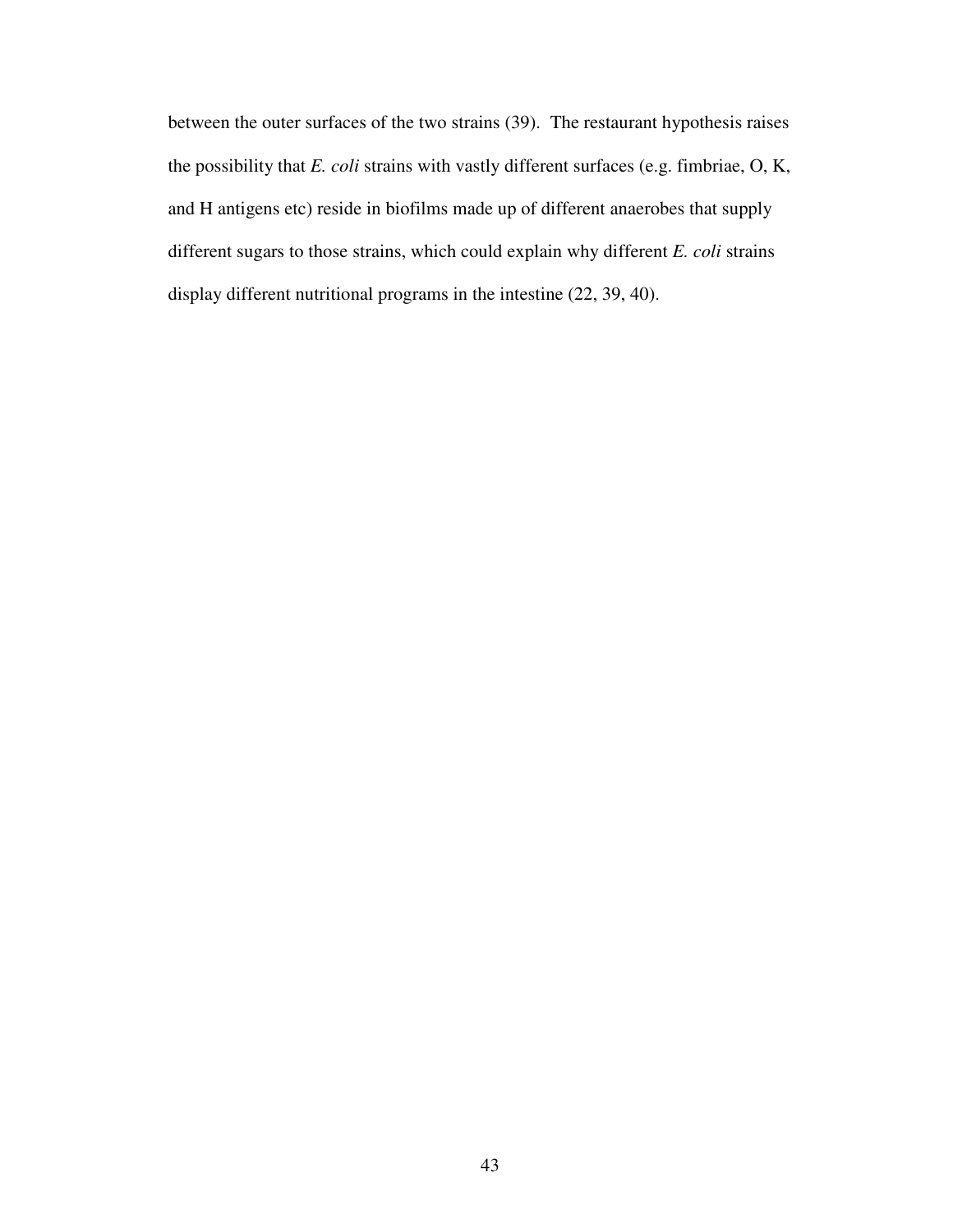# Tables:

# Table 1 Bacterial strains

| E. coli strain                           | Genotype/phenotype                                                                  | Referred to in text as:             | Source/Reference                      |
|------------------------------------------|-------------------------------------------------------------------------------------|-------------------------------------|---------------------------------------|
|                                          | Spontaneous streptomycin                                                            |                                     |                                       |
| $MG1655$ str <sup>R</sup>                | resistant mutant of MG1655                                                          | MG1655                              | (47)                                  |
| $MG1655$ str <sup>R</sup>                | P41L envZ missense mutant of                                                        |                                     |                                       |
| $mot-1$                                  | $MG1655$ str <sup>R</sup>                                                           | MG1655 mot-1                        | (39)                                  |
|                                          | 546-bp deletion beginning                                                           |                                     |                                       |
|                                          | immediately downstream of IS1                                                       |                                     |                                       |
|                                          | in the regulatory region of flhD                                                    |                                     |                                       |
|                                          | and ending in <i>flhD</i> , streptomycin                                            |                                     |                                       |
| MG1655 ΔflhD                             | and chloramphenicol resistant                                                       | MG1655 AflhD                        | (41)                                  |
| Nissle 1917 str $R$                      | Spontaneous streptomycin<br>resistant mutant of Nissle 1917                         | Nissle 1917                         | (2)                                   |
|                                          | Spontaneous nalidixic acid                                                          |                                     |                                       |
| Nissle 1917                              | resistant mutant of Nissle 1917                                                     |                                     |                                       |
| str <sup>R</sup> nal <sup>R</sup>        | $str^R$                                                                             | Nissle 1917                         | This study                            |
| Nissle 1917                              | Spontaneous rifampin resistant                                                      |                                     |                                       |
| $strR$ rif <sup>rR</sup>                 | mutant of Nissle 1917 str <sup>R</sup>                                              | Nissle 1917                         | This study                            |
| Nissle 1917 str $R$                      | Nissle 1917 with the envZp41L                                                       | Nissle 1917                         |                                       |
| $envZ$ (P41L)                            | gene in place of its own str <sup>R</sup>                                           | $envZ(mot-1)$                       | This study                            |
| Nissle 1917                              | Spontaneous nalidixic acid                                                          |                                     |                                       |
| str <sup>R</sup> nal <sup>R</sup> envZ   | resistant mutant of Nissle 1917                                                     | Nissle 1917                         |                                       |
| (P41L)                                   | $str^R envZ(mot-1)$                                                                 | $envZ(mot-1)$                       | This study                            |
| Nissle 1917 str $R$                      |                                                                                     |                                     |                                       |
| $envZ$ (P41L)<br>restored                | Nissle 1917 envZ(mot-1) restored<br>to wildtype in respect to envZ str <sup>R</sup> | Nissle 1917<br>envZ(mot-1) restored | This study                            |
|                                          | 912 bp deletion in galactokinase                                                    |                                     |                                       |
| Nissle 1917 str $R$                      | gene replaced by a                                                                  |                                     |                                       |
| $envZ$ (P41L)                            | chloramphenicol resistance                                                          | Nissle 1917                         |                                       |
| $\Delta$ galk                            | cassette                                                                            | $envZ(mot-1)$ $\Delta galK$         | This study                            |
| Nissle 1917 str <sup>R</sup>             | Nissle 1917 envZ(mot-1) ΔgalK                                                       | Nissle 1917                         |                                       |
| $envZ$ (P41L)                            | restored to wildtype in respect to                                                  | envZ(mot-1) $\Delta galK$           |                                       |
| $\Delta galK$ restored                   | galK                                                                                | restored                            | This study                            |
|                                          | Spontaneous streptomycin and                                                        |                                     |                                       |
| Nissle 1917 str <sup>R</sup>             | nalidixic acid resistant mutant of                                                  |                                     |                                       |
| $\text{nal}^R$ envZ (P41L)               | Nissle 1917 str $R$ envZ (P41L)                                                     | Nissle 1917                         |                                       |
| $\Delta galK$ restored                   | $\Delta galK$ restored                                                              | envZ(mot-1) $\Delta galK$           | This study                            |
|                                          | Spontaneous streptomycin and                                                        |                                     |                                       |
| $F-18 str$ <sup>R</sup> rif <sup>R</sup> | rifampin resistant mutant of F-18                                                   | $F-18$                              | (49)                                  |
|                                          | The plasmid in this strain contains                                                 |                                     |                                       |
|                                          | parE under control of the                                                           |                                     |                                       |
| BW37751<br>$(pKD267)::Kn^R$              | rhamnose promoter and the<br>kanamycin resistance gene                              | pKD267                              |                                       |
|                                          |                                                                                     |                                     | <b>Barry Wanner</b><br>Dr. Allison O- |
| EDL933                                   | Wild-type O157:H7 strain                                                            | <b>EDL933</b>                       | <b>Brien</b>                          |
|                                          | Spontaneous streptomycin and                                                        |                                     |                                       |
|                                          | rifampin resistant mutant of                                                        |                                     |                                       |
| EDL933 $strRrifR$                        | <b>EDL933</b>                                                                       | <b>EDL933</b>                       | This study                            |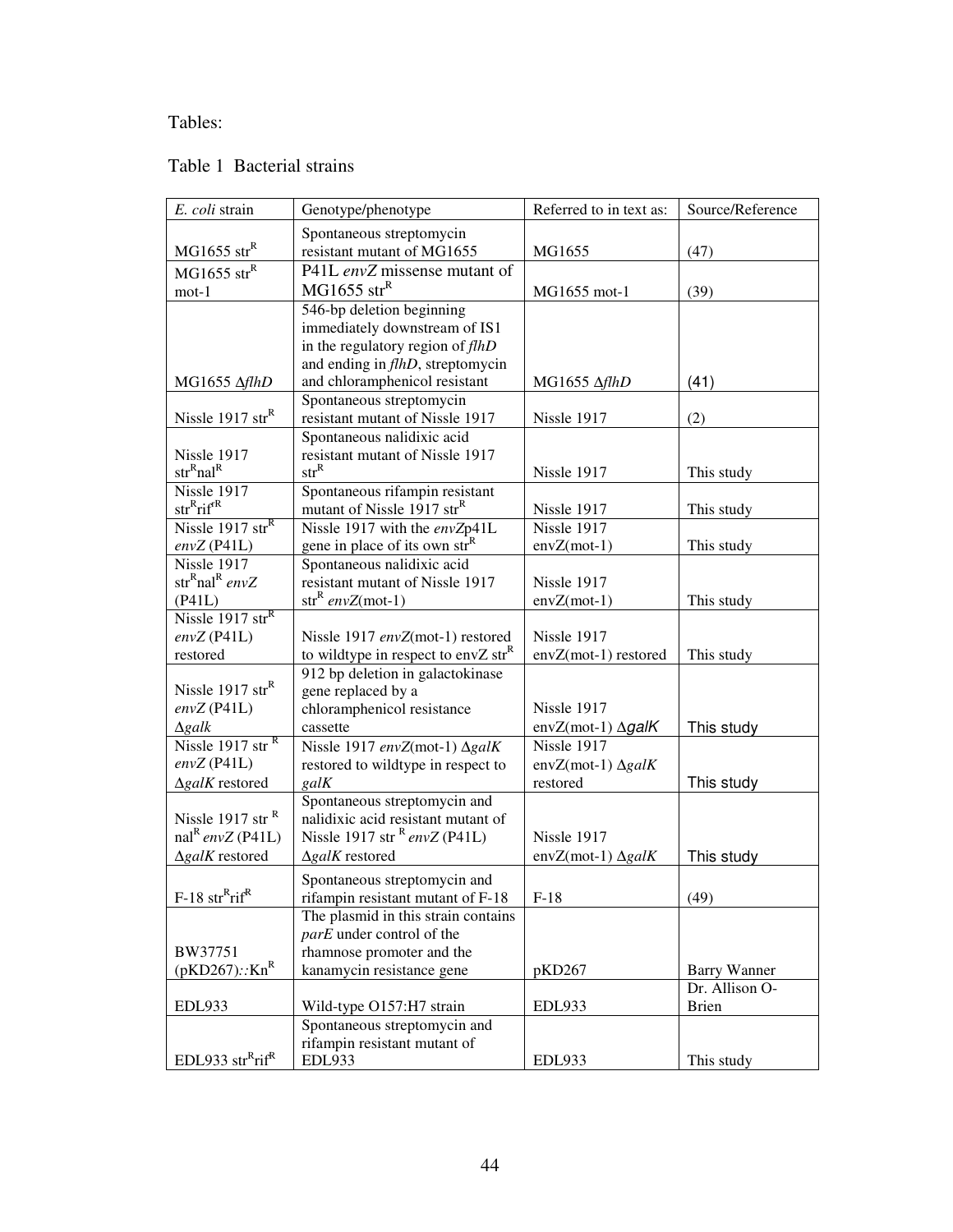# Table 2 Plasmids

| Plasmid | Function                                            | Source/Reference            |
|---------|-----------------------------------------------------|-----------------------------|
|         | template plasmid that encodes                       |                             |
|         | chloramphenicol resistance, flanked by FRT          |                             |
|         | sites, which contain FLP recognition target         |                             |
| pKD3    | sites                                               | (18)                        |
|         | template plasmid that encodes kanamycin             |                             |
|         | resistance, flanked by FRT sites, which             |                             |
| pKD4    | contain FLP recognition target sites                | (18)                        |
|         | temperature sensitive, ampicillin resistant,        |                             |
|         | contains L-arabinose inducible red                  |                             |
| pkD46   | recombinase. Promotes DNA recombination.            | (18)                        |
|         | a cassette encoding kanamycin resistance (2)        |                             |
|         | and parE under control of the rhamnose              |                             |
|         | promoter (kan-rhaP-parE). The parE gene             |                             |
|         | encodes a DNA gyrase inhibitor, i.e., the toxin     |                             |
|         | of a toxin anti/toxin pair that kills the cell when |                             |
|         | produced in the absence of its cognate              |                             |
| pKD267  | antitoxin (35).                                     | Dr. Datsenko and Dr. Wanner |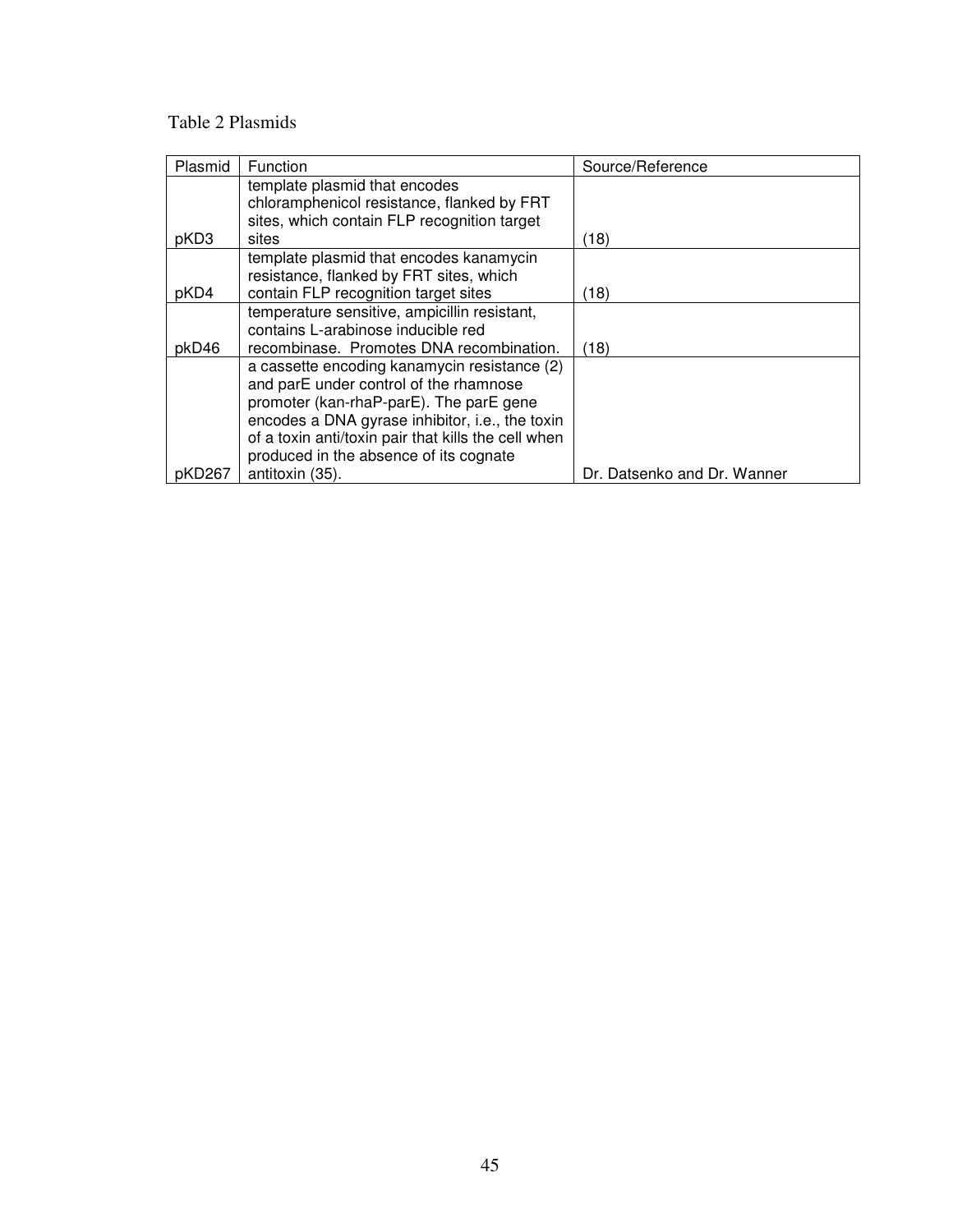Table 3 Motility Assay

| E. coli strain          | Spread (mm)   | p value  |
|-------------------------|---------------|----------|
| Nissle 1917             | $1.1 \pm 0.3$ |          |
| Nissle 1917 envZ(mot-1) | $0.6 \pm 0.2$ | p<0.05   |
| Nissle 1917 envZ(mot-1) |               |          |
| restored                | $1.0 \pm 0.1$ | p > 0.05 |

p values calculated with student's t test, values p<0.05 are interpreted as significantly different. p>0.05 is interpreted as no significant difference. p values are relative to wildtype *E. coli* Nissle 1917. The values are the mean and standard error (n=6). The assay displays the spread on motility agar of each strain in millimeters over 6 hours incubated  $37^{\circ}$ C.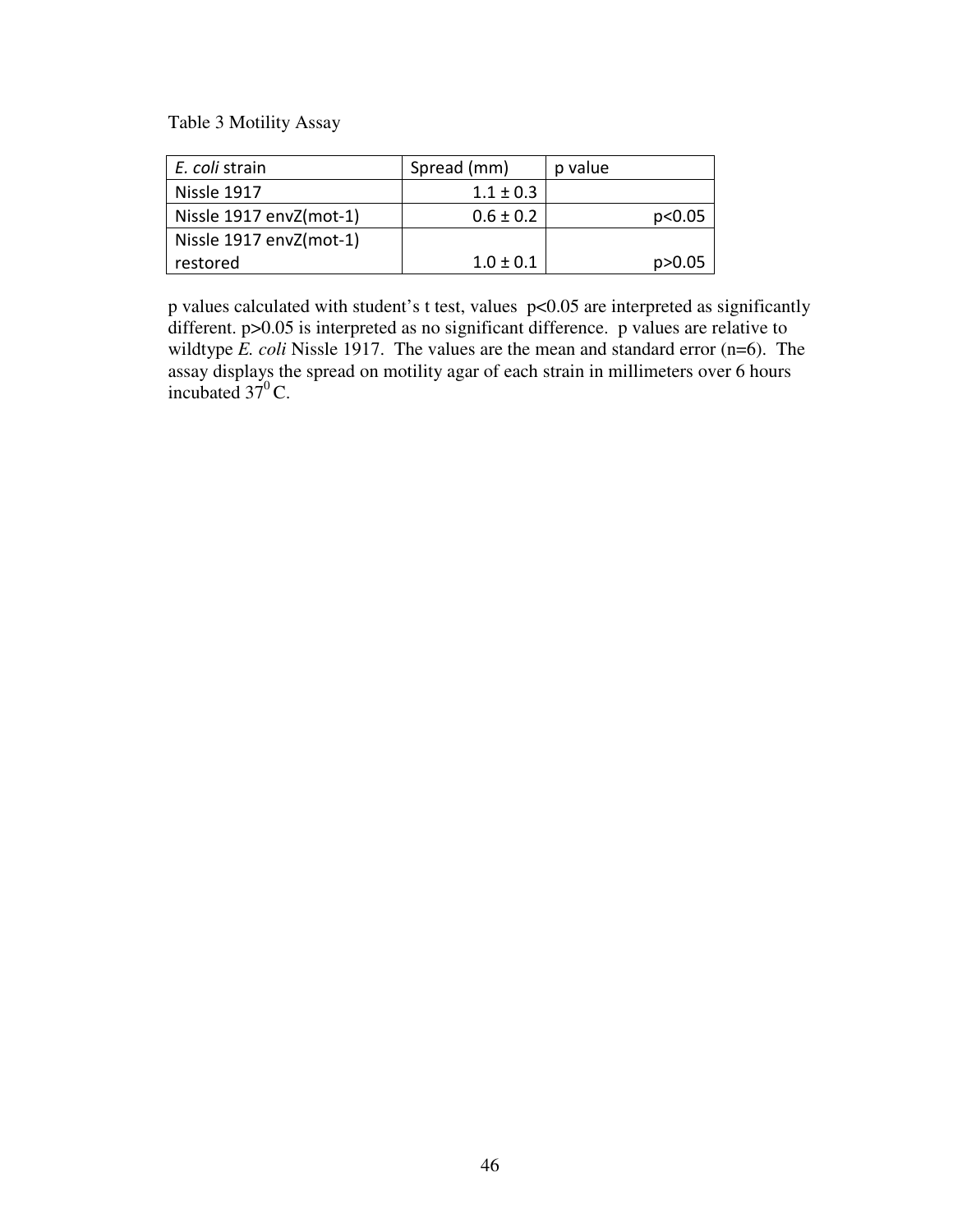Table 4 Colicin Assay

| E. coli strain                   | Zone of clearance (mm) | p value  |
|----------------------------------|------------------------|----------|
| Nissle 1917                      | $2.08 \pm 0.62$        |          |
| Nissle 1917 envZ(mot-1)          | $0.17 \pm 0.27$        | p<0.05   |
| Nissle 1917 envZ(mot-1) restored | $2.40 \pm 0.33$        | p > 0.05 |

p values calculated with the student's t test, values < 0.05 are considered significant different. p>0.05 is interpreted as no significant difference. p values are relative to wildtype *E. coli* Nissle 1917. The values are the mean and standard error (n=6). Colicin assays were performed as described in Materials and Methods.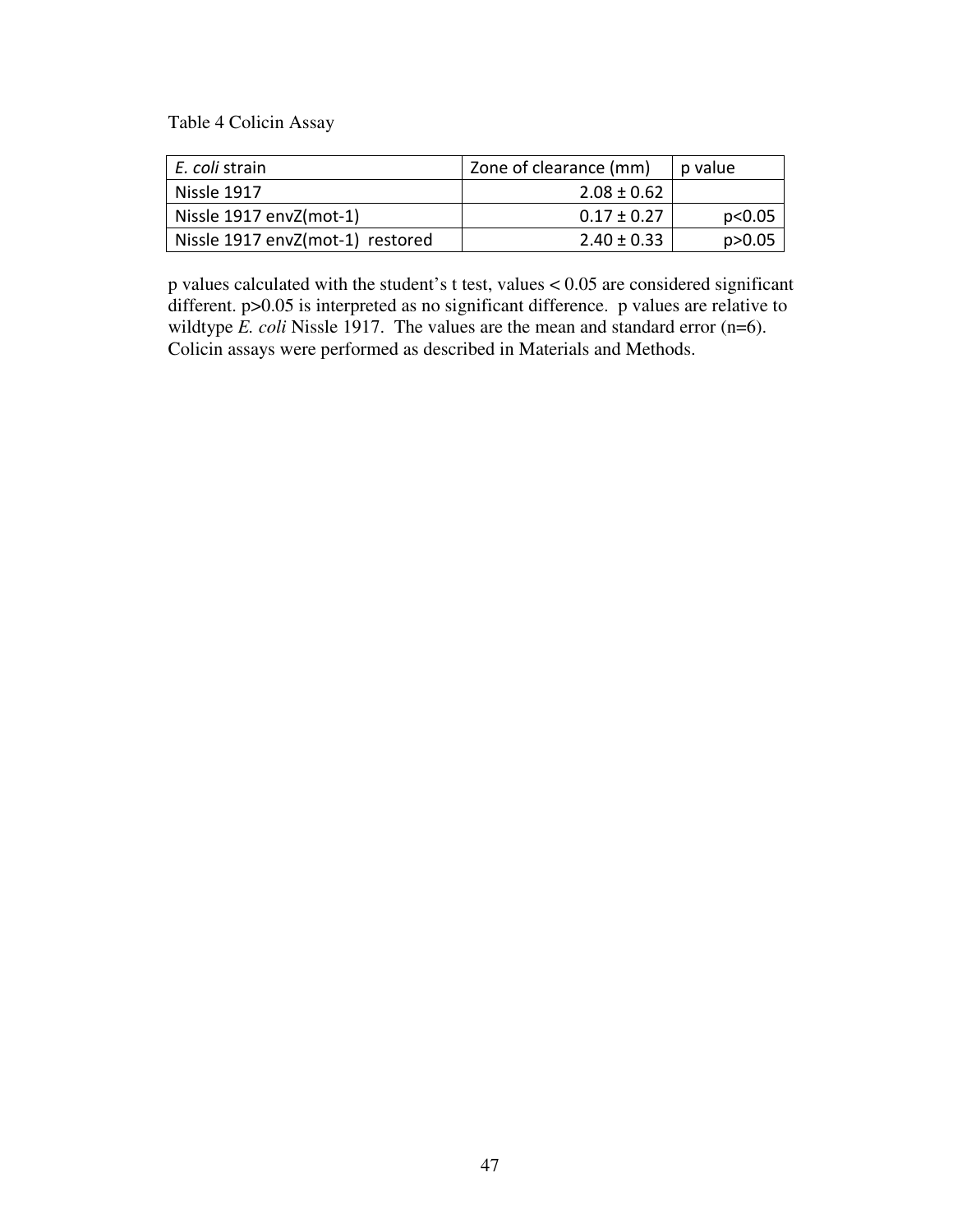Table 5 Generation times of *E. coli* Nissle 1917 and *E. coli* Nissle 1917 *envZ*(mot-1) on various carbon sources

| <b>Carbon Source</b> | E. coli Nissle 1917   | E. coli Nissle 1917       |
|----------------------|-----------------------|---------------------------|
|                      |                       | $envZ_{P41L}$             |
| arabinose            | $66 \pm 1$            | $64 \pm 1$ <sup>*</sup>   |
| fructose             | $96 \pm 4$            | $99 \pm 1$ **             |
| fucose               | $83 \pm 1$            | $79 + 4^{**}$             |
| galactose            | $69 \pm 1$            | $81 \pm 4$ ***            |
| gluconate            | $61 \pm 2$            | $67 \pm 1$ <sup>***</sup> |
| glucose              | $\overline{89} \pm 2$ | $92 \pm 2$ <sup>**</sup>  |
| maltose              | $85 \pm 3$            | $120 \pm 2$ ****          |
| mannose              | $129 \pm 7$           | $164 \pm 7^{\dagger}$     |
| N-acetylglucosamine  | $84 \pm 1$            | $83 \pm 1$ <sup>**</sup>  |
| ribose               | $104 \pm 7$           | $108 \pm 8$ **            |
| cecal mucus          | $52 \pm 3$            | $100 \pm 3$ ****          |

Each p value refers to a comparison between the generation time of *E. coli* Nissle 1917 and *E. coli* Nissle 1917 *envZ*<sub>P41L</sub> when growing on a specific sugar: \*,  $P > 0.05$ ; \*\*, P > O.10; \*\*\*, P < 0.05, \*\*\*\*, P < 0.001,  $^{\dagger}$ , P = 0.0036. The table depicts the mean generation time for several carbon sources with the standard deviation for each strain of *E.coli* (n=3).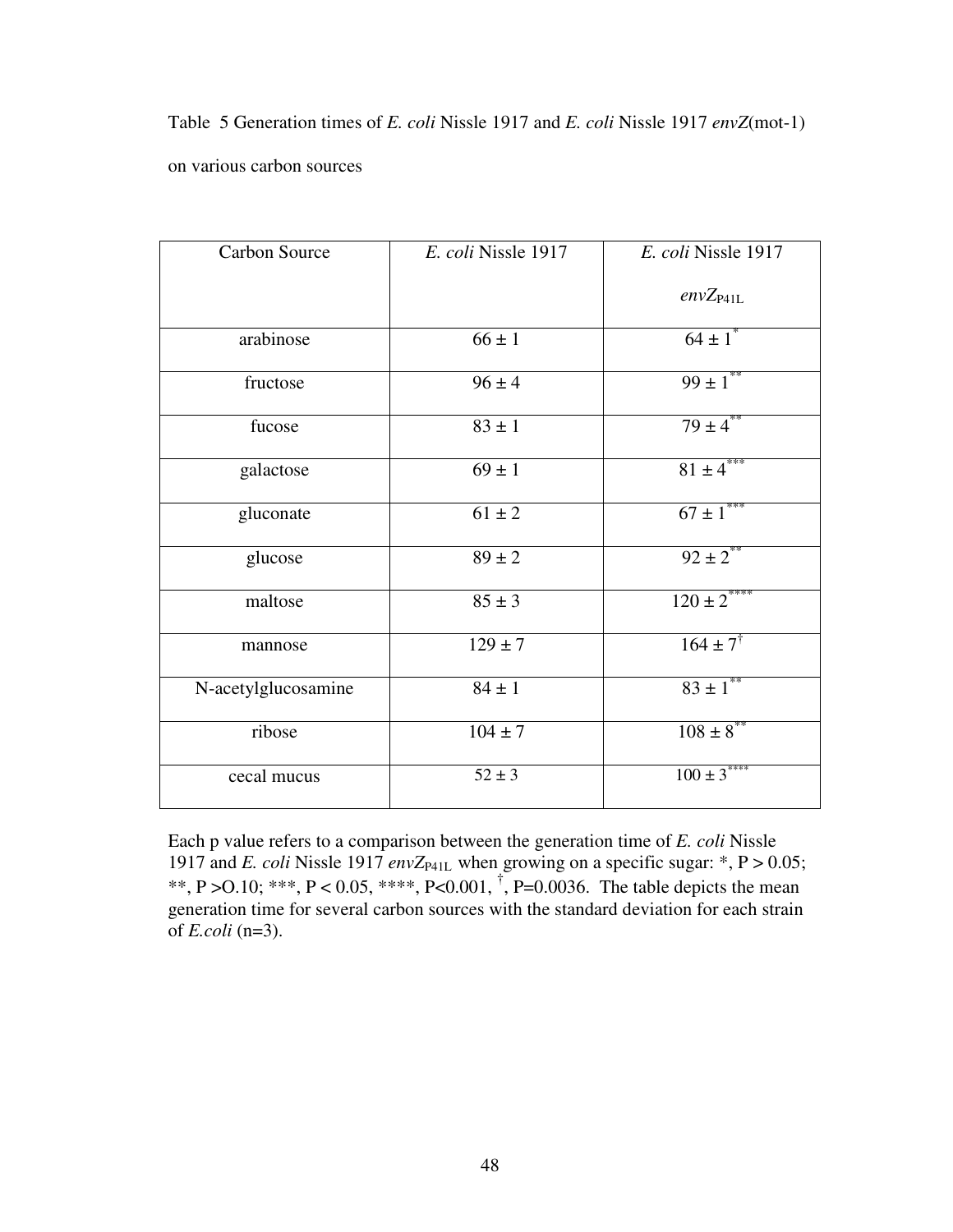

**Figure 1.** The two-component EnvZ-OmpR system. EnvZ and OmpR are phosphorylated in response to changes in osmotic pressure (24).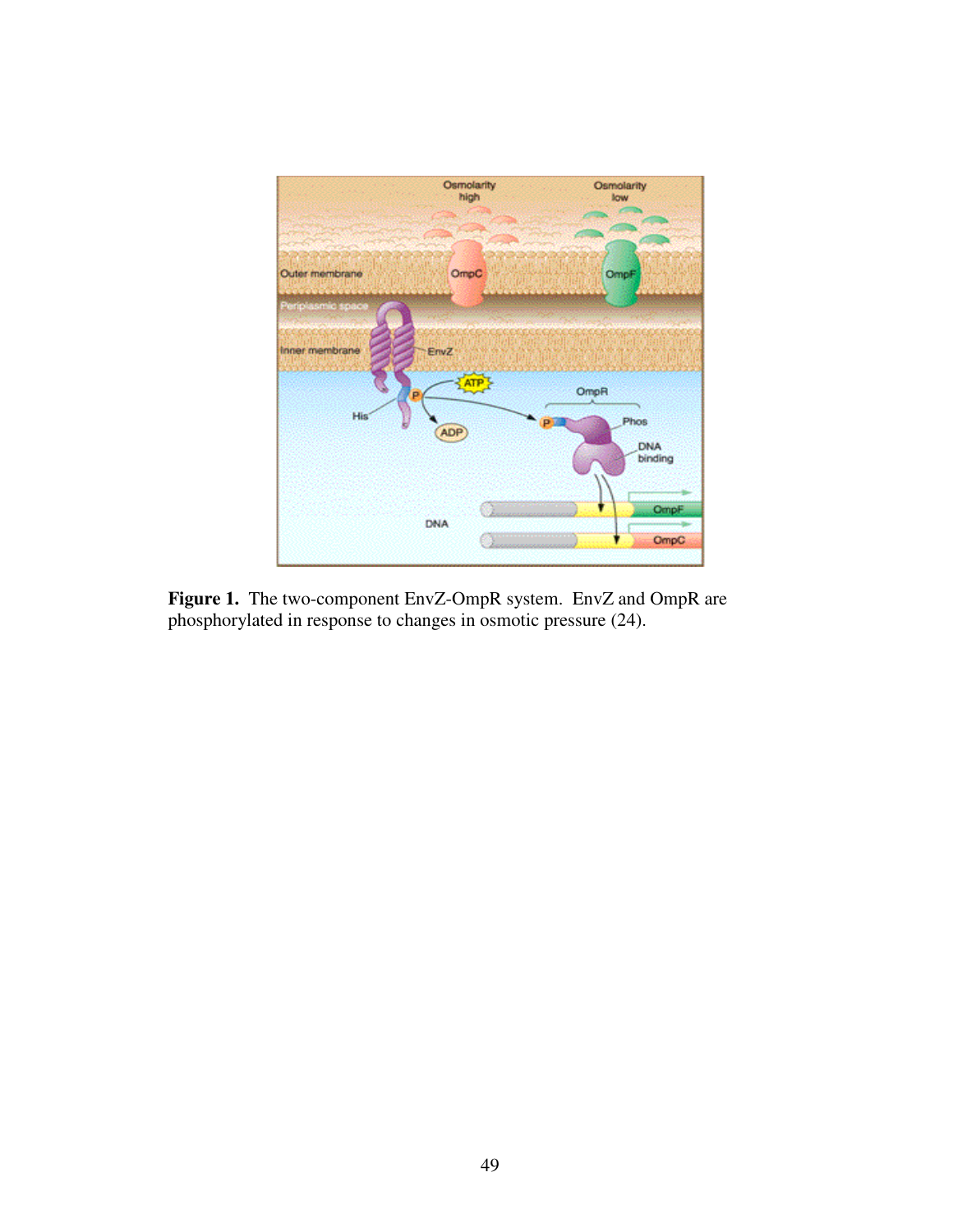

**Figure 2.** Growth of *E. coli* strains in the presence of 5% bile salts. Growth was performed in LB medium with the addition of 5% bile salts. Half hour time points were collected over 6.5 hours. Bars represent the standard deviation of the  $A_{600}$ , for each strain of *E. coli* for each time point (n=3).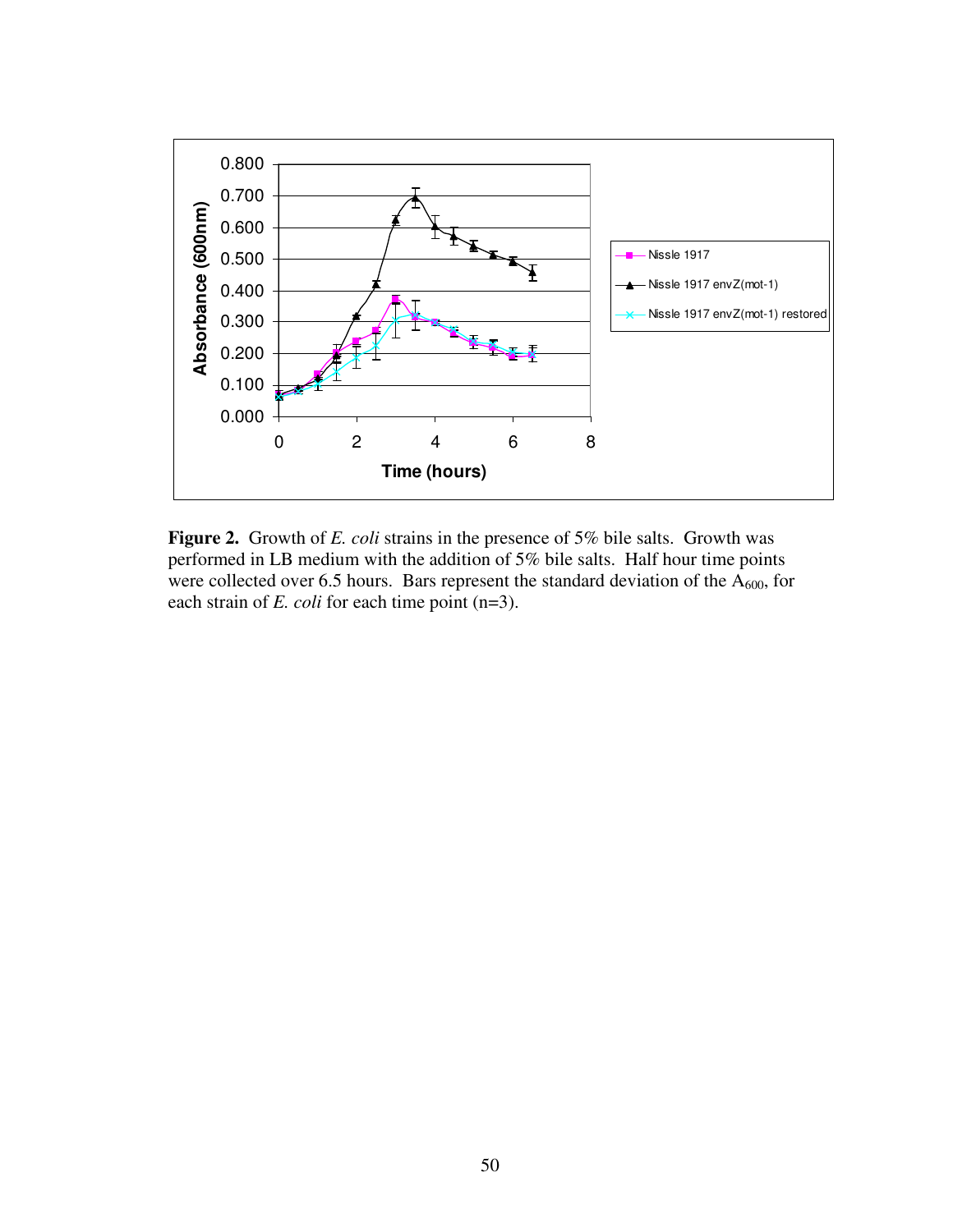

**Figure 3.** Fifteen day mouse colonization with *E. coli* Nissle 1917 wildtype Str<sup>R</sup>Nal<sup>R</sup> ( $\blacksquare$ ) and *E. coli* Nissle 1917 envZ(mot-1) Str<sup>R</sup> ( $\blacktriangle$ ). Two sets of three mice were fed  $10<sup>5</sup>$  cfu of *E. coli* Nissle 1917 envZ(mot-1) and  $10<sup>5</sup>$  cfu of *E. coli* Nissle 1917. At the indicated times, fecal samples were homogenized, diluted, and plated as described in Materials and Methods. Bars representing standard errors of the  $log_{10}$  mean of CFU per gram of feces are presented for each time point.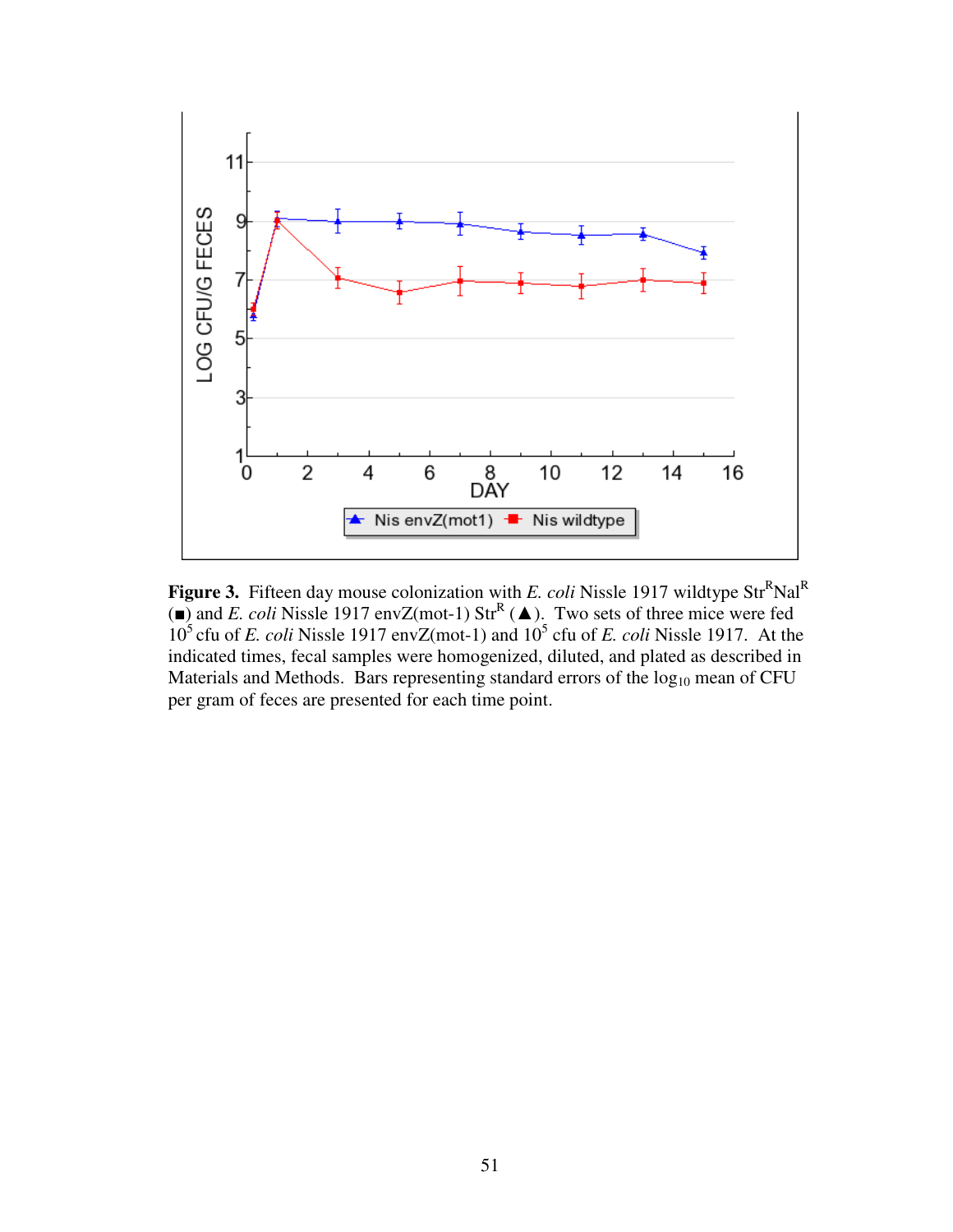

**Figure 4.** Fifteen day mouse colonization with *E.* coli Nissle 1917 envZ(mot-1) Str<sup>R</sup>Nal<sup>R</sup>( $\blacktriangle$ ) and *E*. coli Nissle 1917 wildtype Str<sup>R</sup>( $\blacktriangleright$ ). Six sets of three mice were fed  $10^5$ cfu of *E. coli* Nissle 1917 envZ(mot-1) and  $10^{10}$  cfu of *E. coli* Nissle 1917 wildtype. At the indicated times, fecal samples were homogenized, diluted, and plated as described in Materials and Methods. Bars representing standard errors of the log<sub>10</sub> mean of CFU per gram of feces are presented for each time point.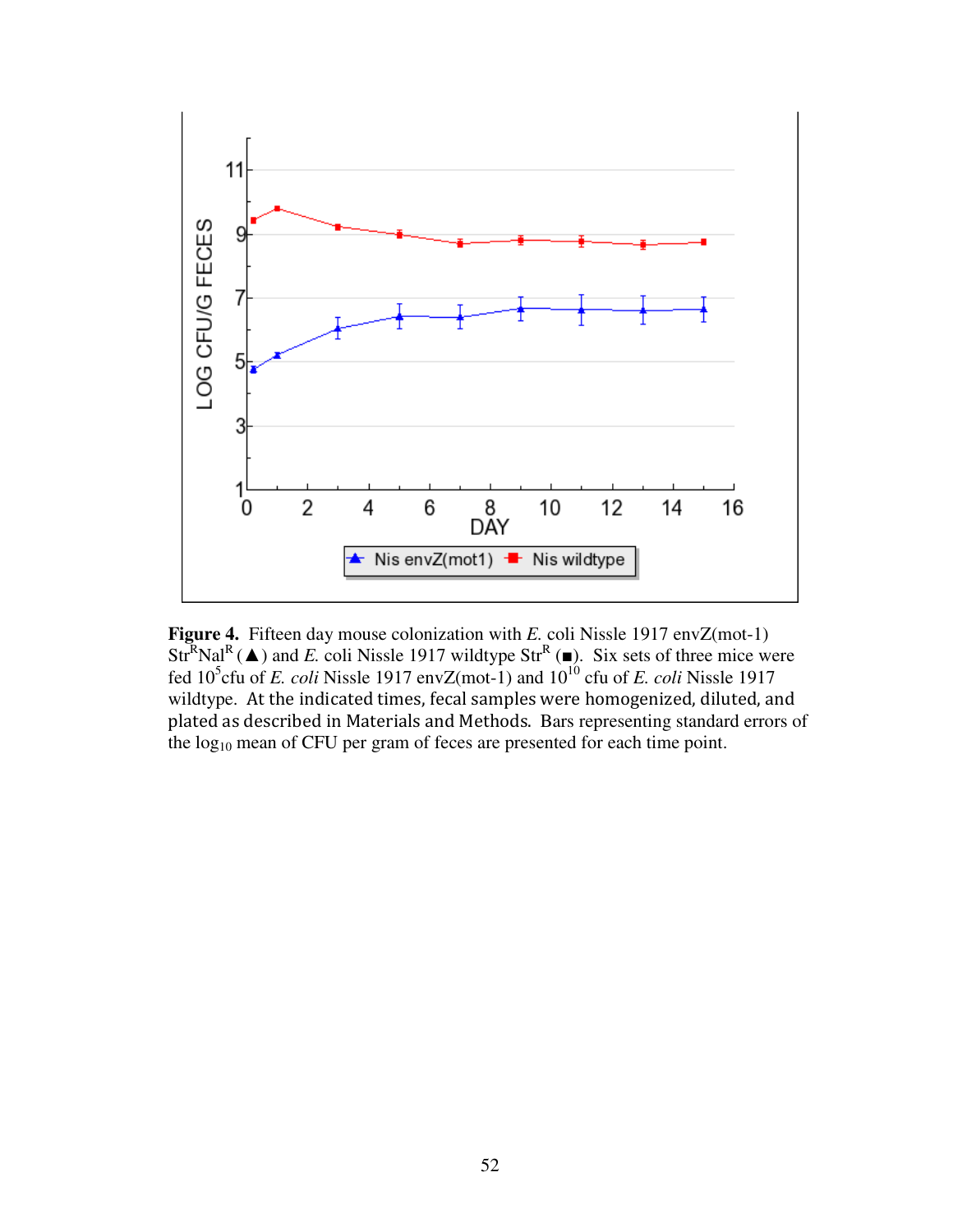

**Figure 5.** Fifteen day colonization with *E. coli* Nissle 1917 envZ(mot-1) Str<sup>R</sup>Nal<sup>R</sup>  $(\triangle)$  and *E. coli* Nissle 1917 wildtype Str<sup>R</sup>Rif<sup>R</sup>( $\blacksquare$ ). Three sets of three mice were fed 10<sup>5</sup> cfu of *E. coli* Nissle 1917 and 10<sup>10</sup> cfu of *E. coli* Nissle 1917 envZ(mot-1). At the indicated times, fecal samples were homogenized, diluted, and plated as described in Materials and Methods. Bars representing standard errors of the  $log_{10}$ mean of CFU per gram of feces are presented for each time point.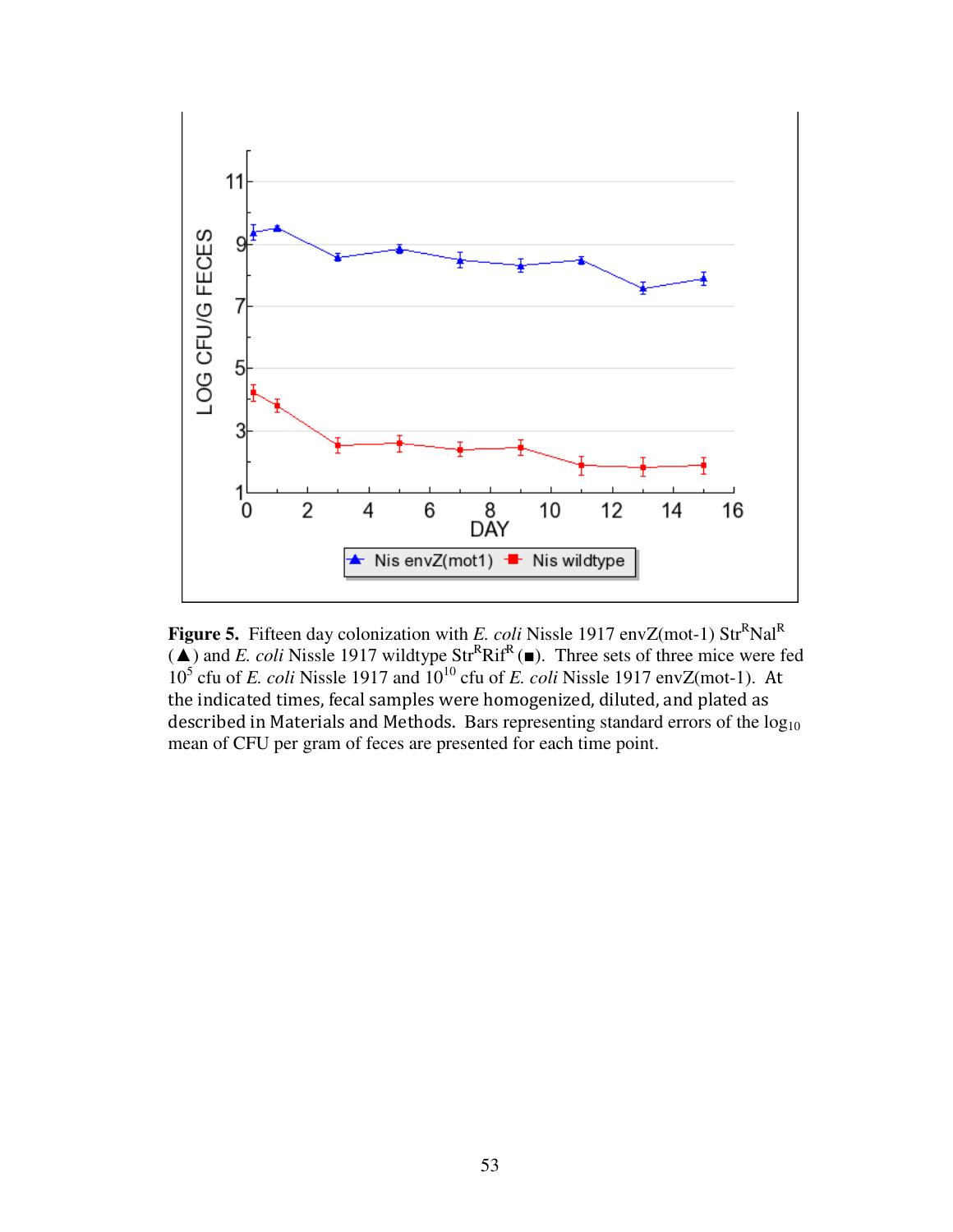

**Figure 6.** Fifteen day colonization with *E. coli* Nissle 1917 Str<sup>R</sup> envZ(mot-1) restored to wildtype, in respect to *envZ,* (▲) and *E. coli* Nissle 1917 wildtype  $Str^R$ Nal<sup>R</sup>( $\blacksquare$ ). Two sets of three mice were fed 10<sup>5</sup> cfu of *E. coli* Nissle 1917 envZ(mot-1) restored to wildtype and  $10^5$  cfu of *E. coli* Nissle 1917 wildtype. At the indicated times, fecal samples were homogenized, diluted, and plated as described in Materials and Methods. Bars representing standard errors of the  $log<sub>10</sub>$ mean of CFU per gram of feces are presented for each time point.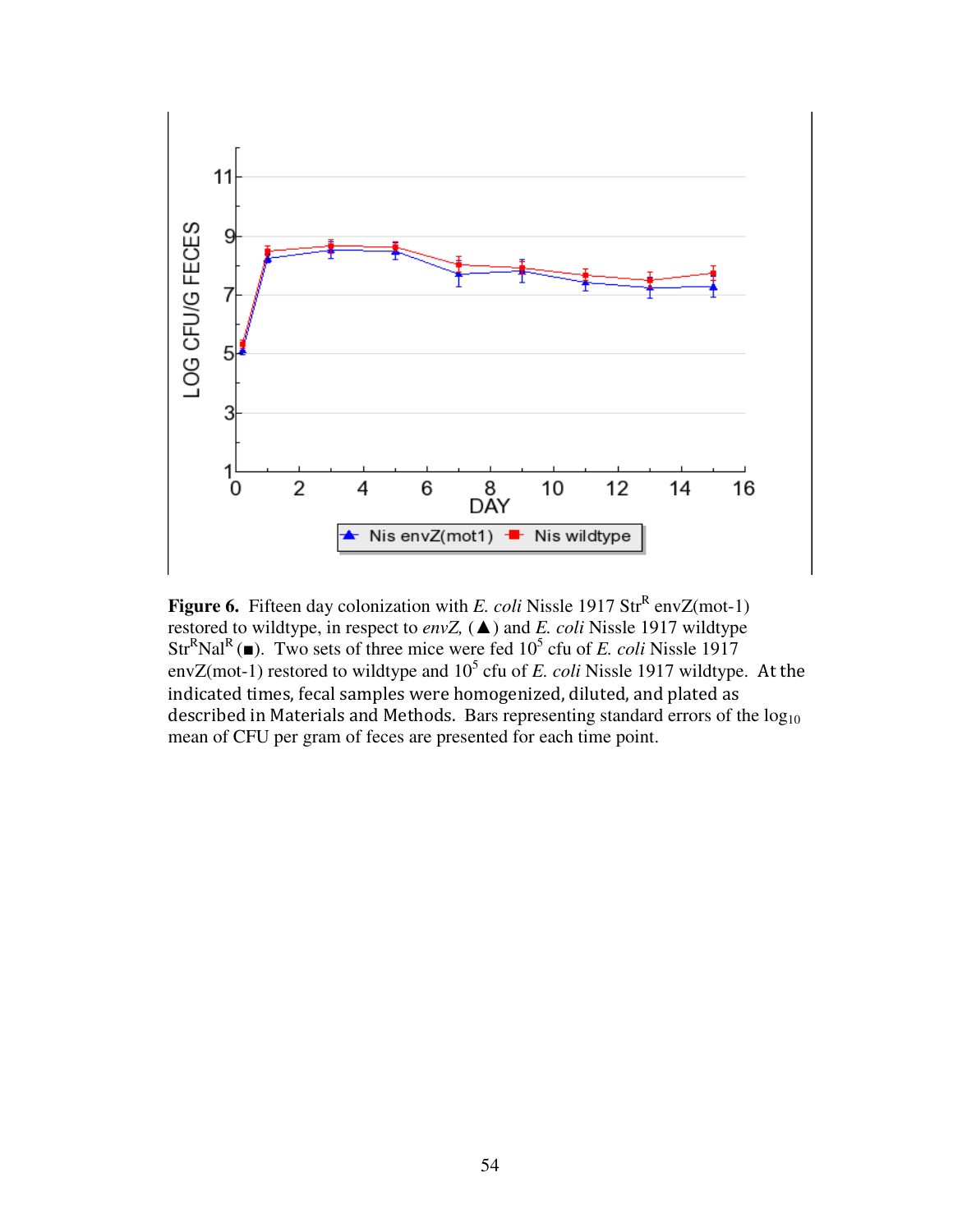

**Figure 7.** Fifteen day colonization with *E. coli* Nissle 1917 envZ(mot-1) ∆*galK* Str<sup>R</sup>Cam<sup>R</sup> ( $\triangle$ ) and *E. coli* Nissle 1917 wildtype Str<sup>R</sup>( $\blacksquare$ ). Four sets of three mice were fed 10<sup>5</sup> cfu of *E. coli* Nissle 1917 envZ(mot-1) ∆*galK* and 10<sup>10</sup> cfu *E. coli* Nissle 1917 wildtype. At the indicated times, fecal samples were homogenized, diluted, and plated as described in Materials and Methods. Bars representing standard errors of the  $log_{10}$  mean of CFU per gram of feces are presented for each time point.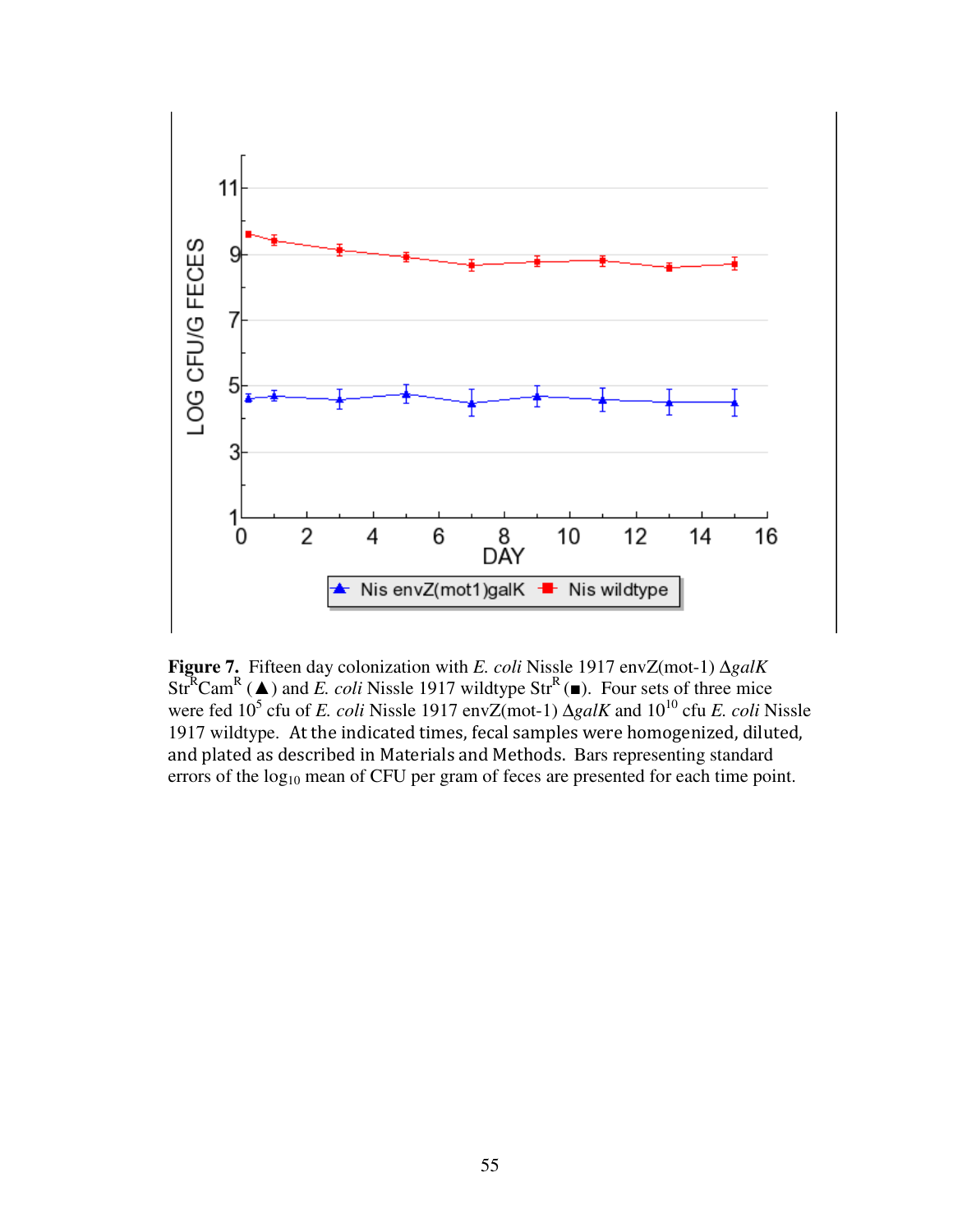

**Figure 8.** Fifteen day colonization with *E. coli* Nissle 1917 envZ(mot-1) ∆*galK*  restored, in respect to  $\Delta galK$ , Str<sup>R</sup>Nal<sup>R</sup> (▲) and *E. coli* Nissle 1917 wildtype Str<sup>R</sup>Rif<sup>R</sup> (a). Two sets of three mice were fed  $10^5$  cfu of *E. coli* Nissle 1917 envZ(mot-1)  $\Delta galK$  and 10<sup>10</sup> cfu of *E. coli* Nissle 1917 wildtype. At the indicated times, fecal samples were homogenized, diluted, and plated as described in Materials and Methods. Bars representing standard errors of the  $log_{10}$  mean of CFU per gram of feces are presented for each time point.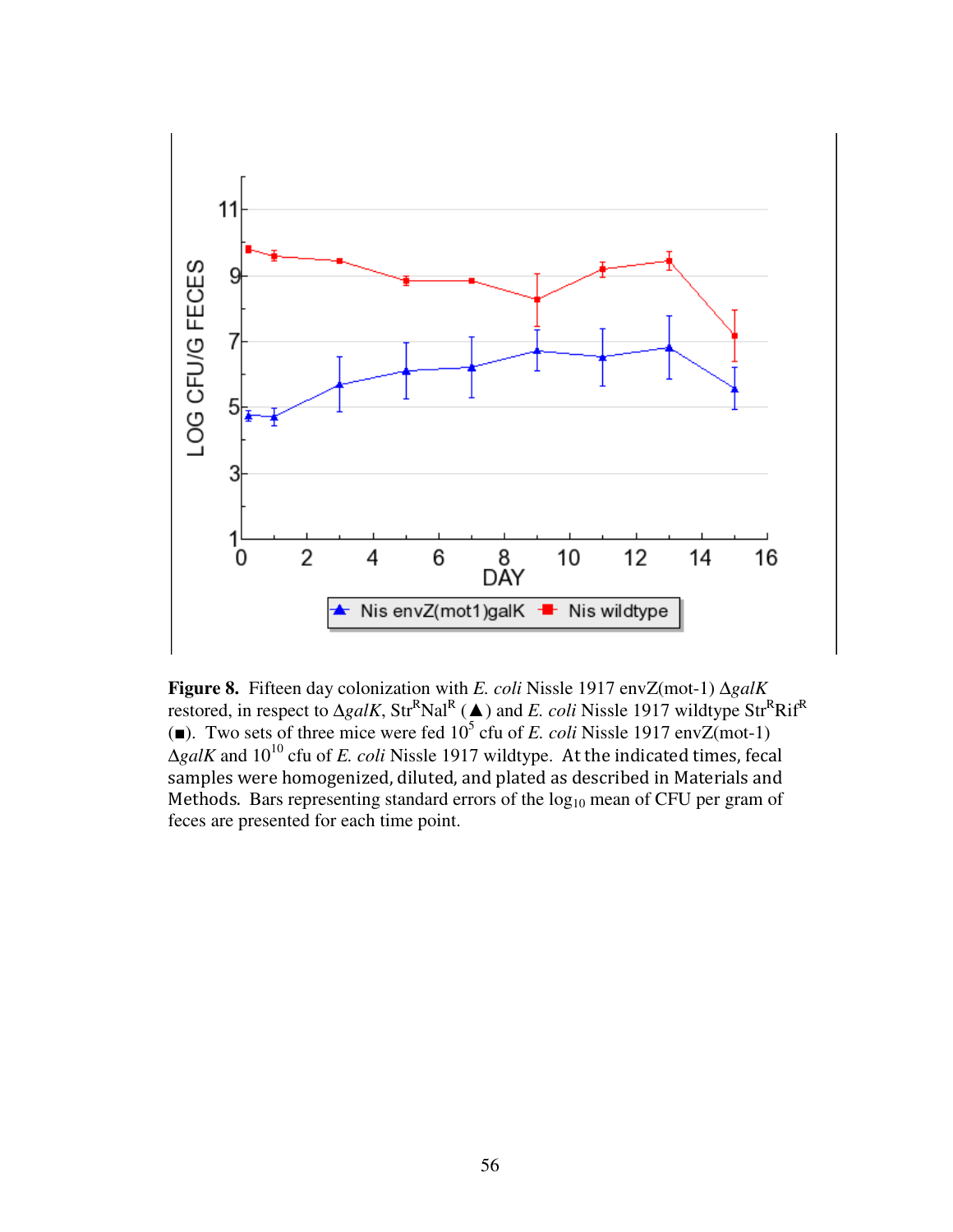

**Figure 9.** Twenty one day colonization with *E. coli* EDL933 wildtype  $Str^R Rif^R (\triangle)$ and *E. coli* Nissle 1917 wildtype Str<sup>R</sup>Nal<sup>R</sup>( $\blacksquare$ ). Three sets of three mice were fed 10<sup>5</sup> cfu of *E. coli* Nissle 1917 wildtype. On day 10 three sets of three mice were fed 10<sup>5</sup> cfu of *E. coli* EDL933. At the indicated times, fecal samples were homogenized, diluted, and plated as described in Materials and Methods. Bars representing standard errors of the  $log_{10}$  mean of CFU per gram of feces are presented for each time point.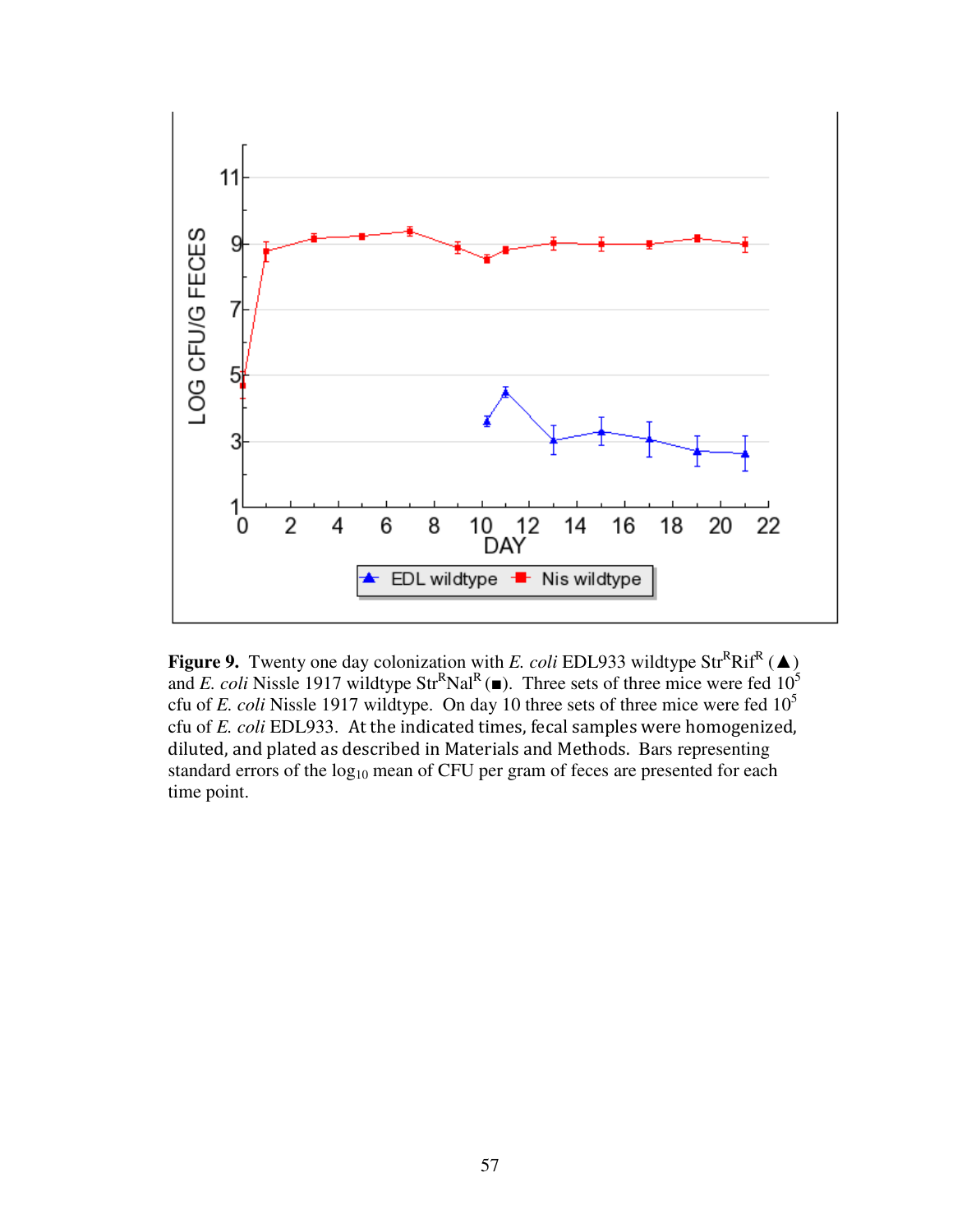

**Figure 10.** Twenty one day colonization with *E. coli* Nissle 1917 envZ(mot-1) Str<sup>R</sup>Nal<sup>R</sup> ( $\blacktriangle$ ) and *E. coli* EDL933 wildtype Str<sup>R</sup>Rif<sup>R</sup> ( $\blacktriangleright$ ). Three sets of three mice were fed  $10^5$  cfu of *E. coli* Nissle 1917 envZ(mot-1). On day 10 three sets of three mice were fed  $10^5$  cfu of *E. coli* EDL933. At the indicated times, fecal samples were homogenized, diluted, and plated as described in Materials and Methods. Bars representing standard errors of the log<sub>10</sub> mean of CFU per gram of feces are presented for each time point.